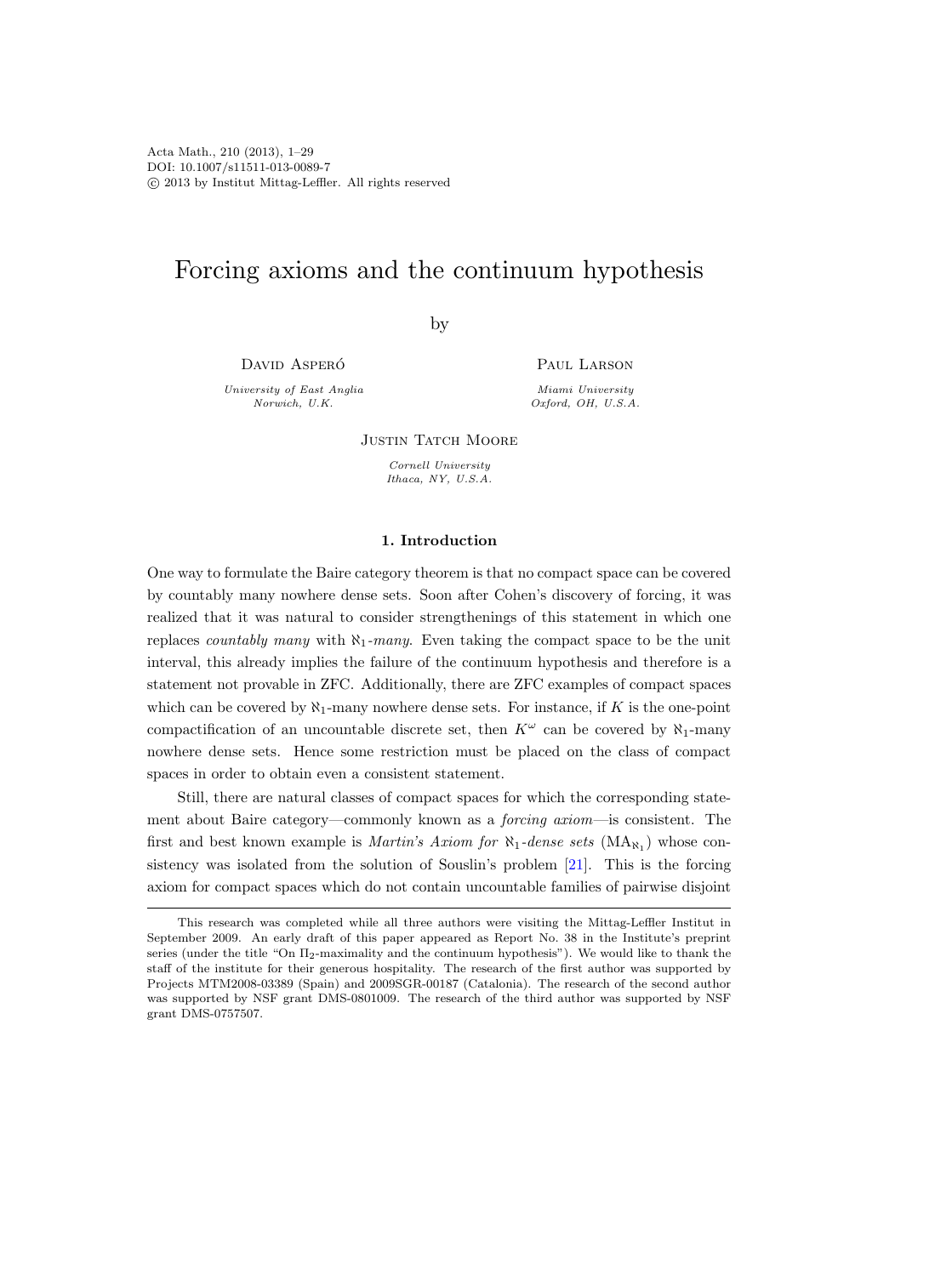open sets. For broader classes of spaces, it is much more natural to formulate the class and state the corresponding forcing axiom in terms of the equivalent language of forcing notions.

Foreman, Magidor and Shelah have isolated the broadest class of forcings for which a forcing axiom is relatively consistent—those forcings which preserve stationary subsets of  $\omega_1$  [\[9\]](#page-27-0). The corresponding forcing axiom is known as *Martin's maximum* (MM) and has a vast wealth of consequences which are still being developed (many are in fact consequences of the weaker proper forcing axiom (PFA)—see [\[18\]](#page-28-1) for a recent survey).

Many consequences of MM (and in fact  $MA_{\aleph_1}$  itself) are examples of  $\Pi_2$ -sentences concerning the structure  $H(\aleph_2) = (H(\aleph_2), \in, \omega_1, \text{NS}_{\omega_1})$ . Woodin has produced a forcing extension of  $L(\mathbb{R})$ , under an appropriate large cardinal assumption, which is provably optimal in terms of the  $\Pi_2$ -sentences which its  $H(\aleph_2)$  satisfies [\[22\]](#page-28-2). Not surprisingly, the theory of the  $H(\aleph_2)$  of this model largely coincides with the consequences of MM which concern  $H(\aleph_2)$ .

What will concern us in the present paper is the extent to which there is a corresponding strongest forcing axiom which is consistent with the continuum hypothesis (CH). More specifically, Woodin has posed the following problem.

<span id="page-1-0"></span>Problem 1.1. ([\[22\]](#page-28-2)) Are there two  $\Pi_2$ -sentences  $\psi_1$  and  $\psi_2$  in the language of the structure  $(H(\aleph_2), \in, \omega_1, \text{NS}_{\omega_1})$  such that  $\psi_1$  and  $\psi_2$  are each individually  $\Omega$ -consistent with CH but such that  $\psi_1 \wedge \psi_2$  Ω-implies  $\neg$ CH?

For the present discussion, it is sufficient to know that "Ω-consistent" means something weaker than "provably forceable from large cardinals" and "Ω-implies" means something weaker than just "implies."

Even though CH implies that [0, 1] can be covered by  $\aleph_1$ -many nowhere dense sets, some forcing axioms are in fact compatible with CH. Early on in the development of iterated forcing, Jensen established that Souslin's hypothesis was consistent with CH (see [\[4\]](#page-27-1)). Shelah then developed a general framework for establishing consistency results with CH by iterated forcing [\[20\]](#page-28-3). The result was a largely successful but ad-hoc method which Shelah and others used to prove that many consequences of MM are consistent with CH (see  $[2]$ ,  $[7]$ ,  $[8]$ ,  $[14]$ ,  $[17]$  and  $[20]$ ). Moreover, with a few exceptions, it was known that starting from a ground model with a supercompact cardinal, these consequences of MM could all be made to hold in a single forcing extension which satisfies CH.

<span id="page-1-1"></span>The purpose of the present paper is to prove the following theorem, which shows that Problem [1.1](#page-1-0) has a positive answer if it is consistent that there is an inaccessible limit of measurable cardinals (usually this question is discussed in the context of much stronger large cardinal hypotheses).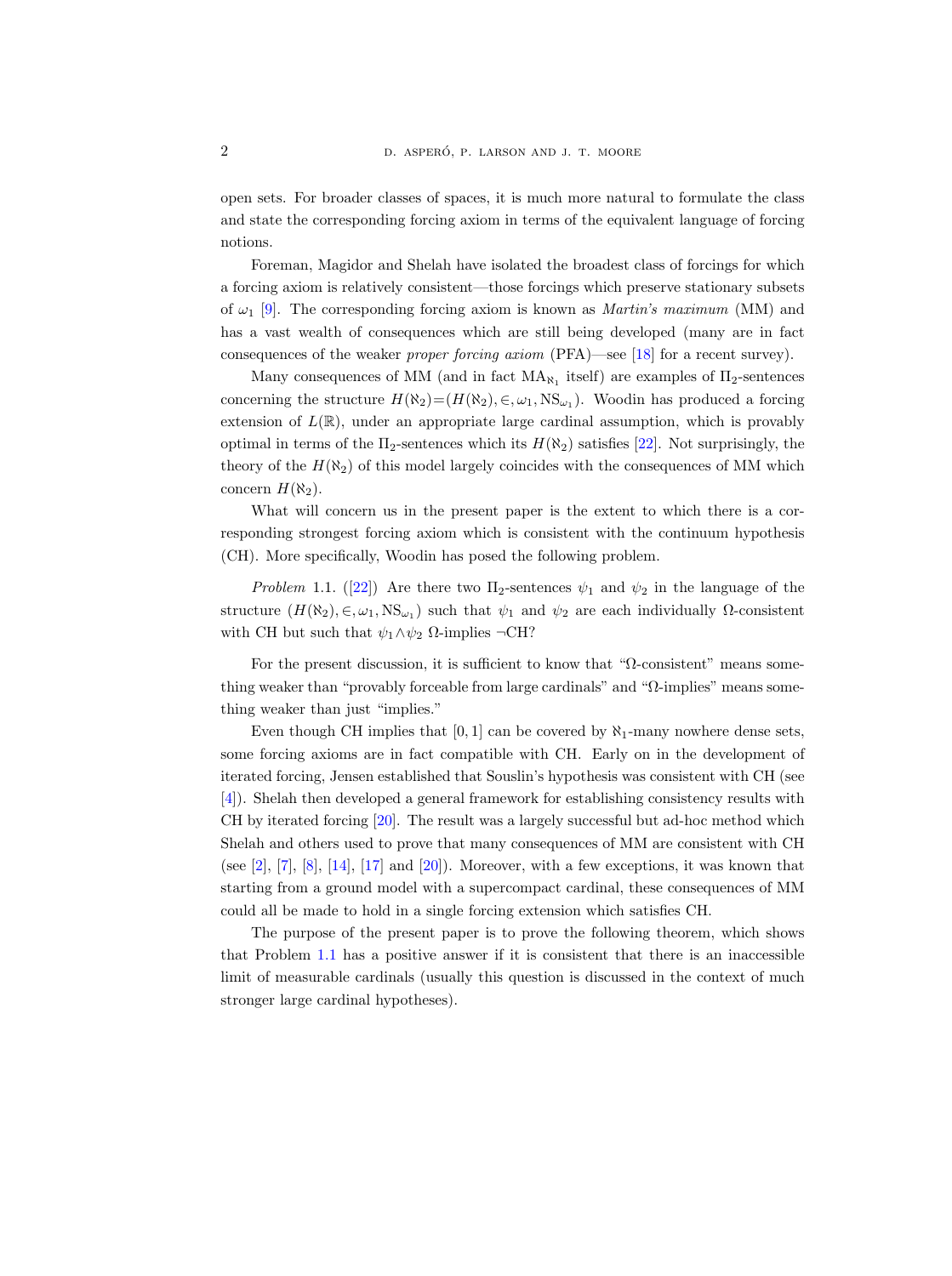THEOREM 1.2. There exist sentences  $\psi_1$  and  $\psi_2$  which are  $\Pi_2$  over the structure  $(H(\omega_2), \in, \omega_1)$  such that the following conditions hold:

•  $\psi_2$  can be forced by a proper forcing not adding  $\omega$ -sequences of ordinals;

• if there exists a strongly inaccessible limit of measurable cardinals, then  $\psi_1$  can be forced by a proper forcing which does not add  $\omega$ -sequences of ordinals;

• the conjunction of  $\psi_1$  and  $\psi_2$  implies that  $2^{\aleph_0}=2^{\aleph_1}$ .

Note that neither of  $\psi_1$  and  $\psi_2$  requires the use of the non-stationary ideal on  $\omega_1$ as a predicate. The first conclusion follows from Theorem [3.3](#page-8-0) and Lemmas [3.5](#page-9-0) and [3.6.](#page-10-0) The second conclusion follows from Theorem [3.10](#page-13-0) and Lemmas [4.2](#page-21-0) and [4.3.](#page-21-1) The third conclusion of Theorem [1.2](#page-1-1) is proved in Proposition [2.5.](#page-6-0)

The relative consistency of these sentences with CH is obtained by adapting Eisworth and Roitman's preservation theorems for not adding reals [\[8\]](#page-27-4) (which are closely based on Shelah's framework noted above) in two different—and necessarily incompatible—ways. Traditionally, the two ingredients in any preservation theorem of this sort are completeness and some form of  $( $\omega_1$ )-properness. For the preservation theorem for one of our$ sentences (which is essentially proved in  $[8]$ ), the *completeness* condition is weakened while maintaining the other requirement. In the other preservation theorem the *complete-*ness condition is strengthened slightly from the condition in [\[8\]](#page-27-4), but  $( $\omega_1$ )-properties$ is replaced by the weaker combination of properness and  $( $\omega_1$ )-semiproperness.$ 

The paper is organized as follows. In  $\S2$  $\S2$  we formulate the two  $\Pi_2$ -sentences and outline the tasks which must be completed to prove the main theorem. §[3](#page-7-0) contains a discussion of the preservation theorems which will be needed for the main result, including the proof of a new preservation theorem for not adding reals. §[4](#page-18-0) is devoted to the analysis of the single step forcings associated with one of the  $\Pi_2$ -sentences. §[5](#page-26-0) contains some concluding remarks.

The reader is assumed to have familiarity with proper forcing and with countable support iterated forcing constructions. While we aim to keep the present paper relatively self-contained, readers will benefit from familiarizing themselves with the arguments of [\[3\]](#page-27-5), [\[6\]](#page-27-6) and [\[8\]](#page-27-4). We will also deal with revised countable support and will use [\[15\]](#page-28-6) as a reference. The notation is mostly standard for set theory and we will generally follow the conventions of [\[12\]](#page-27-7) and [\[13\]](#page-28-7). We will now take the time to fix some notational conventions which are not entirely standard. If  $A$  is a set of ordinals,  $ot(A)$  will denote the ordertype of A. If  $\theta$  is a regular cardinal, then  $H(\theta)$  will denote the collection of all sets of hereditary cardinality less than  $\theta$ . Unless explicitly stated otherwise,  $\theta$  will always denote an uncountable regular cardinal. If X is an uncountable set, we will let  $[X]^{\aleph_0}$  denote the collection of all countable subsets of X. If X has cardinality  $\omega_1$ , then an  $\omega_1$ -club in  $[X]^{\aleph_0}$  is a cofinal subset which is closed under taking countable unions and is well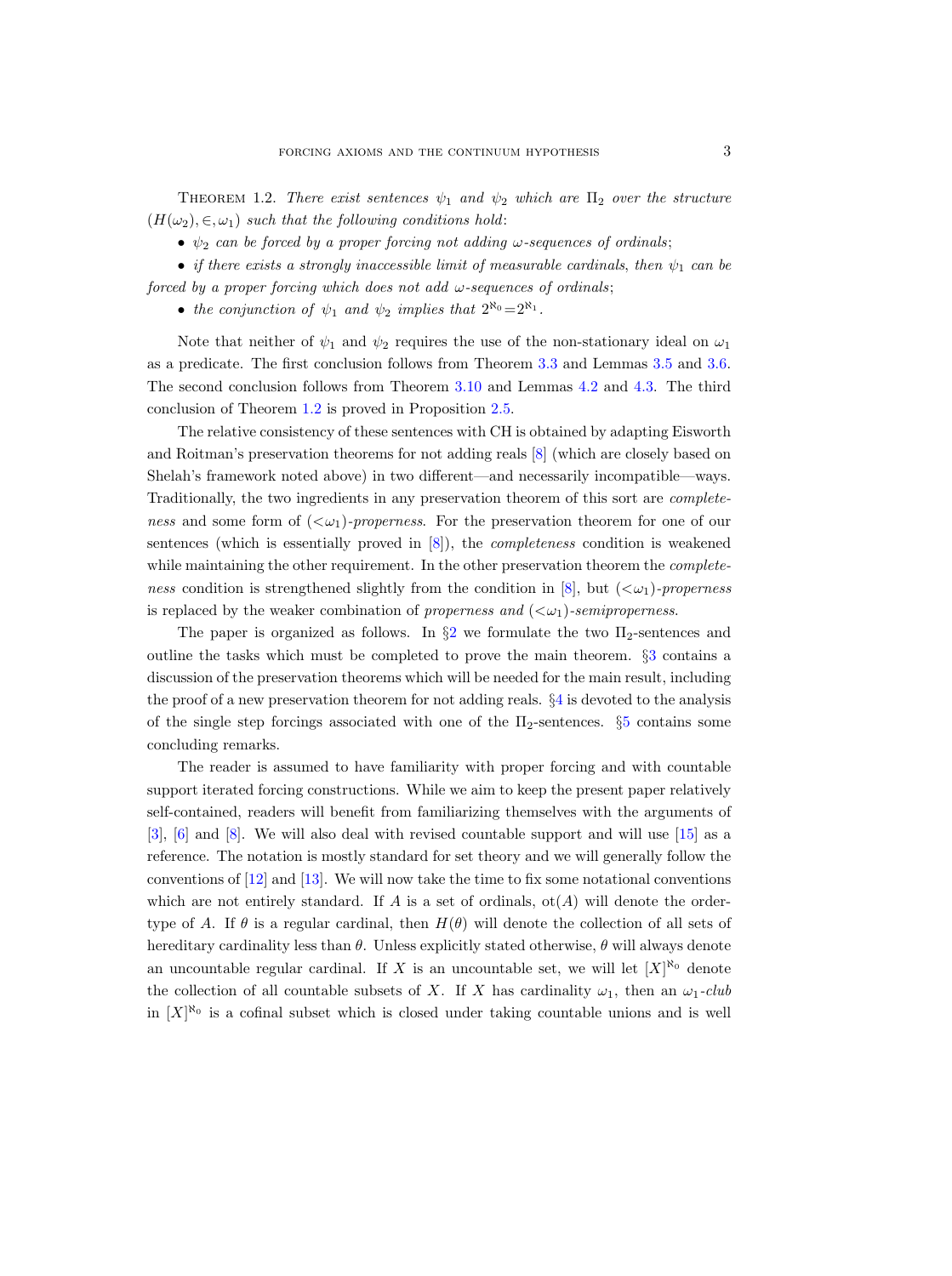ordered in type  $\omega_1$  by containment. At certain points we will need to code hereditarily countable sets as elements of  $2^{\omega}$ . If  $r \in 2^{\omega}$  and A is in  $H(\aleph_1)$ , then we say that r codes A if  $(\text{tc}(A), \in, A)$  is isomorphic to  $(\omega, R_1, R_2)$ , where  $R_1 \subseteq \omega^2$  and  $R_2 \subseteq \omega$  are defined by

$$
(i, j) \in R_1 \iff r(2^{i+1}(2j+1)) = 1,
$$
  

$$
i \in R_2 \iff r(2i+1) = 1.
$$

(Here tc denotes the transitive closure operation.) While not every r in  $2^{\omega}$  codes an element of  $H(\aleph_1)$ , every element of  $H(\aleph_1)$  has a code in  $2^\omega$ . Also, if f is a finite-to-one function from a set of ordinals of order-type  $\omega$  into  $2^{<\omega}$ , then we will say that f codes  $A \in H(\aleph_1)$  if, for some cofinite subset X of the domain of  $f$ ,  $\bigcup f[X]$  is a single infinite length sequence which codes A in the sense above. Finally, if r and s are elements of 2<sup>≤ω</sup>, we will let  $\Delta(r, s)$  denote the least *i* such that  $r(i) \neq s(i)$  (if no such *i* exists, we define  $\Delta(r, s) = \min\{|r|, |s|\}.$ 

## 2. Two  $\Pi_2$ -sentences

<span id="page-3-0"></span>In this section we will present the two Π2-sentences which are used to resolve Problem [1.1](#page-1-0) and will prove that their conjunction implies  $2^{\aleph_0}=2^{\aleph_1}$ . This will be done by appealing to the following theorem of Devlin and Shelah.

<span id="page-3-1"></span>THEOREM 2.1. ([\[5\]](#page-27-8)) The equality  $2^{\aleph_0}=2^{\aleph_1}$  is equivalent to the following statement: There is an  $F: H(\aleph_1) \to 2$  such that, for every  $g: \omega_1 \to 2$ , there is an  $X \in H(\aleph_2)$  such that, whenever M is a countable elementary submodel of  $(H(\aleph_2), \in, X)$ ,

$$
F(\overline{X}) = g(\delta),
$$

where  $\overline{X}$  and  $\delta$  are the images of X and  $\omega_1$ , respectively, under the transitive collapse of M.

Let us also note the following equivalent formulation of Jensen's principle  $\diamondsuit$ .

PROPOSITION 2.2.  $\diamondsuit$  holds if and only if there is a sequence  $\langle X_\alpha : \alpha < \omega_1 \rangle$  of elements of  $H(\aleph_1)$  such that, whenever  $Y \in H(\aleph_2)$ , there is a countable elementary submodel M of  $(H(\aleph_2), \in, Y)$  such that  $X_{\delta} = \overline{Y}$ , where  $\overline{Y}$  and  $\delta$  are the images of X and  $\omega_1$ , respectively, under the transitive collapse of M.

The first of our  $\Pi_2$ -sentences is essentially the same as one used by Caicedo and Veličković in  $[3]$  in order to prove that the bounded proper forcing axiom implies that there is a well ordering of  $H(\aleph_2)$  which is  $\Delta_1$ -definable from a parameter in  $H(\aleph_2)$ . (This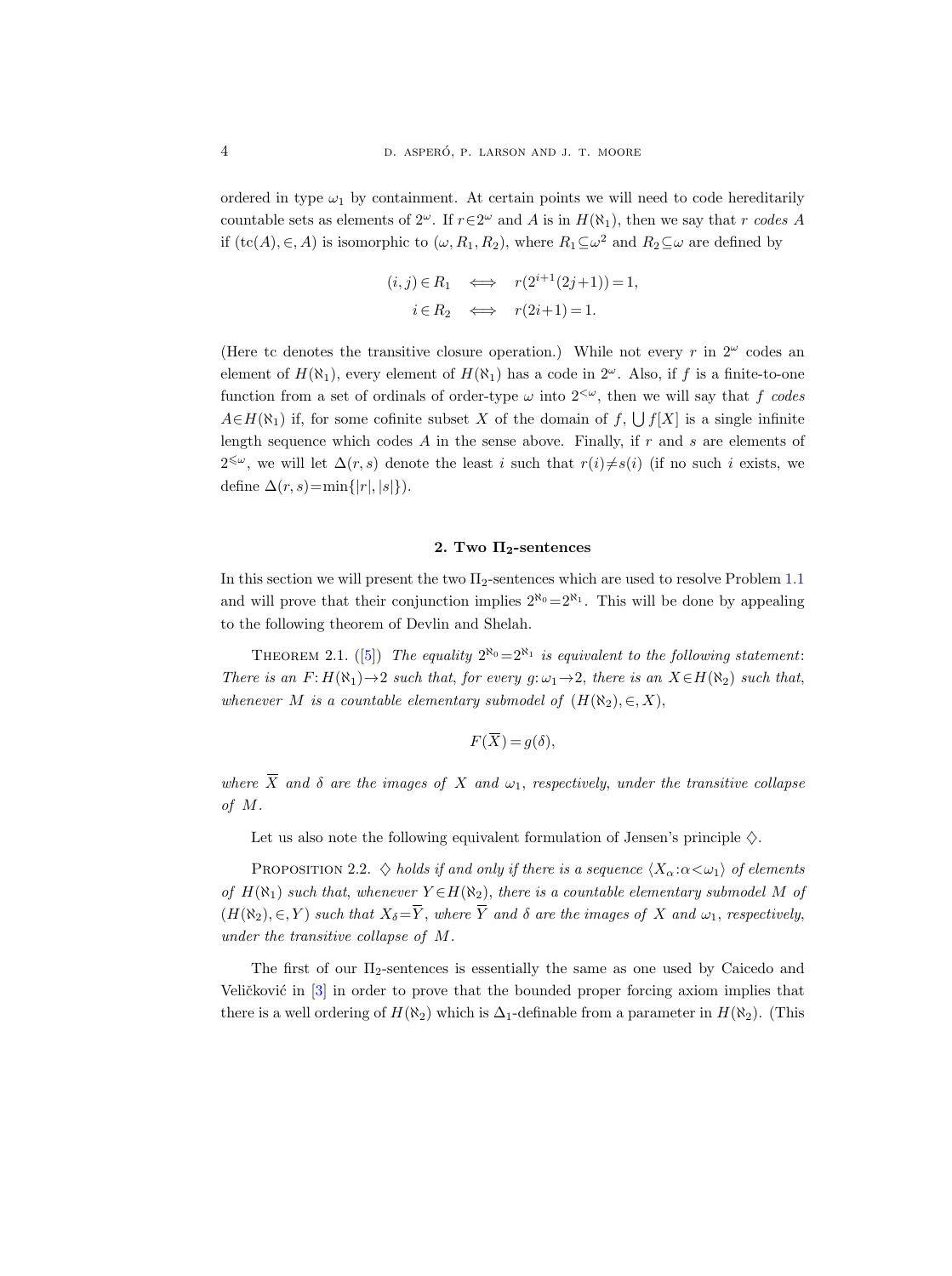coding has its roots in work of Gitik [\[11\]](#page-27-9).) We will now take some time to recall the definitions associated with this coding. Given  $x \subseteq \omega$ , let  $\sim_x$  be the equivalence relation on  $\omega\setminus x$  defined by letting  $m\sim_x n$  if and only if  $[m, n]\cap x = ∅$ . Given two further subsets y and z of  $\omega$ , let  $\{I_k\}_{k\leq t}$  (for some  $t\leq \omega$ ) be the increasing enumeration of the set of  $\sim_x$ -equivalence classes intersecting both y and z, and let the oscillation of x, y and z be the function  $o(x, y, z): t \rightarrow 2$  defined by

$$
o(x, y, z) = 0 \quad \text{if and only if} \quad \min(I_k \cap y) \leqslant \min(I_k \cap z).
$$

Let  $\vec{C} = \langle C_\delta : \delta \in \text{Lim}(\omega_1) \rangle$  be a *ladder system* on  $\omega_1$  (so that each  $C_\delta$  is a cofinal subset of  $\delta$  of order-type  $\omega$ ), and let  $\alpha < \beta < \gamma$  be limit ordinals greater than  $\omega_1$ . Let  $N \subseteq M$  be countable subsets of  $\gamma$  with  $\{\omega_1, \alpha, \beta\} \subseteq N$  such that, for all  $\xi \in {\{\omega_1, \alpha, \beta, \gamma\}}$ ,

$$
\sup(N \cap \xi) < \sup(M \cap \xi)
$$

and sup $(M \cap \xi)$  is a limit ordinal. We are going to specify a way of decoding a finite binary sequence from  $\overline{C}$ , N, M,  $\alpha$  and  $\beta$ . This decoding will be a very minor variation of the one defined in [\[3\]](#page-27-5).

Let  $\overline{M}$  be the transitive collapse of M, and let  $\pi: M \to \overline{M}$  be the corresponding collapsing function. Let  $\omega_1^{\overline{N}}$  and  $\omega_1^{\overline{M}}$  denote the respective order-types of  $N \cap \omega_1$  and  $M \cap \omega_1$ . Let  $\alpha_M = \pi(\alpha)$ ,  $\beta_M = \pi(\beta)$  and  $\gamma_M = \text{ot}(M)$ . The height of N in M with respect  $to~\vec{C}$  is defined as  $n(N,M) \!=\! |\omega_{1}^{\overline{N}} \!\cap\! C_{\omega_{1}^{\overline{M}}} |.$  Set

$$
x = \{ |\pi(\xi) \cap C_{\alpha_M} | : \xi \in \alpha \cap N \},
$$
  
\n
$$
y = \{ |\pi(\xi) \cap C_{\beta_M} | : \xi \in \beta \cap N \},
$$
  
\n
$$
z = \{ |\pi(\xi) \cap C_{\gamma_M} | : \xi \in N \}.
$$

If the length of  $o(x, y, z)$  is at least  $n(N, M)$ , then we define

$$
s(N, M) = s_{\alpha, \beta}^{\vec{C}}(N, M) = o(x, y, z).
$$

Otherwise we leave  $s(N, M)$  undefined. If s is a finite-length binary sequence, we define  $\bar{s}$  to be the sequence of the same length l with its digits reversed:  $\bar{s}(i)=s(l-i)$ .

If  $\alpha < \beta < \gamma$  are ordinals of cofinality  $\omega_1$  in the interval  $(\omega_1, \omega_2)$ , and f is a function from  $\omega_1$  to  $2^{\omega}$ , then we say that  $(\alpha, \beta, \gamma)$  codes f (relative to  $\vec{C}$ ) if there is an  $\omega_1$ -club  $\langle N_{\xi}:\xi<\omega_1\rangle$  in  $[\gamma]^{\aleph_0}$  such that

- $\{\omega_1, \alpha, \beta\} \subseteq N_0;$
- for all  $\nu < \omega_1$  and all  $\xi \in {\omega_1, \alpha, \beta, \gamma}$ , sup $(N_\nu \cap \xi)$  is a limit ordinal;
- for all  $\nu_0 < \nu_1 < \omega_1$  and all  $\xi \in {\{\omega_1, \alpha, \beta, \gamma\}}$ ,  $\sup(N_{\nu_0} \cap \xi) < \sup(N_{\nu_1} \cap \xi)$ ;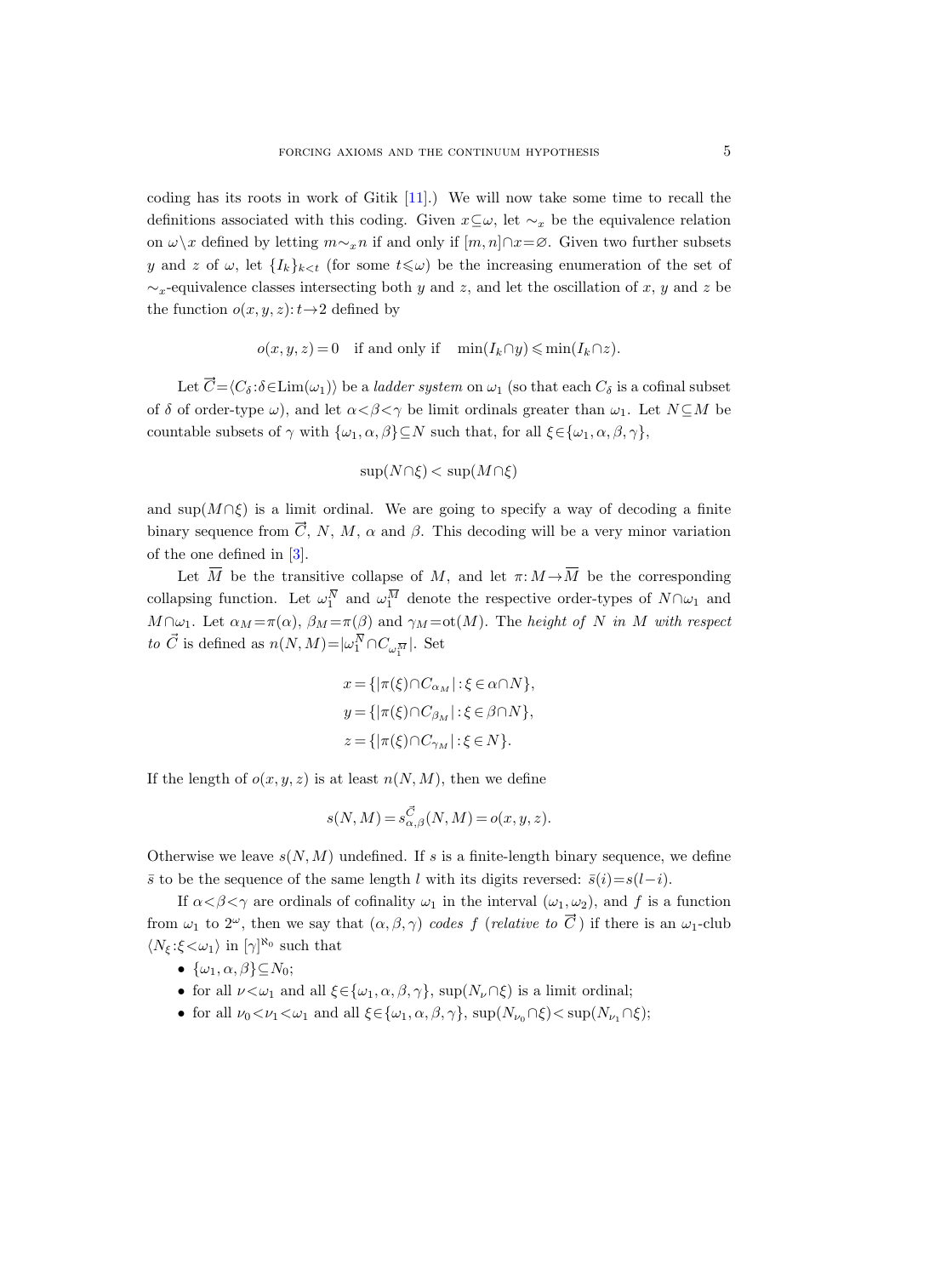• for every limit  $\nu < \omega_1$ , there is a  $\nu_0 < \nu$  such that if  $\nu_0 < \xi < \nu$ , then

$$
\Delta(\bar{s}(N_{\xi}, N_{\nu}), f(N_{\nu} \cap \omega_1)) \geqslant n(N_{\xi}, N_{\nu}),
$$

where the functions s and n are computed using the parameters  $\vec{C}$ ,  $\alpha$ ,  $\beta$  and  $\gamma$ .

It is not difficult to show that if  $(\alpha, \beta, \gamma)$  codes both f and g with respect to some  $\vec{C}$ , then there is a closed unbounded set of  $\delta$  such that  $f(\delta)=g(\delta)$ .

Let us pause for a moment to note that the assertion "for some  $\vec{C}$ , every f is coded by some triple  $(\alpha, \beta, \gamma)$ " implies that  $2^{\aleph_0} = 2^{\aleph_1}$ . To see this, define F as follows:

•  $F(\overline{\mathcal{N}}, \overline{\alpha}, \overline{\beta}) = 1$  whenever there exist an  $\omega_1$ -club  $\mathcal{N}$  in  $[\gamma]^{\aleph_0}$ , ordinals  $\alpha < \beta < \gamma < \omega_2$ as above, and a countable elementary submodel M of  $H(\aleph_2)$  containing  $\{\mathcal{N}, \alpha, \beta\}$ , such that  $s(N_\xi, N_\nu)(0)=1$  for a cobounded set of  $\xi \leq \nu = M \cap \omega_1$ , and  $(\overline{M}, \in, \overline{N}, \overline{\alpha}, \overline{\beta})$  is the collapse of  $(M, \in, \mathcal{N}, \alpha, \beta);$ 

•  $F(X)=0$  for all other X in  $H(\aleph_1)$ .

Now let  $g: \omega_1 \to 2$  be given and define  $f: \omega_1 \to 2^{\omega}$  by letting  $f(\delta)$  be the real which takes the constant value  $g(\delta)$ . If N witnesses that  $(\alpha, \beta, \gamma)$  codes f, and M is a countable elementary submodel of  $H(\aleph_2)$  containing  $\{\mathcal{N}, \alpha, \beta\}$ , then  $F(\overline{\mathcal{N}}, \overline{\alpha}, \overline{\beta})=g(\delta)$ . By Theorem [2.1,](#page-3-1) this implies  $2^{\aleph_0}=2^{\aleph_1}$ .

Definition 2.3.  $\psi_1$  is the assertion that for every  $A: \omega_1 \rightarrow 2$  and for every ladder system  $\vec{C}$ , there is a triple  $(\alpha, \beta, \gamma)$  and a function  $f: \omega_1 \to 2^{\omega}$  such that  $(\alpha, \beta, \gamma)$  codes f relative to  $\vec{C}$ , and for each  $\delta \langle \omega_1, f(\delta) \rangle$  is a code for  $A \upharpoonright \delta$ .

We will prove in §[4](#page-18-0) that the conjunction of  $\psi_1$  and CH can be forced over any model in which there is an inaccessible limit of measurable cardinals.

Now we will turn to the task of defining a  $\Pi_2$ -sentence  $\psi_2$  which, together with  $\psi_1$ , provides a solution to Problem [1.1.](#page-1-0) Suppose for a moment that  $\langle N_{\xi} : \xi \langle \omega_1 \rangle$  witnesses that  $(\alpha, \beta, \gamma)$  codes  $A:\omega_1 \to 2$  relative to  $\vec{C}$ . If  $X_i$ ,  $i<\omega$ , is an infinite increasing sequence in  $\{N_{\xi}:\xi<\omega_1\}$ , define the *height* of  $\{X_i\}_{i<\omega}$  to be  $\delta=\omega_1\cap\bigcup_{i<\omega}X_i$ . Observe that, together with  $\alpha$ ,  $\beta$  and  $\overrightarrow{C}$ ,  $\{X_i\}_{i\leq \omega}$  uniquely determines  $A\upharpoonright \delta$ . Moreover,  $A\upharpoonright \delta$  can be recovered from just the isomorphism type of the structure

$$
(N, \in, \omega_1, \alpha, \beta; X_i : i < \omega),
$$

where  $N=\bigcup_{i<\omega} X_i$ . We will refer to a structure arising in this way as a  $\psi_1$ -structure and say that this structure codes  $A\upharpoonright \delta$ .

Definition 2.4.  $\psi_2$  is the assertion that for every ladder system  $\vec{C}$ , every triple  $\alpha < \beta < \gamma$  of ordinals strictly between  $\omega_1$  and  $\omega_2$ , and every  $\omega_1$ -club N in  $[\gamma]^{\aleph_0}$ , there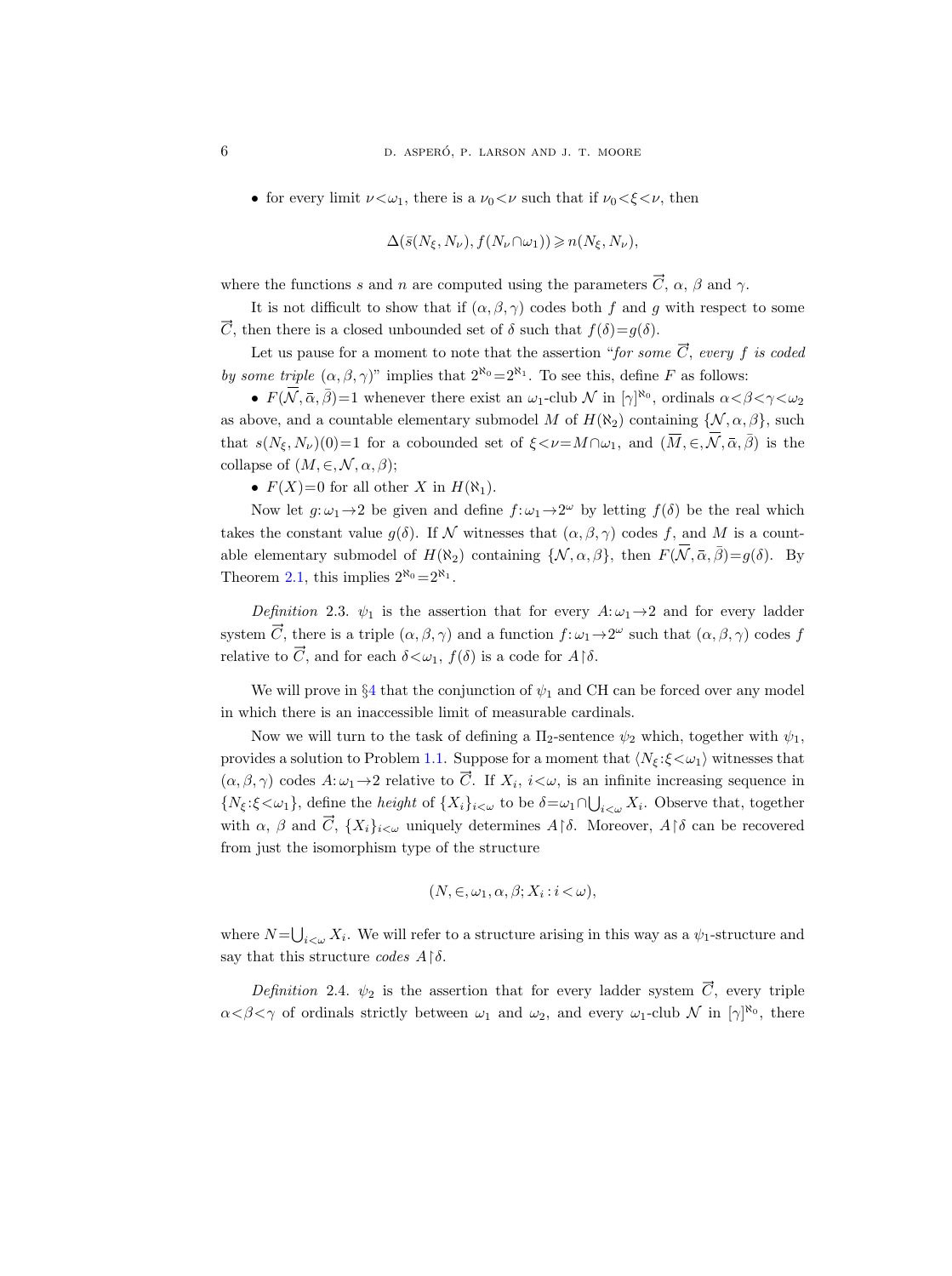is a function  $f: \omega_1 \to 2^{\lt \omega}$  such that for every limit  $\delta \lt \omega_1$ ,  $f \upharpoonright C_\delta$  codes (in the sense discussed at the end of the introduction) the transitive collapse of a structure

$$
(N, \in, \omega_1, \alpha, \beta; X_i : i < \omega),
$$

where  $\{X_i\}_{i\leq \omega}$  is an increasing sequence in N of height greater than  $\delta$  and  $N=\bigcup_{i\leq \omega} X_i$ .

In  $\S3$ , we will prove that  $\psi_2$  is relatively consistent with CH. We now have the following proposition.

<span id="page-6-0"></span>PROPOSITION 2.5.  $\psi_1 \wedge \psi_2$  implies  $2^{\aleph_0} = 2^{\aleph_1}$ . In fact,  $2^{\aleph_0} = 2^{\aleph_1}$  follows from the existence of a ladder system  $\vec{C}$  for which the conjunction of  $\psi_1$  and  $\psi_2$ , both relative to  $\vec{C}$ , holds.

*Proof.* Fix a ladder system  $\vec{C}$  and suppose that  $\psi_1$  and  $\psi_2$  are true. If  $t: \delta \rightarrow 2^{\langle \omega \rangle}$ for some countable limit ordinal  $\delta$ , and if  $t\upharpoonright C_{\delta}$  codes a  $\psi_1$ -structure which in turn codes  $g \upharpoonright \delta^*$  for some  $\delta^* > \delta$  and  $g: \omega_1 \to 2$ , then define  $F(t) = g(\delta)$ . Now, if  $(\alpha, \beta, \gamma)$  codes  $g: \omega_1 \to 2$ relative to  $\vec{C}$  as witnessed by  $\mathcal{N}$ , and  $f: \omega_1 \to 2^{\langle \omega \rangle}$  witnesses the corresponding instance of  $\psi_2$ , then  $F(f \mid \delta) = g(\delta)$  for every limit ordinal  $\delta$ . By Theorem [2.1,](#page-3-1)  $2^{\aleph_0} = 2^{\aleph_1}$ .  $\Box$ 

We will finish this section by showing that both  $\psi_1$  and  $\psi_2$  imply that  $\diamondsuit$  fails. Let us say that an  $\omega_1$ -club of  $[\gamma]^\omega$  (for some  $\gamma<\omega_2$  of uncountable cofinality) is typical in case for all  $\nu_0 < \nu_1 < \omega_1$ ,  $N_{\nu_0} \cap \omega_1$  and  $\sup(N_{\nu_0})$  are limit ordinals,  $N_{\nu_0} \cap \omega_1 < N_{\nu_1} \cap \omega_1$  and  $\sup(N_{\nu_0})$   $<$  sup $(N_{\nu_1})$ . The following fact shows that our methods do not extend to show non-existence of a  $\Pi_2$ -maximal model for  $\diamondsuit$ .

FACT 2.6.  $\diamond$  implies the failure of  $\psi_1$ . In fact,  $\diamond$  implies that there is a ladder system  $\vec{C}$  with the property that for every ordinal  $\gamma$  in  $\omega_2$  of uncountable cofinality and every typical  $\omega_1$ -club  $\langle N_\nu : \nu < \omega_1 \rangle$  of  $[\gamma]^\omega$ , there are stationary many  $\nu < \omega_1$  such that, for unboundedly many  $\xi < \nu$ , one has  $|C_{N_{\nu}\cap\omega_1}\cap N_{\xi}|>|C_{\text{ot}(N_{\nu})}\cap \text{sup}(\pi[N_{\xi}])|$ , where  $\pi$  is the collapsing function of  $N_{\nu}$ .

*Proof.* It is easy to fix a natural notion of coding in such a way that for every  $\gamma < \omega_2$ and every  $\omega_1$ -club  $\langle N_\nu : \nu < \omega_1 \rangle$  of  $[\gamma]^\omega$  there is a set  $X \subseteq \omega_1$  and there is a closed unbounded set of  $\delta < \omega_1$  such that  $X \cap \delta$  codes a directed system  $S = \langle \delta_{\nu}, i_{\nu,\nu'} : \nu \leq \nu' < \delta \rangle$ , where, for all  $\nu \le \nu' < \delta$ ,  $\delta_{\nu} = \text{ot}(N_{\nu})$  and  $i_{\nu,\nu'} = \pi_{N_{\nu'}} \circ \pi_{N_{\nu}}^{-1}$  (where  $\pi_{N_{\nu}}$  denotes the collapsing function of  $N_{\nu}$ ). Let us fix such a notion of coding. Let  $\vec{X} = \{X_{\nu}\}_{\nu < \omega_1}$  be a  $\diamondsuit$ -sequence. We recursively define from  $\overrightarrow{X}$  a ladder system  $\overrightarrow{C} = \langle C_{\delta} : \delta \in \text{Lim}(\omega_1) \rangle$  in the following way.

Let  $\delta \in \text{Lim}(\omega_1)$  and suppose that  $X_\delta$  codes a directed system  $\mathcal{S} = \langle \delta_\nu, i_{\nu,\nu'} : \nu \leq \nu' < \delta \rangle$ with well-founded direct limit, where the  $\delta_{\nu}$ 's are countable limit ordinals, and each  $i_{\nu,\nu'}$  is an order-preserving map from  $\delta_{\nu}$  to  $\delta_{\nu'}, i_{\nu,\nu'} \neq id$ . Suppose that, for all  $\nu < \delta$ ,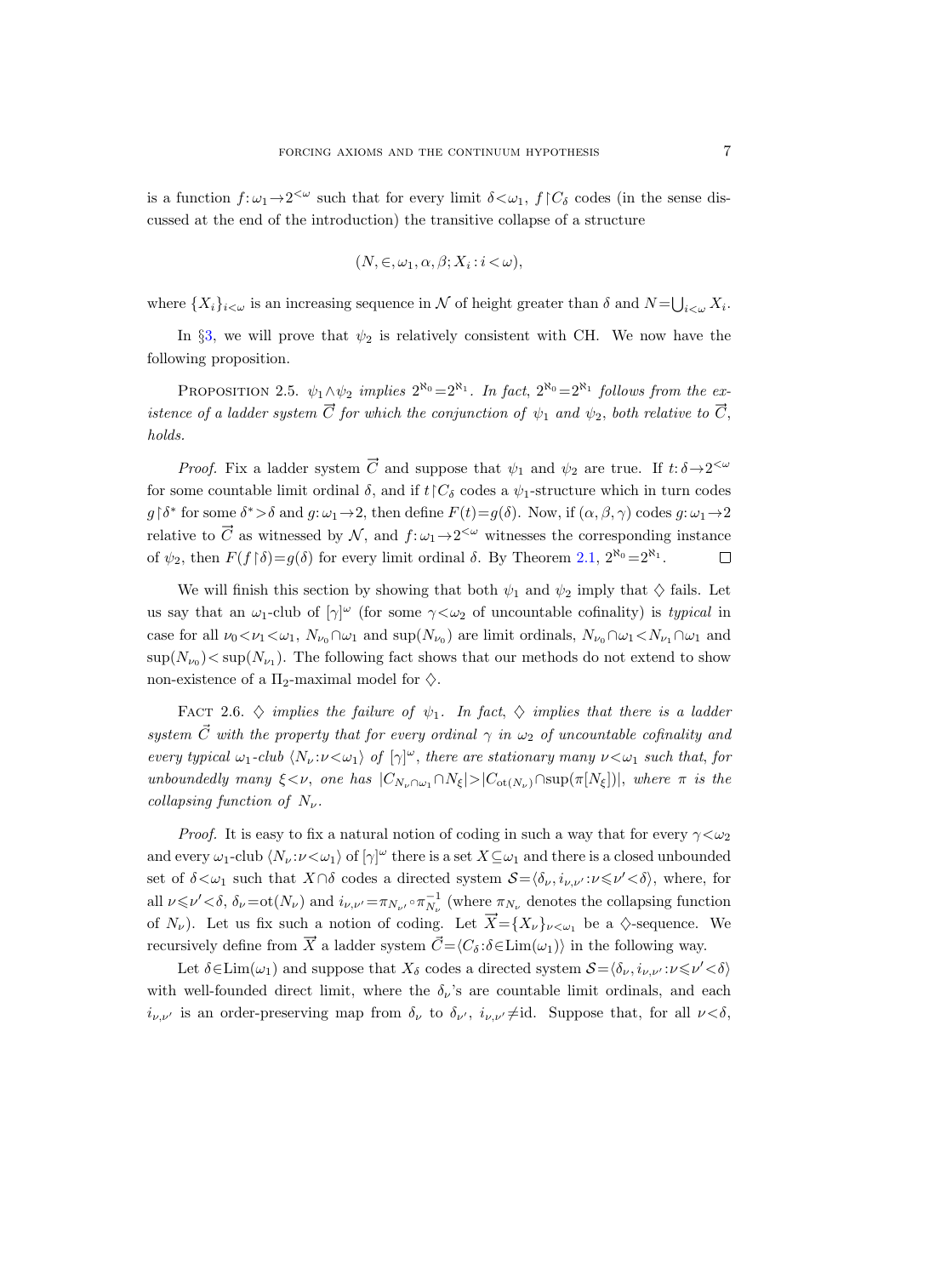crit( $i_{\nu,\nu+1}$ ) is a limit ordinal and  $\nu \leq \text{crit}(i_{\nu,\nu+1}) \leq \text{crit}(i_{\nu+1,\nu+2})$ , where  $\text{crit}(i_{\nu,\nu})$  is the least ordinal moved by  $i_{\nu,\nu'}$ , and that  $\sup(\text{range}(i_{\nu,\nu+1})) < \delta_{\nu+1}$ . Let  $\eta_{\delta}$  be the direct limit of S and let  $i_{\nu,\delta}$ :  $\delta_{\nu} \rightarrow \eta_{\delta}$  be the corresponding limit map for each  $\nu < \delta$ . We identity  $\eta_{\delta}$  with an ordinal. Suppose that  $\delta > \eta_{\delta'}$  for all limit ordinals  $\delta' < \delta$ . Then we pick  $C_{\delta}$  and  $C_{\eta\delta}$  in such a way that for unboundedly many  $\nu$  below  $\delta$ ,  $|C_{\delta} \cap \text{crit}(i_{\nu,\delta})|$  is bigger than  $|C_{\eta_{\delta}} \cap \text{sup}(\text{range}(i_{\nu,\delta}))|$ . Now, using the fact that  $\overrightarrow{X}$  is a  $\diamondsuit$ -sequence, it is not difficult to check that  $\vec{C}$  is a ladder system as required.  $\Box$ 

It is also easy to see that  $\diamond$ —and in fact Ostaszewski's principle  $\clubsuit$ —implies the failure of  $\psi_2$ . To see this, let  $\langle C_\delta : \delta \in \text{Lim}(\omega_1) \rangle$  be a  $\clubsuit$ -sequence. Suppose that  $f: \omega_1 \to 2^{<\omega}$ is such that for all limit  $\delta \lt \omega_1$  there is a cofinite set  $X \subseteq C_\delta$  such that  $\bigcup f[X]$  is a member of  $2^{\omega}$ . Then there is some  $n<\omega$  such that  $S=\{\nu\in\omega_1:|f(\nu)|=n\}$  is unbounded in  $\omega_1$ . But if  $\delta$  is such that  $C_{\delta} \subseteq S$ , then  $\bigcup f[C_{\delta}]$  is finite, which is a contradiction.

#### 3. Iteration theorems

<span id="page-7-0"></span>In this section we will review and adapt Eisworth and Roitman's general framework for verifying that an iteration of forcings does not add new reals. We will need two preservation results, one of which is essentially established in [\[8\]](#page-27-4) (and was known to Eisworth), and one of which is an adaptation of the result in [\[8\]](#page-27-4) to iterations of totally proper  $\alpha$ -semiproper forcings. In the course of the section, we will also establish that  $\psi_2$ is relatively consistent with CH.

Before we begin, we will review some of the definitions which we will need in this section. A forcing  $\mathbb Q$  is a partial order with a greatest element  $1_{\mathbb Q}$ . A cardinal  $\theta$  is sufficiently large for a forcing  $\mathbb Q$  if  $\mathcal P(\mathcal P(\mathbb Q))$  is an element of  $H(\theta)$ . We will say that M is a suitable model for  $\mathbb Q$  if  $\mathbb Q$  is in M and M is a countable elementary submodel of  $H(\theta)$ for some  $\theta$  which is sufficiently large for Q. If M is a suitable model for Q and q is in Q, then we will say that q is  $(M, \mathbb{Q})$ -generic if whenever  $r \leq q$  and  $D \in M$  is a dense subset of  $\mathbb{Q}$ , r is compatible with an element of D∩M. If, moreover,  $\{p \in \mathbb{Q} \cap M : q \leq p\}$  is an  $(M, \mathbb{Q})$ -generic filter, then we say that q is totally  $(M, \mathbb{Q})$ -generic.  $\mathbb{Q}$  is (totally) proper if whenever M is a suitable model for  $\mathbb Q$  and q is in  $\mathbb Q \cap M$ , q has a (totally)  $(M, \mathbb Q)$ -generic extension. It is easily verified that a forcing is totally proper if and only if it is proper and does not add any new reals.

*Remark* 3.1. It is important to note that if  $\mathbb Q$  is totally proper and M is suitable for  $\mathbb{Q}$ , it need not be the case that every  $(M, \mathbb{Q})$ -generic condition is totally  $(M, \mathbb{Q})$ -generic. It is true that every  $(M, \mathbb{Q})$ -generic condition can be *extended* to a totally  $(M, \mathbb{Q})$ -generic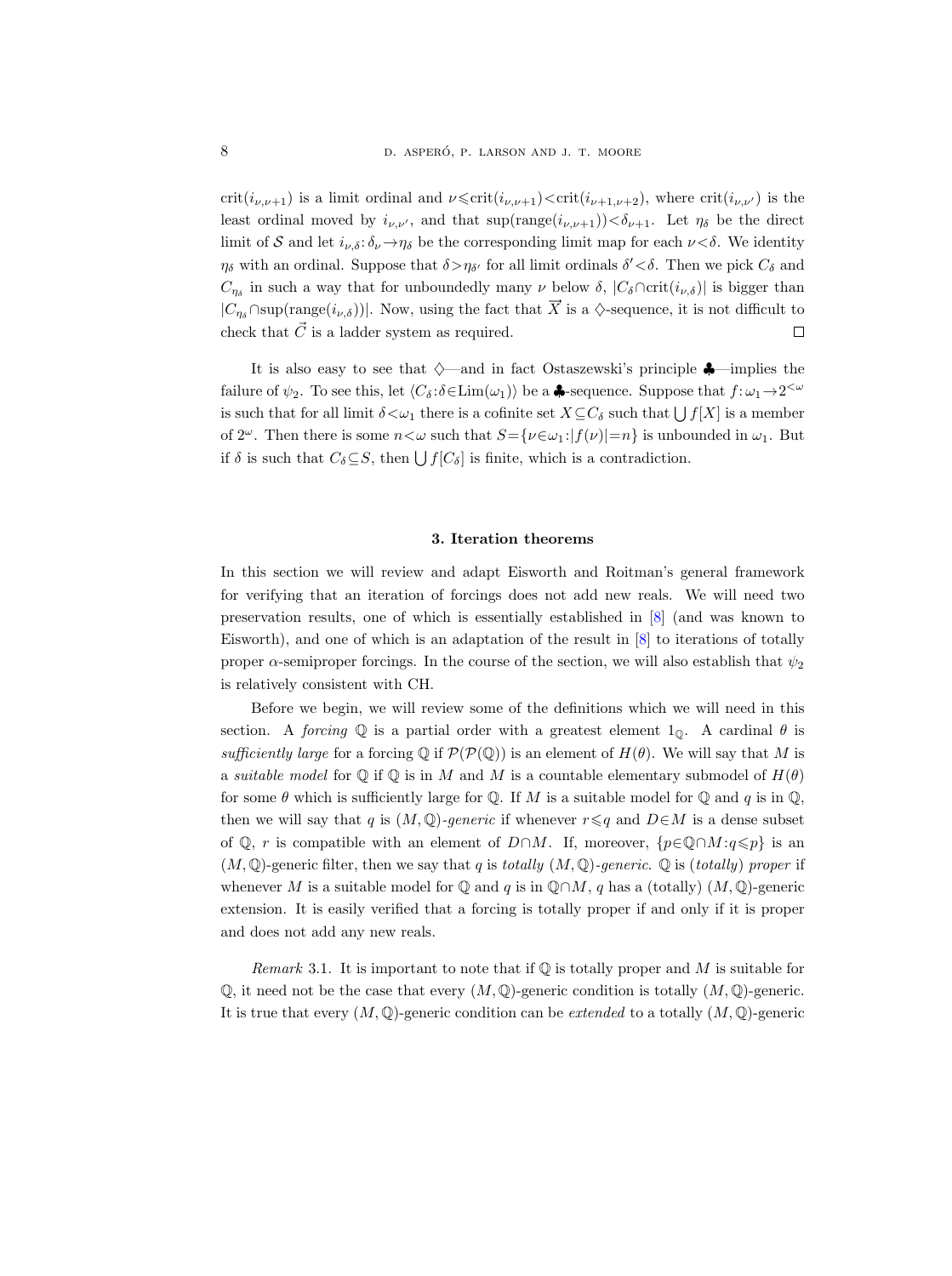condition. This distinction is very important in the discussion of when an iteration of forcings adds new reals.

A suitable tower (in  $H(\theta)$ ) for  $\mathbb Q$  is a set  $\mathcal N = \{N_{\xi} : \xi < \eta\}$  (for some ordinal  $\eta$ ) such that for some  $\theta$  which is sufficiently large for  $\mathbb{Q}$ :

- each  $N_{\xi}$  is a countable elementary submodel of  $H(\theta)$  having  $\mathbb Q$  as a member;
- if  $\nu < \eta$  is a limit ordinal, then  $N_{\nu} = \bigcup_{\xi < \nu} N_{\xi};$
- if  $\nu < \eta$  is a successor ordinal, then  $\{N_{\xi} : \xi < \nu\}$  is in  $N_{\nu}$ .

Since a tower is naturally ordered by  $\in$ , we notationally identify it with the corresponding sequence. A condition q is  $(\mathcal{N}, \mathbb{Q})$ -generic if it is  $(N, \mathbb{Q})$ -generic for each N in N. A partial order  $\mathbb Q$  is  $\eta$ -proper if whenever  $\mathcal N = \langle N_{\xi} : \xi \langle \eta \rangle$  is a suitable tower for  $\mathbb Q$ and q is in  $N_0$ , then q has an  $(\mathcal{N}, \mathbb{Q})$ -generic extension. If a forcing is  $\eta$ -proper for every  $\eta \langle \omega_1$ , we will say that it is  $(\langle \omega_1 \rangle$ -proper.

Now we will return to our discussion of iterated totally proper forcing.

<span id="page-8-2"></span>Definition 3.2. Suppose that  $\eta$  is a countable ordinal and  $\mathbb{P} * \dot{\mathbb{Q}}$  is a two-step forcing iteration such that  $\mathbb P$  is  $\eta$ -proper. The iteration  $\mathbb P * \dot{\mathbb Q}$  is  $\eta$ -complete if, whenever

- (1)  $\langle N_{\xi} : \xi < 1 + \eta \rangle$  is a suitable tower of models for  $\mathbb{P} * \dot{\mathbb{Q}}$ ;
- (2)  $G \subseteq \mathbb{P} \cap N_0$  is  $(N_0, \mathbb{P})$ -generic;
- (3)  $(p, \dot{q})$  is in  $\mathbb{P} * \dot{\mathbb{Q}} \cap N_0$  with p in G;

there is a  $G^* \subseteq \mathbb{P} * \dot{\mathbb{Q}} \cap N_0$  extending G with  $(p, \dot{q}) \in G^*$  such that, whenever r is a lower bound for G which is  $(\langle N_{\xi}:\xi<1+\eta\rangle, \mathbb{P})$ -generic, r forces that  $G^*/G$  has a lower bound in Q˙ .

Notice that, if  $\eta < \zeta$  and  $\mathbb{P} * \dot{\mathbb{Q}}$  is  $\eta$ -complete, then  $\mathbb{P} * \dot{\mathbb{Q}}$  is  $\zeta$ -complete. By routine adaptations to the proof of Theorem 4 of [\[8\]](#page-27-4), we obtain the following iteration theorem.

<span id="page-8-0"></span>THEOREM 3.3. Let  $\eta$  and  $\gamma$  be ordinals, with  $\eta \lt \omega_1$ , and let

$$
\langle \mathbb P_\alpha, \dot{\mathbb Q}_\alpha \, \mathbf{:}\, \alpha < \gamma \rangle
$$

be a countable support iteration with countable support limit  $\mathbb{P}_{\gamma}$ . Suppose that, for all  $\alpha < \gamma$ ,

- $\Vdash_{\alpha}\dot{\mathbb{Q}}_{\alpha}$  is  $(<\omega_1$ )-proper;
- the iteration  $\mathbb{P}_{\alpha} * \dot{\mathbb{Q}}_{\alpha}$  is  $\eta$ -complete.
- Then  $\mathbb{P}_{\gamma}$  is totally proper.

<span id="page-8-1"></span>We will now argue that this theorem is sufficient to prove that the conjunction of  $\psi_2$ and CH can be forced over any model of ZFC. First we will recall a general fact which we will use repeatedly below.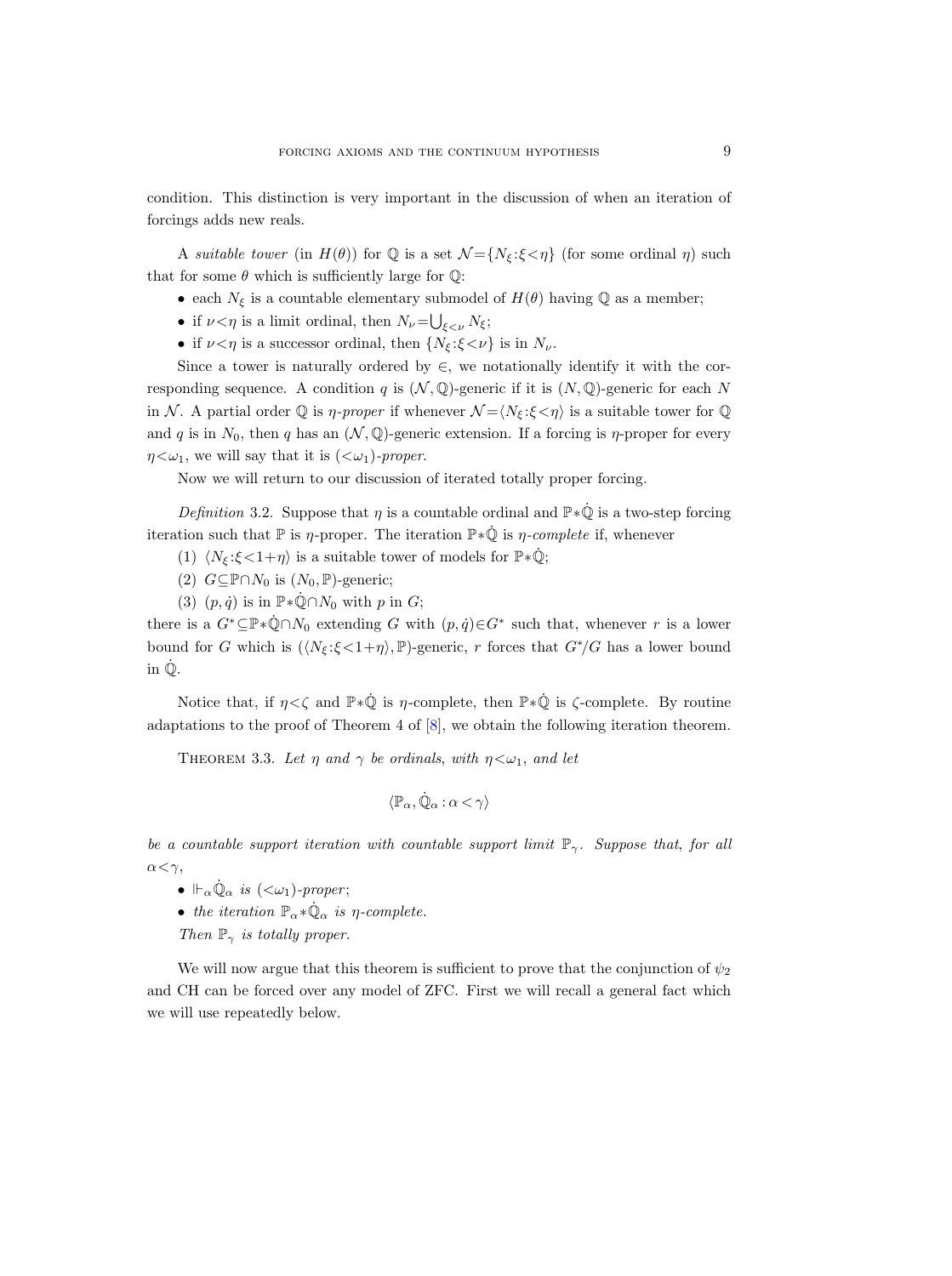LEMMA 3.4. Suppose that  $X \subseteq H(\aleph_1)$  and that  $\mathbb{Q} \subseteq X^{\leq \omega_1}$  is a partial order, ordered by extension, with the following properties:

- $\mathbb Q$  is closed under initial segments;
- for every  $\alpha < \omega_1$ ,  $\{q \in \mathbb{Q} : |q| \geq \alpha\}$  is dense;
- if q is in  $\mathbb Q$  with  $|q|=\alpha$ ,  $p:\alpha\to X$  and

$$
\{\xi < \alpha : q(\xi) \neq p(\xi)\}
$$

is finite, then p is in Q.

- Then if
- *M* is a suitable model for  $\mathbb{Q}$ ;
- q is in  $\mathbb{Q} \cap M$ ;
- $C \subseteq (M \cap \omega_1) \setminus |q|$  is cofinal in  $M \cap \omega_1$  with order-type  $\omega$ ;
- f is a function from C into  $X \cap M$ ;

then there is a  $q' : M \cap \omega_1 \to X$  extending q such that  $q'(\xi) = f(\xi)$  for all  $\xi \in C$  and

$$
\{q'\upharpoonright\xi:\xi\in M\cap\omega_1\}
$$

is an M-generic filter for Q.

*Proof.* It is sufficient to prove that if  $\mathbb{Q}, M, q, C$  and f are as in the statement of the lemma and  $D \subseteq \mathbb{Q}$  is dense and in M, then there is a  $q' \leq q$  in  $M \cap D$  such that  $q'(\xi) = f(\xi)$ for all  $\xi$  in  $|q'|\cap C$ . By the elementarity of M, there is a countable elementary  $N \prec H(\aleph_1)$ in M such that q is in N, D∩N is dense in  $\mathbb{Q} \cap N$ , and  $\{p \in \mathbb{Q} \cap N : \xi \leqslant |p|\}$  is dense in N for every  $\xi \in N \cap \omega_1$ . Let  $\nu = N \cap \omega_1$  and let  $C' = C \cap \nu$ . Since  $\nu$  is a limit ordinal and  $C'$ is finite, there is a  $q_0 \leq q$  in N such that  $(f \nvert C') \subseteq q_0$ . By the density of  $D \cap N$  in  $\mathbb{Q} \cap N$ , there is a  $q' \leq q_0$  in  $D \cap N$ . Since  $|q'| \cap C = |q_0| \cap C$ , we are done.  $\Box$ 

By performing a preliminary forcing if necessary, we may assume that our ground model satisfies  $2^{\aleph_0} = \aleph_1$  and  $2^{\aleph_1} = \aleph_2$ . Suppose that  $\overrightarrow{C}$ ,  $\alpha$ ,  $\beta$ ,  $\gamma$  and  $\mathcal N$  represent an instance of  $\psi_2$ , i.e.,  $\vec{C}$  is a ladder system on  $\omega_1$ ,  $\omega_1 < \alpha < \beta < \gamma < \omega_2$  and  $\mathcal N$  is an  $\omega_1$ -club contained in  $[\gamma]^{\aleph_0}$ . Define  $\mathbb{Q} = \mathbb{Q}_{\vec{C},\alpha,\beta,\mathcal{N}}$  to be the collection of all q such that the domain of q is  $\eta$ for some countable limit ordinal  $\eta$ , q maps into  $2^{<\omega}$ , and q satisfies the conclusion of  $\psi_2$ for  $\delta \leq \eta$ . Note that  $\mathbb Q$  has cardinality  $2^{\aleph_0} = \aleph_1$ .

<span id="page-9-0"></span>LEMMA 3.5.  $\mathbb Q$  is totally  $\alpha$ -proper for each  $\alpha < \omega_1$ .

*Proof.* First observe that  $\mathbb Q$  satisfies the hypothesis of Lemma [3.4.](#page-8-1) (We leave it to the reader to verify that if  $\xi \leq \omega_1$ , then  $\{q \in \mathbb{Q}: |q| \geq \xi\}$  is dense in  $\mathbb{Q}$ .) We will prove by induction on  $\alpha$  the following statement: If  $\mathcal{M} = \langle M_{\xi} : \xi \leq \alpha \rangle$  is a suitable tower for  $\mathbb{Q}$ ,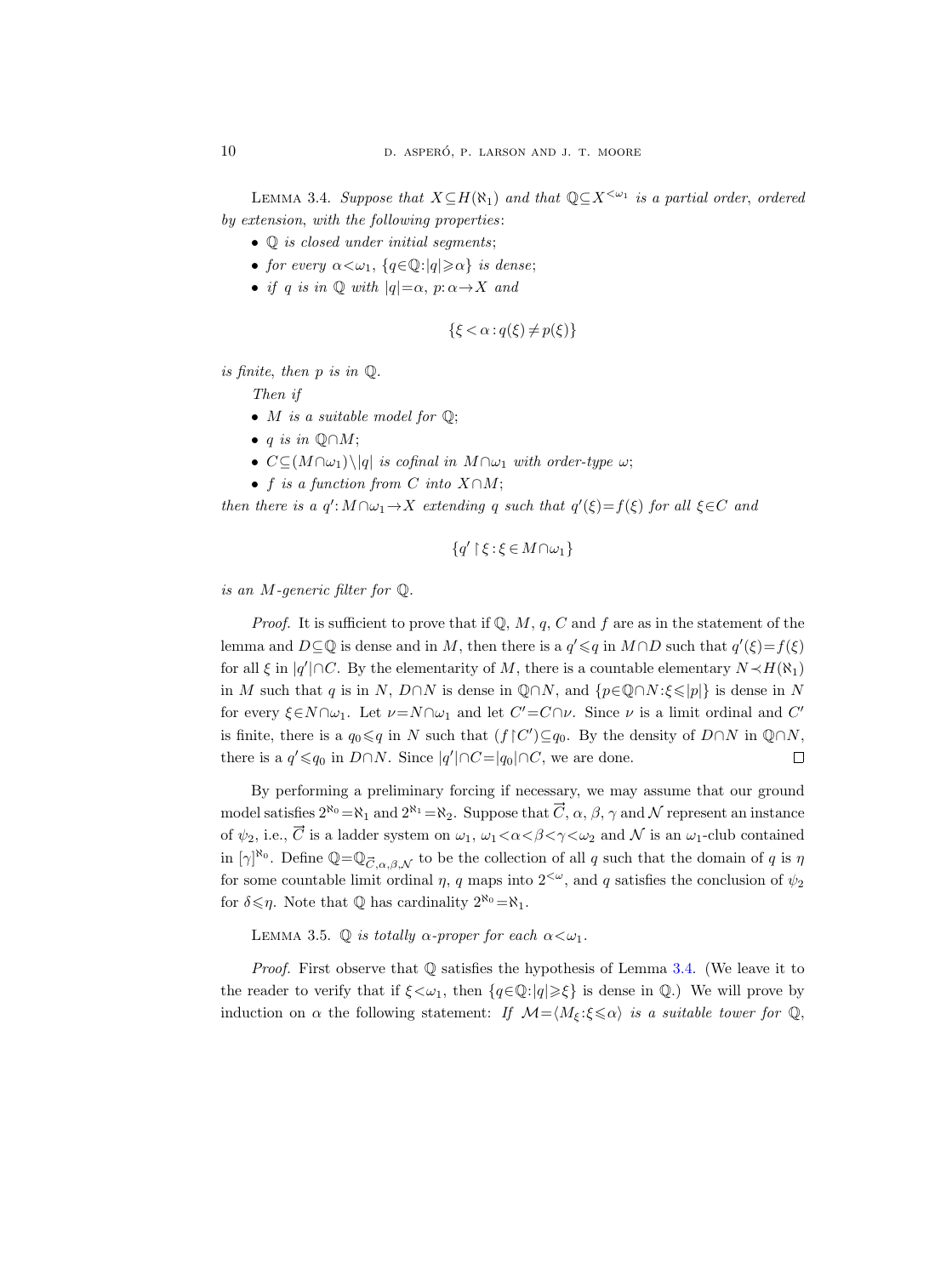$q_0 \in M_0 \cap \mathbb{Q}$  and  $f_0$  is a finite partial function from  $\omega_1^{M_\alpha} \setminus |q_0|$  to  $2^{<\omega}$ , then there is a totally  $(M, \mathbb{Q})$ -generic  $\bar{q} \leq q_0$  with  $f_0 \subset \bar{q}$ .

If  $\alpha=0$ , this is vacuously true. If  $\alpha=\beta+1$ , then by our inductive assumption there is a  $q' \leq q_0$  such that q' is totally  $(M_{\xi}, \mathbb{Q})$ -generic for all  $\xi < \beta$  and such that  $\bar{q}(\xi) = f_0(\xi)$ whenever  $\xi \in \text{dom}(f_0) \cap \text{dom}(\overline{q})$ . By elementarity, such a  $q'$  can be moreover found in  $M_{\beta}$ . Define  $\delta = M_{\beta} \cap \omega_1$  and let  $f: C_{\delta} \to 2^{<\omega}$  be such that for some  $\{X_i\}_{i<\omega} \subseteq \mathcal{N}$  of height greater than  $\delta$ , f codes the  $\psi_1$ -structure corresponding to  $\{X_i\}_{i\leq \omega}$ . By modifying f if necessary, we may assume that  $q' \cup f \cup f_0$  is a function. By Lemma [3.4,](#page-8-1) there is a  $\bar{q}$ :  $\delta \rightarrow 2^{\lt}\omega$  such that  $\bar{q}$  extends  $q'$ ,  $\{\bar{q}\}$  ( $\xi$ : $\xi \in N_\beta \cap \omega_1\}$  is an  $(\langle N_\xi: \xi \leq \beta \rangle, \mathbb{Q})$ -generic filter, and  $\bar{q} \cup f \cup f_0$  is a function. Notice that this implies that  $\bar{q}$  is in  $\mathbb Q$  and is therefore as desired.

If  $\alpha$  is a limit ordinal, let  $\alpha_n$ ,  $n \lt \omega$ , be an increasing sequence of ordinals converging to  $\alpha$  with  $\alpha_0=0$ . Define  $\delta=M_\alpha\cap\omega_1$  and as above let  $f: C_\delta\to 2^{&\omega}$  be such that for some  ${X_i}_{i\leq \omega} \subseteq \mathcal{N}$  of height greater than  $\delta$ , f codes the  $\psi_1$ -structure corresponding to  ${X_i}_{i\leq \omega}$ . Let  $q_0$  be a given element of  $M_0 \cap \mathbb{Q}$  and let  $f_0$  be a given finite partial function from  $\omega_1 \setminus |q_0|$ . By modifying f if necessary, we may assume that  $f \cup f_0$  is a function. Construct a  $\leq$ -descending sequence  $q_n$ ,  $n<\omega$ , such that

- $q_{n+1}$  is totally  $(\langle M_{\xi} : \xi \leq \alpha_n \rangle, \mathbb{Q})$ -generic;
- $q_{n+1}$  is in  $M_{\alpha_n+1}$  and has domain  $M_{\alpha_n} \cap \omega_1$ ;
- $q_{n+1}$  extends  $f_0 \cup f \cap M_{\alpha_n}$ .

Given  $q_n$ ,  $q_{n+1}$  can be found in  $H(\theta)$  by applying our induction hypothesis to  $q_n$ and to  $(f \cup f_0) \cap M_{\alpha_n}$ . Such a  $q_{n+1}$  moreover exists in  $M_{\alpha_n+1}$  by elementarity, completing the inductive construction. It now follows that  $\bar{q} = \bigcup_{n < \omega} q_n$  is a totally  $(\langle M_{\xi} : \xi \leq \alpha \rangle, \mathbb{Q})$ generic extension of  $q_0$  as desired.  $\Box$ 

Under CH, length- $\omega_2$  countable support iterations of proper forcings which are forced to have cardinality at most  $\aleph_1$  are  $\aleph_2$ -c.c. and hence preserve cardinals (see for instance [\[1,](#page-27-10) Theorem 2.10]). Standard book-keeping arguments then reduce our task to verifying that an iteration of forcings of the form  $\mathbb{Q}_{\vec{C},\alpha,\beta,\mathcal{N}}$  is  $\omega$ -complete.

<span id="page-10-0"></span>Lemma 3.6. Suppose that

- $\n **P**$  is a totally proper forcing;
- for each  $\delta \in \text{Lim}(\omega_1)$ ,  $\dot{C}_\delta$  is a P-name for a cofinal subset of  $\delta$  of order-type  $\omega$ ;
- $\vec{C}$  is a P-name for the ladder system on  $\omega_1$  induced by the names  $\vec{C}_\delta$ ,  $\delta \in \text{Lim}(\omega_1)$ ;
- $\dot{\alpha}$ ,  $\dot{\beta}$  and  $\dot{\gamma}$  are P-names for an increasing sequence of ordinals between  $\omega_1$  and  $\omega_2$ ;
- $\dot{\mathcal{N}}$  is a P-name for an  $\omega_1$ -club contained in  $[\dot{\gamma}]^{\aleph_0}$ ;
- $\dot{\mathbb{Q}}$  is a  $\mathbb{P}\text{-name for the partial order } \mathbb{Q}_{\dot{\vec{C}}, \dot{\alpha}, \dot{\beta}, \dot{\mathcal{N}}}.$

Then  $\mathbb{P} * \dot{\mathbb{Q}}$  is an  $\omega$ -complete iteration.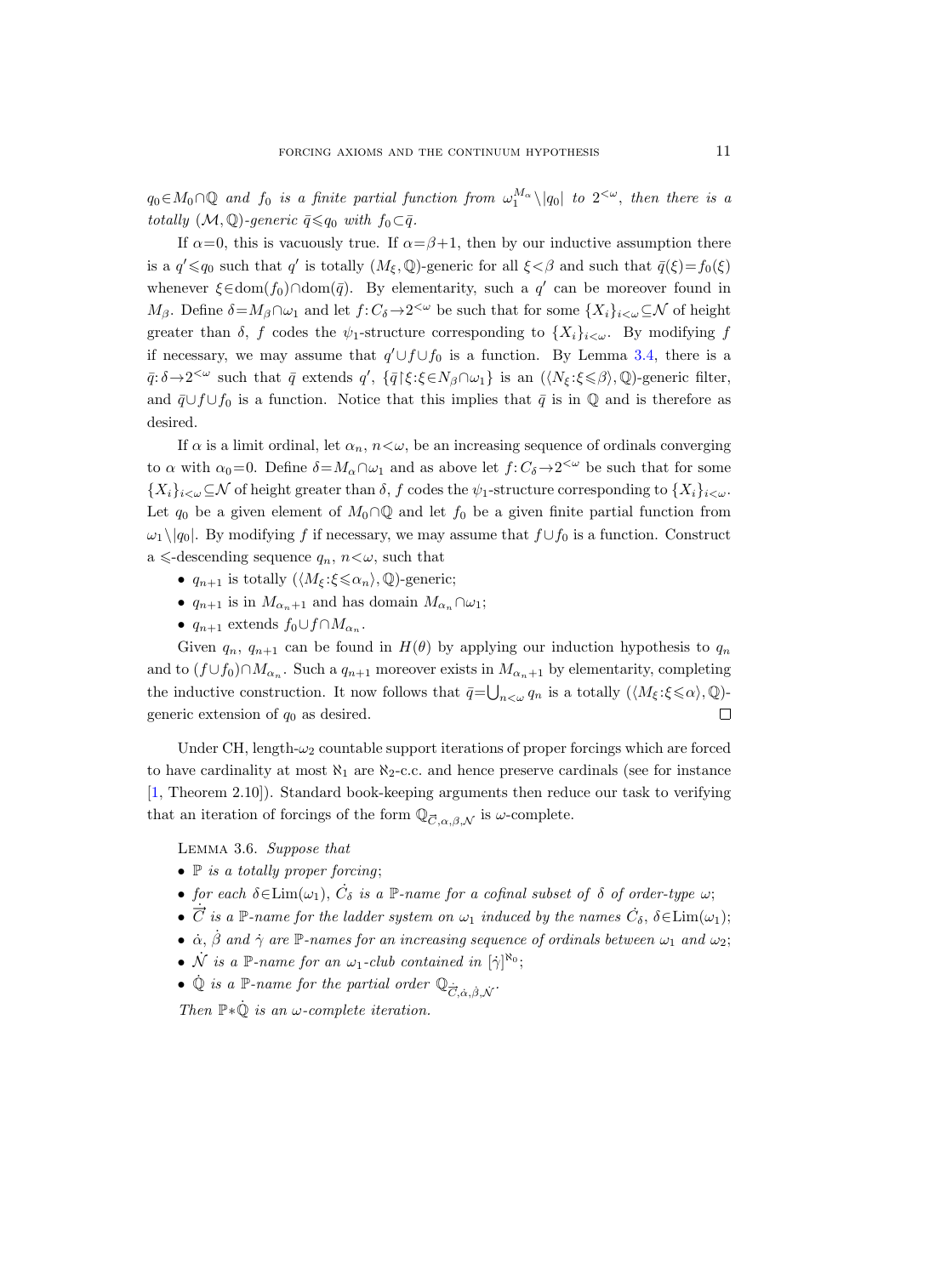*Proof.* Let  $\langle N_k : k < \omega \rangle$  be a tower of models with  $\mathbb{P} * \dot{\mathbb{Q}}$  in  $N_0$ ,  $G \subseteq \mathbb{P} \cap N_0$  be an  $(N_0, \mathbb{P})$ generic filter and  $(p, \dot{q})$  be in  $\mathbb{P} * \dot{\mathbb{Q}} \cap N_0$  such that p is in G. Notice that some condition in G decides  $\dot{q}$ ,  $\dot{\alpha}$ ,  $\dot{\beta}$  and  $\dot{\gamma}$  to be some q,  $\alpha$ ,  $\beta$  and  $\gamma$ , respectively. Let r be a real which codes the transitive collapse of

$$
\bigg(\bigcup_{k<\omega}N_k\cap\gamma,\in,\alpha,\beta;N_k\cap\gamma:k<\omega\bigg).
$$

The key point is that, if  $\bar{p}$  is  $(\langle N_k : k < \omega \rangle, \mathbb{P})$ -generic, then  $\bar{p}$  forces that  $N_k \cap \gamma$  is in  $\dot{\mathcal{N}}$  for all  $k<\omega$ .

Set  $\delta = N_0 \cap \omega_1$ . Notice that there is a ladder  $\hat{C}_\delta$  on  $\delta$  such that, whenever C' is a ladder on  $\delta$  which is in  $N_1$ ,  $C' \backslash C_{\delta}$  is finite and  $C_{\delta}$  consists only of ordinals not in the domain of  $\dot{q}$  as decided by G. In particular, if  $\bar{p}$  is  $(N_1, \mathbb{P})$ -generic, then  $\bar{p}$  forces that  $\dot{C}_\delta$  is contained in  $\widehat{C}_{\delta}$  except for a finite set. Let  $f_{\delta}$  be a bijection between  $\widehat{C}_{\delta}$  and  $\{r \mid n:n<\omega\}$ . Lemma [3.4](#page-8-1) now allows us to build a  $G^* \subseteq \mathbb{P} * \dot{\mathbb{Q}}$  such that  $(p, \dot{q})$  is in  $G^*$  and if

$$
g = \bigcup \{ s \in H(\omega)^{<\delta} : \text{there exists } p \in G \text{ such that } (p, \check{s}) \in G^* \},
$$

then  $f_{\delta}$  is a restriction of g. It follows that, whenever r is a lower bound for G which is  $(\langle N_k : k < \omega \rangle, \mathbb{P})$ -generic, then r forces that  $G^*/G$  has a lower bound.  $\Box$ 

Putting together Theorem [3.3](#page-8-0) with Lemmas [3.5](#page-9-0) and [3.6,](#page-10-0) we have (in ZFC) that there exists a partial order forcing  $\psi_2$  + CH. Corresponding results for  $\psi_1$  are proved in §[4.](#page-18-0)

Unlike  $\psi_2$ , it is generally not possible to force an instance of  $\psi_1$  with an  $\omega$ -proper forcing. Fortunately, assuming the existence of three measurable cardinals, there is a forcing to force an instance of  $\psi_1$  which is  $( $\omega_1$ )-semiproper. In the remainder of this$ section, we formulate and prove a version of  $[8,$  Theorem 4 which applies to iterations of totally proper  $( $\omega_1$ )-semiproper iterands. This seems to provide the first example of$ a forcing which is proper and  $( $\omega_1$ )-semiproper, but not  $( $\omega_1$ )-proper.$$ 

In order to state this definition, we will borrow the following pieces of notation from [\[8\]](#page-27-4) (originating in [\[20\]](#page-28-3)): Given a set N and a forcing notion  $\mathbb{P}\in\mathbb{N}$ , Gen(N,  $\mathbb{P}$ ) denotes the set of all  $(N, \mathbb{P})$ -generic filters  $G\subseteq N\cap \mathbb{P}$ . Furthermore, if  $p\in N\cap \mathbb{P}$ ,

Gen
$$
(N, \mathbb{P}, p) = \{G \in Gen(N, \mathbb{P}) : p \in G\}
$$

and  $\text{Gen}^+(N, \mathbb{P}, p)$  denotes the set of all  $G \in \text{Gen}(N, \mathbb{P}, p)$  such that G has a lower bound in P.

Given a partial order  $\mathbb{P}$ , a regular cardinal  $\theta$  which is sufficiently large for  $\mathbb{P}$ , and a countable  $N \prec H(\theta)$  with  $\mathbb{P} \in N$ , we say that a condition  $p \in \mathbb{P}$  is  $(\mathbb{P}, N)$ -semigeneric if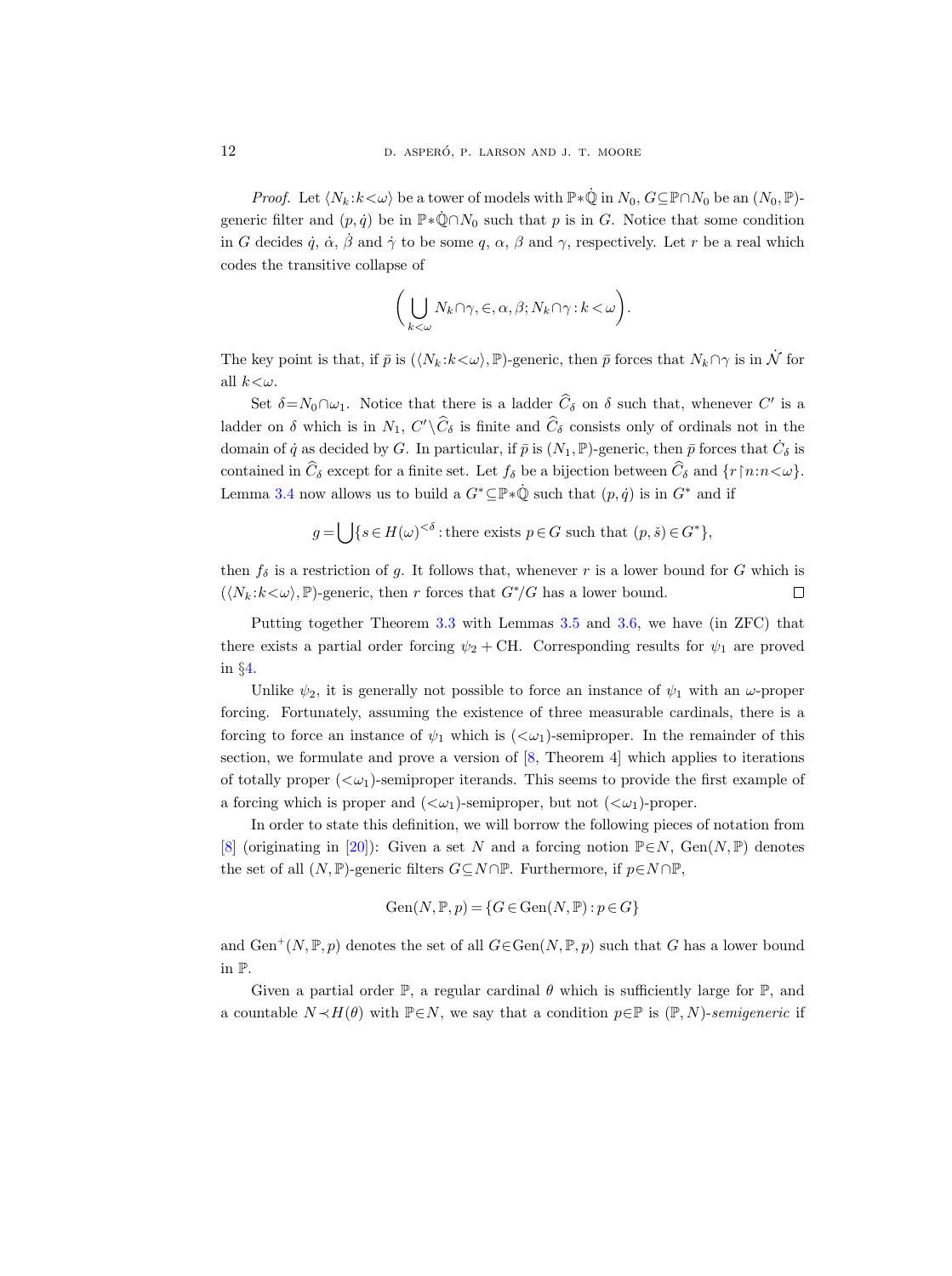$p \Vdash \tau \in \check{\omega}_1 \cap \check{N}$  for all P-names  $\tau$  in N for countable ordinals. Given a countable ordinal  $\eta$ , P is said to be *η-semiproper* if for every suitable tower  $\langle N_{\xi} : \xi < \eta \rangle$  with  $\mathbb{P} \in N_0$ , and every  $p \in \mathbb{P} \cap N_0$ , there is a condition  $q \leq p$  in  $\mathbb{P}$  which is  $(\langle N_{\xi} : \xi < \eta \rangle, \mathbb{P})$ -semigeneric, i.e., which is  $(N_{\xi}, \mathbb{P})$ -semigeneric for all  $\xi < \eta$ .

Given a countable elementary substructure N of  $H(\theta)$  with  $\mathbb{P} \in N$ , and given  $G \in$  $Gen(N, \mathbb{P})$ , we let  $N[G]$  denote the set of G-interpretations of P-names which are in N (see  $[8, §3]$  $[8, §3]$  for details).

In the following definition, we have replaced the condition that  $r$  be

$$
(\langle N_{\xi}:\xi<1+\eta\rangle,\mathbb{P})\text{-generic}
$$

from Definition [3.2](#page-8-2) with the condition that it be merely

 $(\langle N_{\xi} : \xi < 1+\eta \rangle, \mathbb{P})$ -semigeneric.

We call the corresponding notion  $\eta$ -semicompleteness, and note that it is a stronger condition than  $\eta$ -completeness.

Definition 3.7. Suppose that  $\eta$  is a countable ordinal and  $\mathbb{P} * \dot{\mathbb{Q}}$  is a two-step forcing iteration such that  $\mathbb P$  is  $\eta$ -semiproper. The iteration  $\mathbb P * \dot{\mathbb Q}$  is  $\eta$ -semicomplete if, whenever

- (1)  $\langle N_{\xi} : \xi < 1 + \eta \rangle$  is a suitable tower of models for  $\mathbb{P} * \dot{\mathbb{Q}}$ ;
- (2)  $G \subseteq \mathbb{P} \cap N_0$  is  $(N_0, \mathbb{P})$ -generic;
- (3)  $(p, \dot{q})$  is in  $\mathbb{P} * \dot{\mathbb{Q}} \cap N_0$  with p in G;

there is a  $G^* \subseteq \mathbb{P} * \dot{\mathbb{Q}} \cap N_0$  extending G with  $(p, \dot{q}) \in G^*$  such that, whenever r is a lower bound for G which is  $(\langle N_{\xi}:\xi<1+\eta\rangle, \mathbb{P})$ -semigeneric, r forces that  $G^*/G$  has a lower bound in  $\dot{\mathbb{Q}}$ .

Even though we will be working exclusively with iterations of proper forcings in this paper, we will use the terminology of revised countable support iterations in order to prove the analogue of Theorem [3.3](#page-8-0) for  $\eta$ -semicomplete iterations. By *revised countable* support (RCS) we mean either the original presentation of RCS due to Shelah [\[20\]](#page-28-3), or the later reformulation due to Miyamoto [\[15\]](#page-28-6). Theorem [3.8](#page-13-1) and Fact [3.9](#page-13-2) below are proved in  $[15]$  but are already implicit in  $[20]$ . In  $[14]$  it is claimed, erroneously, that these facts apply to the presentation of RCS due to Donder and Fuchs [\[10\]](#page-27-11). Under the Donder–Fuchs presentation of RCS, an RCS iteration of proper forcings is identical to the corresponding countable support iteration, for which Theorem [3.8](#page-13-1) fails. For the Shelah and Miyamoto versions, an RCS limit of proper forcings and the corresponding countable support limit are merely isomorphic on a dense set. It follows, in the end, that Theorem [3.10](#page-13-0) is true when one uses countable support in place of revised countable support, though again our proof of this fact requires RCS. A similar situation holds in [\[14\]](#page-28-4).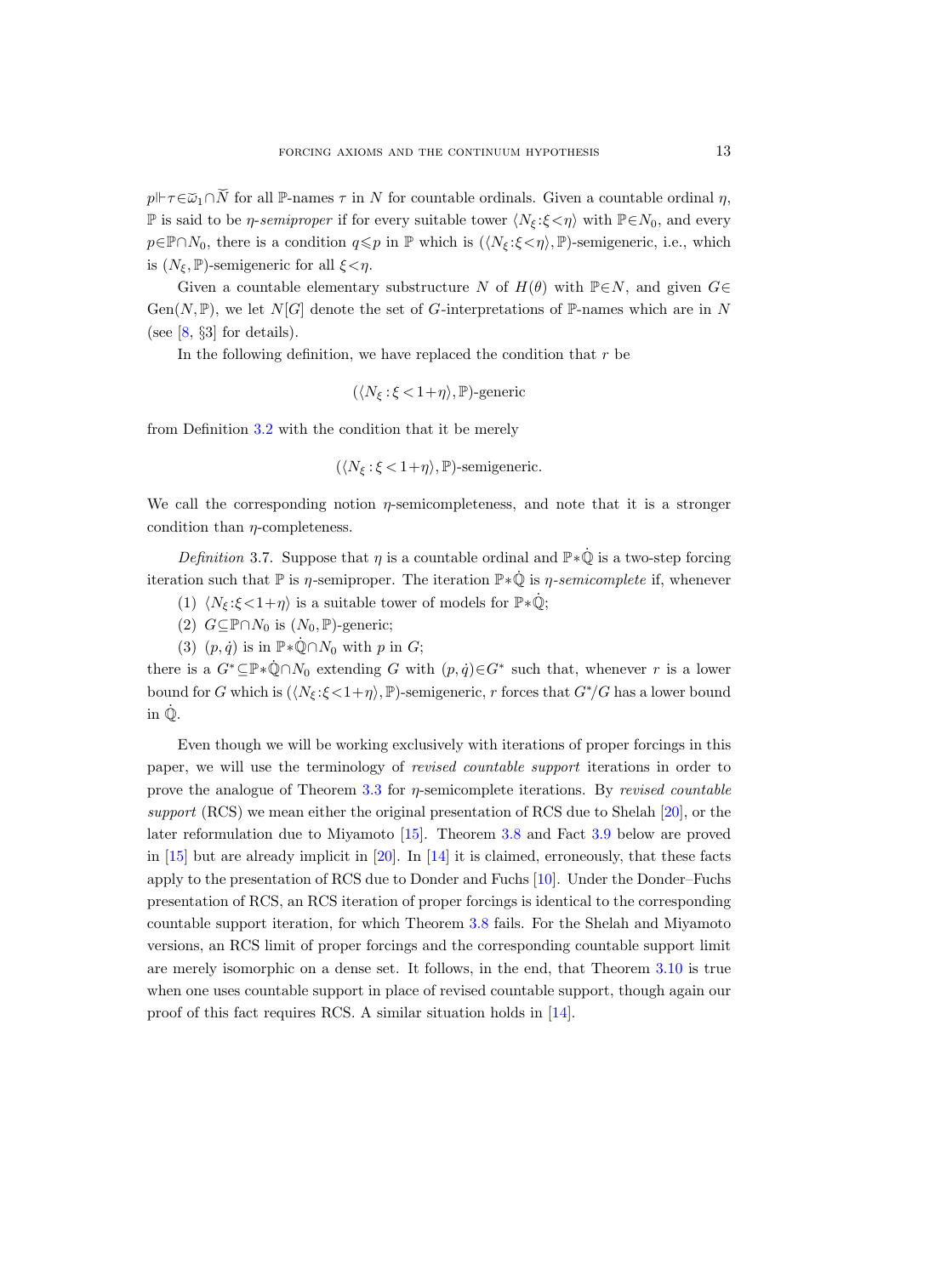To facilitate the statements below, we let  $\langle \mathbb{P}_{\alpha}, \dot{\mathbb{Q}}_{\alpha} : \alpha < \gamma \rangle$  has RCS limit  $\mathbb{P}_{\gamma}$ " include the case that  $\gamma = \beta + 1$  and  $\mathbb{P}_{\gamma} = \mathbb{P}_{\beta} * \dot{\mathbb{Q}}_{\beta}$  (and similarly for countable support).

<span id="page-13-1"></span>THEOREM 3.8. ([\[15,](#page-28-6) Corollary 4.12]) Let  $\gamma$  be an ordinal and  $\langle \mathbb{P}_{\alpha}, \dot{\mathbb{Q}}_{\alpha} : \alpha < \gamma \rangle$  be an RCS iteration with RCS limit  $\mathbb{P}_{\gamma}$ . Fix  $\beta < \gamma$  and  $p \in \mathbb{P}_{\beta}$ . Suppose that  $\tau$  is a  $\mathbb{P}_{\beta}$ -name for a condition in  $\mathbb{P}_\gamma$  for which p forces that  $\tau \upharpoonright \beta \in G_\beta$ . Then there is a condition p' in  $\mathbb{P}_{\gamma}$  such that  $p' \upharpoonright \beta = p$  and p forces that  $p' \upharpoonright [\beta, \gamma) = \tau \upharpoonright [\beta, \gamma)$ .

The following fact is extracted from [\[15,](#page-28-6) pp. 7–10].

<span id="page-13-2"></span>FACT 3.9. Let  $\gamma$  be a limit ordinal and  $\langle \mathbb{P}_{\alpha}, \dot{\mathbb{Q}}_{\alpha} : \alpha \langle \gamma \rangle$  be an RCS iteration with RCS limit  $\mathbb{P}_{\gamma}$ . Then, for each  $p \in \mathbb{P}_{\gamma}$ , there exists a sequence of  $\mathbb{P}_{\gamma}$ -names  $\tau_i$ ,  $i \in \omega$ , for elements of  $\gamma+1$  such that

• for any condition q, any  $i \in \omega$  and any  $\alpha \leq \gamma$ , if  $q \Vdash \tau_i = \widetilde{\alpha}$ , then  $(q \upharpoonright \alpha) \supset \mathbb{1}_{\mathbb{P}_\gamma/\mathbb{P}_\alpha}$ forces  $\tau_i = \tilde{\alpha};$ 

- for all  $i \in \omega$ ,  $p \Vdash \tau_i < \tilde{\gamma}$ ;
- the empty condition in  $\mathbb{P}_{\gamma}$  forces that for every

$$
\beta \geqslant \sup\{\tau_i : i \in \omega\},\
$$

 $p(\beta) = 1_{\dot{Q}_{\beta}}$ .

The following is our extension of Theorem [3.3](#page-8-0) to η-semicomplete iterations. We will introduce two more useful facts before we start the proof.

<span id="page-13-0"></span>THEOREM 3.10. Let  $\eta$  and  $\gamma$  be ordinals, with  $\eta < \omega_1$ , and let

$$
\langle \mathbb P_\alpha, \dot{\mathbb Q}_\alpha \, \mathbf{:}\, \alpha < \gamma \rangle
$$

be an RCS iteration with RCS limit  $\mathbb{P}_{\gamma}$ . Suppose that, for all  $\alpha < \gamma$ ,

- $\Vdash_{\alpha}\dot{\mathbb{Q}}_{\alpha}$  is  $(<\omega_1$ )-semiproper;
- the iteration  $\mathbb{P}_{\alpha} * \dot{\mathbb{Q}}_{\alpha}$  is  $\eta$ -semicomplete;
- $\mathbb{H}_{\alpha+1}$   $\mathbb{P}_{\alpha}$   $\leq \aleph_1$ .

Then  $\mathbb{P}_{\gamma}$  is totally proper.

A proof of the following fact appears in [\[14\]](#page-28-4).

<span id="page-13-3"></span>FACT 3.11. Let  $\eta$  be a countable ordinal,  $\gamma$  be an ordinal and

$$
\langle \mathbb P_\alpha, \dot{\mathbb Q}_\alpha \, \mathbf{:}\, \alpha < \gamma \rangle
$$

be an RCS iteration with RCS limit  $\mathbb{P}_{\gamma}$ . Suppose that, for all  $\alpha < \gamma$ ,

- $\mathcal{L}_{\alpha} \dot{\mathbb{Q}}_{\alpha}$  is *η*-semiproper;
- $\mathbb{H}_{\alpha+1}$  $\mathbb{P}_{\alpha}$  $\leq \aleph_1$ .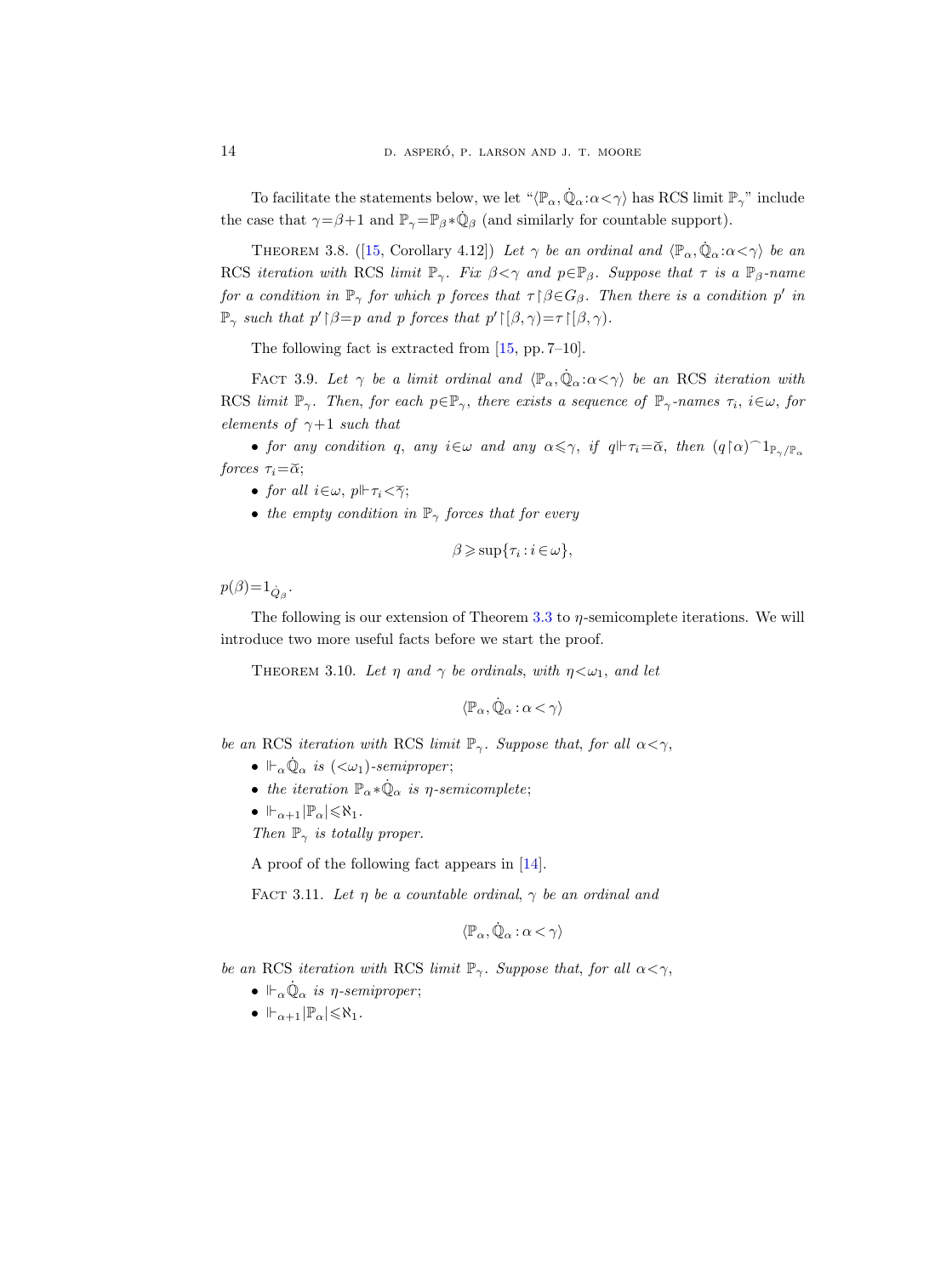Then  $\mathbb{P}_{\gamma}$  is  $\eta$ -semiproper.

The proof of Theorem [3.10](#page-13-0) uses the following lemma, a simplified (and ostensibly weaker) version of [\[14,](#page-28-4) Lemma 4.10] which is used in the course of proving Fact [3.11](#page-13-3) above.

<span id="page-14-1"></span>LEMMA 3.12. Let  $\gamma$  be an ordinal and  $\eta$  be a countable ordinal. Suppose that  $\mathbb{P}_{\gamma}$  is the RCS limit of an RCS iteration  $\langle \mathbb{P}_{\alpha}, \dot{\mathbb{Q}}_{\alpha} : \alpha < \gamma \rangle$  such that, for each  $\alpha < \gamma$ ,

- $1_{\mathbb{P}_{\alpha}}$  forces  $\dot{\mathbb{Q}}_{\alpha}$  to be *η*-semiproper;
- $1_{\mathbb{P}_{\alpha+1}}$  forces  $\mathbb{P}_{\alpha}$  to have cardinality  $\aleph_1$ .

Let  $\theta$  be sufficiently large for  $\mathbb{P}_{\gamma}$ . Fix  $\alpha \leq \beta \leq \gamma$ , and fix a suitable tower  $\langle N_{\xi} : \xi \leq \eta \rangle$ for  $\mathbb{P}_{\gamma}$  with  $\alpha, \beta \in N_0$ . Let  $s \in \mathbb{P}_{\gamma}$  and  $r \in \mathbb{P}_{\alpha}$  be such that

• r is  $(N_{\xi}, \mathbb{P}_{\alpha})$ -semigeneric for all  $\xi < \eta$ ;

- $s \upharpoonright \alpha \geq r$ ;
- r forces that  $s\upharpoonright[\alpha,\gamma)=t\upharpoonright[\alpha,\gamma]$  for some  $t\in\mathbb{P}_{\gamma}\cap N_0$ .

Then there exists  $r^{\dagger} \in \mathbb{P}_{\beta}$  such that

- $r^{\dagger}$  is  $(N_{\xi}, \mathbb{P}_{\beta})$ -semigeneric for all  $\xi < \eta$ ;
- $\bullet$   $r^{\dagger} \leqslant s {\upharpoonright} \beta;$
- $r^{\dagger} \upharpoonright \alpha = r$ .

To prove Theorem [3.10,](#page-13-0) let  $\theta$  be a regular cardinal which is sufficiently large for  $\mathbb{P}_{\gamma}$ . Let  $N \prec H(\theta)$  be countable with  $\mathbb P$  and  $\eta$  in N, and let  $p \in \mathbb P_\gamma \cap N$  be an arbitrary condition. We must produce a totally  $(N, \mathbb{P}_{\gamma})$ -generic condition  $q \leq p$ . For each  $\alpha \in N \cap (\gamma + 1)$ , let  $\alpha^*$  denote the order-type of  $N \cap \alpha$ . Fix a suitable tower  $\overline{N} = \langle N_{\xi} : \xi \leqslant \eta \gamma^* \rangle$  with  $N_0 = N$ . The following claim is a variation of [\[8,](#page-27-4) Claim 6.2]. In order to facilitate the statement of the claim, we let  $N_{\eta\gamma^*+1}$  stand for  $H(\theta)$ .

<span id="page-14-0"></span>CLAIM 3.13. Given  $\alpha < \beta$  in  $N_0 \cap (\gamma + 1)$ ,  $p \in \mathbb{P}_{\beta}$  and

$$
G \in \text{Gen}^+(N_0, \mathbb{P}_\alpha, p \restriction \alpha) \cap N_{\eta\alpha^*+1},
$$

there is a  $G^{\dagger} \in \text{Gen}(N_0, \mathbb{P}_{\beta}, p) \cap N_{\eta\beta^*+1}$  such that, whenever  $r \in \mathbb{P}_{\alpha}$  is a lower bound for G that is  $(N_{\xi}, \mathbb{P}_{\alpha})$ -semigeneric for all  $\xi \in (\eta \alpha^*, \eta \gamma^*]$ , there is an  $r^{\dagger} \in \mathbb{P}_{\beta}$  such that

- (1)  $r^{\dagger}$  is a lower bound for  $G^{\dagger}$ ;
- (2)  $r^{\dagger}$  |  $\alpha = r$ ;
- (3)  $r^{\dagger}$  is  $(N_{\xi}, \mathbb{P}_{\beta})$ -semigeneric for every  $\xi \in (\eta \beta^*, \eta \gamma^*].$

<span id="page-14-2"></span>Theorem [3.10](#page-13-0) follows from taking  $\alpha=0$  and  $\beta=\gamma$  in Claim [3.13.](#page-14-0) Inducting primarily on  $\gamma$ , we assume that the claim holds for all  $\gamma' < \gamma$  in place of  $\gamma$ , for this fixed sequence of  $N_{\xi}$ 's. This will be useful in the limit case below.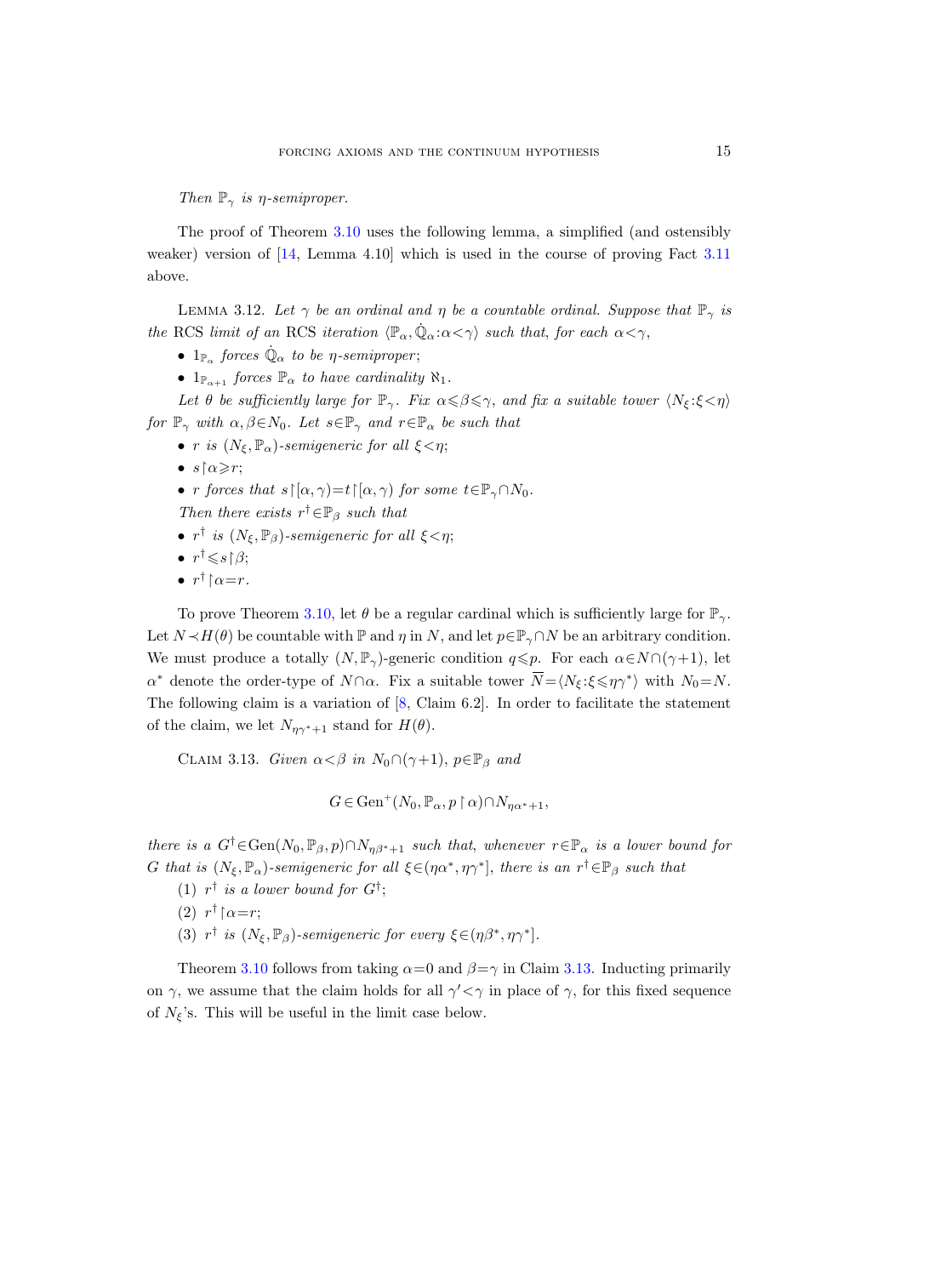Remark 3.14. Item (1) above implies that  ${q \mid \alpha: q \in G^{\dagger} = G}$ , since otherwise these two generic filters could not have the same lower bound  $r$ .

Since  $\mathbb{P}_0$  is the trivial forcing, the case  $\alpha=0$  and  $\beta=1$  follows from the assumption that  $\dot{\mathbb{Q}}_0$  is totally proper and  $( $\omega_1$ )-semiproper.$ 

Now consider the case where  $\beta = \beta_0 + 1$ . We are given a

$$
G \in \text{Gen}^+(N_0, \mathbb{P}, p \restriction \alpha) \cap N_{\eta\alpha^*+1},
$$

and, applying the induction hypothesis, we may fix a

$$
G_0^{\dagger} \in \text{Gen}(N_0, \mathbb{P}_{\beta_0}, p \restriction \beta_0) \cap N_{\eta \beta_0^* + 1}
$$

satisfying the claim with  $\beta_0$  in the role of  $\beta$ . Since  $\mathbb{P}_{\alpha}$  is  $( $\omega_1$ )-semiproper, the conclusion$ of the claim implies that  $G_0^{\dagger} \in \text{Gen}^+(N_0, \mathbb{P}_{\beta_0}, p \restriction \beta_0)$ . We apply the definition of " $\dot{\mathbb{Q}}_{\beta_0}$  is η-semicomplete for  $\mathbb{P}_{\beta_0}$ " in  $N_{\eta\beta^*+1}$  with  $\{N_0\}\cup\{N_\xi:\eta\beta_0^*+1\leqslant \xi\leqslant \eta\beta^*\}$ ,  $G_0^{\dagger}$  and  $p(\beta_0)$  in place of  $\langle N_{\xi}:\xi\!<\!1+\eta\rangle$ ,  $\overline{G}$  and  $\dot{q}$ , respectively, there. This gives us a

$$
G^{\dagger} \in \text{Gen}(N_0, \mathbb{P}_{\beta}, p) \cap N_{\eta \beta^* + 1}
$$

extending  $G_0^{\dagger}$  such that, whenever  $r_0^{\dagger}$  is a lower bound for  $G_0^{\dagger}$  which is

$$
(\{N_0\}\cup\{N_\xi:\eta\beta_0^*+1\leqslant\xi\leqslant\eta\beta^*\},\mathbb{P}_{\beta_0})\text{-semigeneric},
$$

 $r_0^{\dagger}$  forces that  $G^{\dagger}/G_0^{\dagger}$  has a lower bound in  $\mathbb{Q}_{\beta_0}$ .

Now, whenever  $r \in \mathbb{P}_{\alpha}$  is a lower bound for G that is  $(N_{\xi}, \mathbb{P}_{\alpha})$ -semigeneric for all  $\xi \in (\eta \alpha^*, \eta \gamma^*]$ , there is, by the choice of  $G_0^{\dagger}$ , a condition  $r_0^{\dagger} \in \mathbb{P}_{\beta_0}$  such that

- $r_0^{\dagger}$  is a lower bound for  $G_0^{\dagger}$ ;
- $r_0^{\dagger} \upharpoonright \alpha = r;$
- $r_0^{\dagger}$  is  $(N_{\xi}, \mathbb{P}_{\alpha})$ -semigeneric for every  $\xi \in (\eta \beta_0^*, \eta \gamma^*]$ .

By Theorem [3.8,](#page-13-1) there is a condition  $s \in \mathbb{P}_{\beta} \cap N_{\eta\beta^*+1}$  such that  $s \upharpoonright \beta_0$  is  $1_{\mathbb{P}_{\beta_0}}$  and  $1_{\mathbb{P}_{\beta_0}}$ forces that  $s(\beta_0)$  is a lower bound for  $G^{\dagger}/G_0^{\dagger}$  if such a lower bound exists. By Lemma [3.12,](#page-14-1) then there is an  $r^{\dagger}$  as desired, with  $r^{\dagger}$  |  $\beta_0 = r_0^{\dagger}$  and  $s \geq r^{\dagger}$ . This takes care of the case where  $\beta$  is a successor ordinal.

Finally, suppose that  $\beta$  is a limit ordinal. Fix a strictly increasing sequence

$$
\langle \alpha_n : n \in \omega \rangle \in N_{\eta \beta^* + 1}
$$

which is cofinal in  $N_0 \cap \beta$ , with  $\alpha_0 = \alpha$ , and let  $\langle D_n : n \in \omega \rangle \in N_{\eta} \beta^* + 1$  be a listing of the dense open subsets of  $\mathbb{P}_{\beta}$  in  $N_0$ .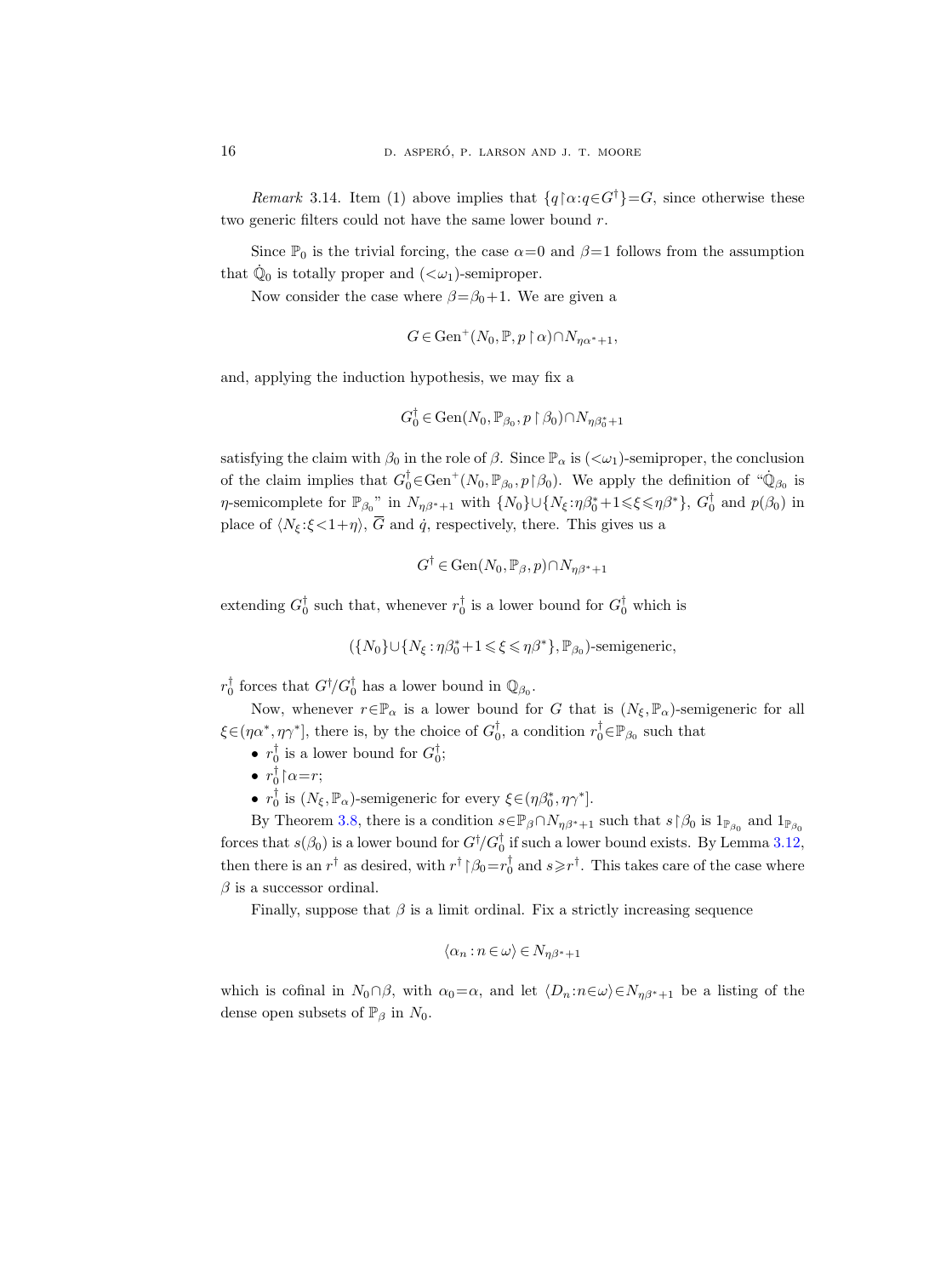SUBCLAIM 3.15. There exist sequences  $\langle p_n : n \in \omega \rangle$  and  $\langle G_n : n \in \omega \rangle$  in  $N_{\eta\beta^*+1}$  such that  $p_0=p, G_0=G$  and, for all  $n\in\omega$ ,

- $p_{n+1} \in N_0 \cap D_n$ ;
- $p_{n+1} \leqslant p_n$ ;
- $p_{n+1} \upharpoonright \alpha_n \in G_n;$
- $G_n \in \text{Gen}(N_0, \mathbb{P}_{\alpha_n}, p_n \upharpoonright \alpha_n) \cap N_{\eta \alpha_n^* + 1};$

• whenever  $r \in \mathbb{P}_{\alpha_n}$  is a lower bound for  $G_n$  that is  $(N_{\xi}, \mathbb{P}_{\alpha_n})$ -semigeneric for all  $\xi \in (\eta \alpha_n^*, \eta \gamma^*],$  there is an  $r^+ \in \mathbb{P}_{\alpha_{n+1}}$  such that

- $r^+$  is a lower bound for  $G_{n+1}$ ;
- $r^+ \upharpoonright \alpha_n = r;$
- $r^{+}$  is  $(N_{\xi}, \mathbb{P}_{\alpha_{n+1}})$ -semigeneric whenever

$$
\xi \in (\eta\alpha_{n+1}^*,\eta\gamma^*].
$$

Given  $n \in \omega$ ,  $r \in \mathbb{P}_{\alpha_n}$  and  $\delta \in (\alpha_n, \gamma] \cap N_0$ , let  $A(r, n, \delta^*)$  denote the statement that r is a lower bound for  $G_n$  and r is  $(N_\xi, \mathbb{P}_{\alpha_n})$ -semigeneric for all  $\xi \in (\eta \alpha_n^*, \eta \delta^*]$  (this is just for notational convenience, and we will use it only when the  $G_n$  in question has already been established). Then the last item of the subclaim says that for all  $r \in \mathbb{P}_{\alpha_n}$  satisfying  $A(r, n, \gamma^*)$ , there exists an  $r^+ \in \mathbb{P}_{\alpha_{n+1}}$  such that

- $r^+ \upharpoonright \alpha_n = r;$
- $r^+$  satisfies  $A(r^+, n+1, \gamma^*)$  (again, for  $G_{n+1}$  as chosen).

To verify the subclaim, suppose that  $p_n$  and  $G_n$  are given. We will verify that  $p_{n+1}$ and  $G_{n+1}$  exist as described in the subclaim. First note that  $E = \{t \mid \alpha_n : t \in D_n \text{ and } t \leq p_n\}$ is dense in  $\mathbb{P}_{\alpha_n}$  below  $p_n \upharpoonright \alpha_n$ , and that  $E \in N_0$ . Since  $p_n \upharpoonright \alpha_n \in G_n$ , there exists a  $t \in E \cap G_n$ . Applying the definition of E inside  $N_0$ , we get a  $p_{n+1} \in N_0 \cap D_n$  with  $p_{n+1} \leq p_n$  and  $p_{n+1} \upharpoonright \alpha_n \in G_n$ , as desired.

Applying the induction hypothesis inside of  $N_{n\beta^*+1}$ , with  $\alpha_n$ ,  $\alpha_{n+1}$  and  $\beta$  in place of  $\alpha$ ,  $\beta$  and  $\gamma$ , respectively, we can find a filter

$$
G_{n+1}\in\mathrm{Gen}(N_0,\mathbb{P}_{\alpha_{n+1}},p_{n+1}\upharpoonright\alpha_{n+1})
$$

so that for any condition  $r \in \mathbb{P}_{\alpha_n}$  satisfying  $A(r, n, \beta^*)$  there is an  $r' \in \mathbb{P}_{\alpha_{n+1}}$  satisfying  $A(r', n+1, \beta^*)$  such that  $r' \upharpoonright \alpha_n = r$ . We need to see that for this  $G_{n+1}$ , for any condition  $r \in \mathbb{P}_{\alpha_n}$  satisfying  $A(r, n, \gamma^*)$  there is an  $r^+ \in \mathbb{P}_{\alpha_{n+1}}$  satisfying  $A(r', n+1, \gamma^*)$  such that  $r^+ \upharpoonright \alpha_n = r.$ 

Fix such an r. Since r satisfies  $A(r, n, \gamma^*)$ , it satisfies  $A(r, n, \beta^*)$ . Fix  $r' \in \mathbb{P}_{\alpha_{n+1}}$  such that  $r' \upharpoonright \alpha_n = r$  and  $r'$  satisfies  $A(r, n+1, \beta^*)$ . In order to apply Lemma [3.12,](#page-14-1) we want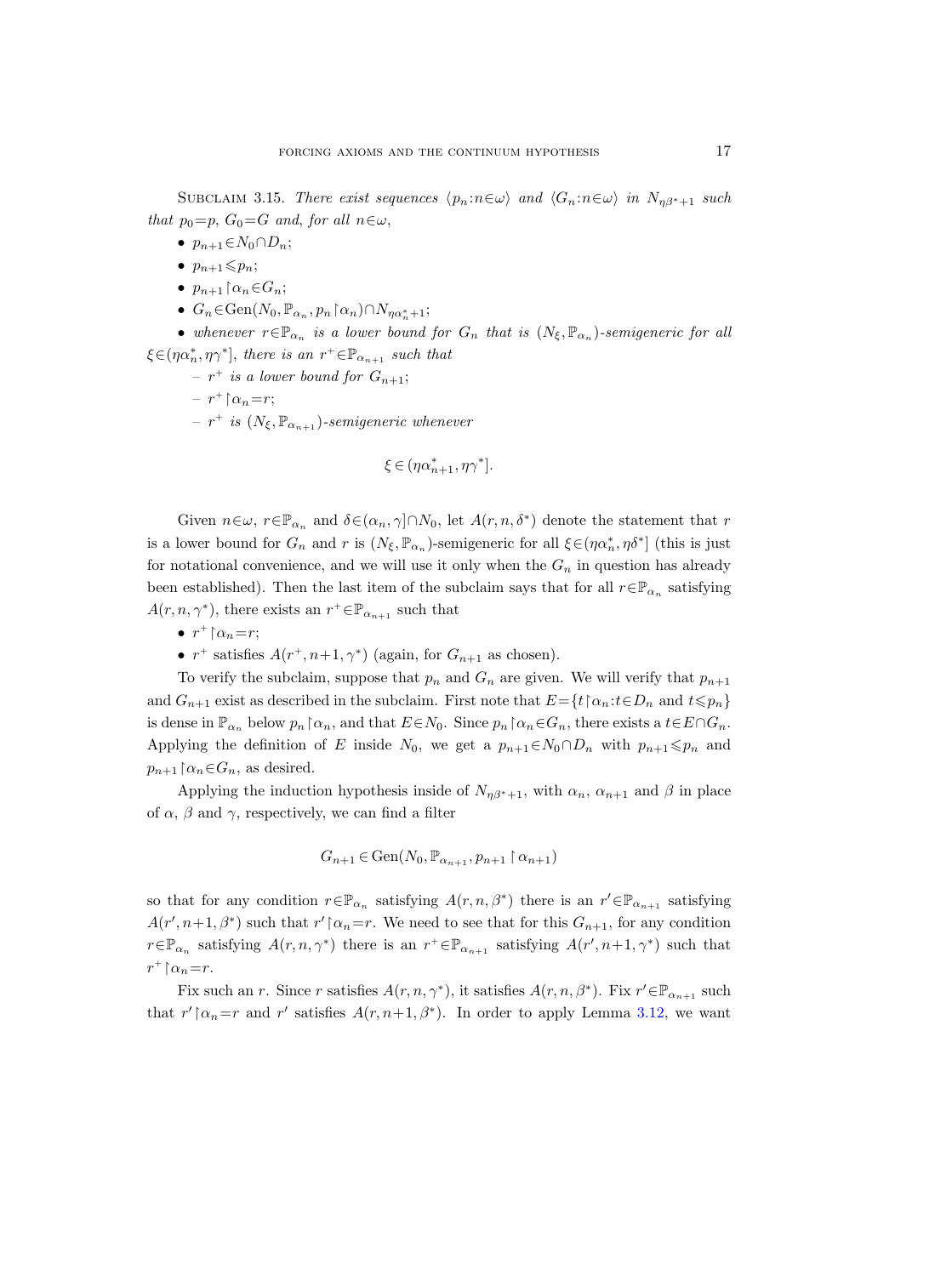to see that there is an  $r'' \in \mathbb{P}_{\alpha_{n+1}}$  satisfying  $A(r'', n+1, \beta^*)$  such that  $r'' \upharpoonright \alpha_n = r$  and such that

$$
r''\Vdash_{\mathbb{P}_{\alpha_n}} r''\!/G_{\alpha_n}\in N_{\eta\beta^*+1}[G_{\alpha_n}],
$$

that is, that r forces (in  $\mathbb{P}_{\alpha_n}$ ) that there is a  $\mathbb{P}_{\alpha_n}$ -name t in  $N_{\eta\beta^*+1}$  such that

$$
r''/G_{\alpha_n} = t_{G_{\alpha_n}}.
$$

If we force with  $\mathbb{P}_{\alpha_n}$  below  $r \upharpoonright \alpha_n$ , in  $V[G_{\alpha_n}]$ ,  $r/G_{\alpha_n} \in \mathbb{P}_{\alpha_{n+1}}/G_{\alpha_n}$  satisfies the following condition:

(\*\*) is a lower bound for  $\{s/G_{\alpha_n}: s \in G_{n+1}\}$  and is semigeneric for

$$
(N_{\xi}[G_{\alpha_n}],\mathbb{P}_{\alpha_{n+1}}/G_{\alpha_n})
$$

for all  $\xi \in (\eta \alpha_{n+1}^*, \eta \beta^*]$ .

So there exists a condition satisfying  $(**)$  in  $N_{\eta\beta^*+1}[G_{\alpha_n}].$ 

Let  $\tau$  be a  $(\mathbb{P}_{\alpha_n} \upharpoonright r)$ -name for an element of  $\mathbb{P}_{\alpha_{n+1}}/G_n$  in  $N_{\eta\beta^*+1}[G_{\alpha_n}]$  satisfying (\*\*). Viewing  $\mathbb{P}_{\alpha_{n+1}}$  as  $\mathbb{P}_{\alpha_n} * \dot{Q}_{\alpha_n, \alpha_{n+1}}$  (so that  $\dot{Q}_{\alpha_n, \alpha_{n+1}}$  is a  $\mathbb{P}_{\alpha_n}$ -name for the rest of the iteration  $\mathbb{P}_{\alpha_{n+1}}$ ), let  $r''=(r,\tau)$ .

Now apply Lemma [3.12.](#page-14-1) We have that

- r is  $(N_{\xi}, \mathbb{P}_{\alpha_n})$ -semigeneric for all  $\xi \in (\eta \beta^*, \eta \gamma^*]$ ;
- $r'' \upharpoonright \alpha_n = r$ ;

• r forces that there is a  $t \in \mathbb{P}_{\alpha_{n+1}} \cap N_{\eta\beta^*+1}$  such that  $r'' \upharpoonright [\alpha_n, \alpha_{n+1}) = t \upharpoonright [\alpha_n, \alpha_{n+1})$ . Then by the lemma, there exists an  $r^+$  which is  $(N_{\xi}, \mathbb{P}_{\alpha_{n+1}})$ -semigeneric for all  $\xi \in (\eta \beta^*, \eta \gamma^*]$  such that  $r^+ \le r''$  and  $r^+ \upharpoonright \alpha_n = r$ . This verifies the subclaim.

Let  $G^{\dagger} = \{t \in N_0 \cap \mathbb{P}_{\beta} : \text{there exists } n \text{ such that } t \geq p_n \}.$  Then

$$
G^{\dagger} \in \text{Gen}(N_0, \mathbb{P}_{\beta}, p) \cap N_{\eta \beta^* + 1}.
$$

SUBCLAIM 3.16.  $G^{\dagger}$  has a lower bound.

In order to see this, let r be a lower bound for G that is  $(N_{\xi}, \mathbb{P}_{\alpha})$ -semigeneric for all  $\xi \in (\eta \alpha^*, \eta \gamma^*]$ . The properties of the sequence  $\langle G_n : n \in \omega \rangle$  allow us to build a sequence  $\langle r_n : n \in \omega \rangle$  satisfying the following properties:

 $\bullet$   $r_0=r;$ 

- $r_n$  is a lower bound for  $G_n$  in  $\mathbb{P}_{\alpha^*}$ ;
- $r_n$  is  $(N_\xi, \mathbb{P}_{\alpha_n})$ -semigeneric for all  $\xi \in (\eta \alpha_n^*, \eta \gamma^*];$
- $r_{n+1} \upharpoonright \alpha_n = r_n$ .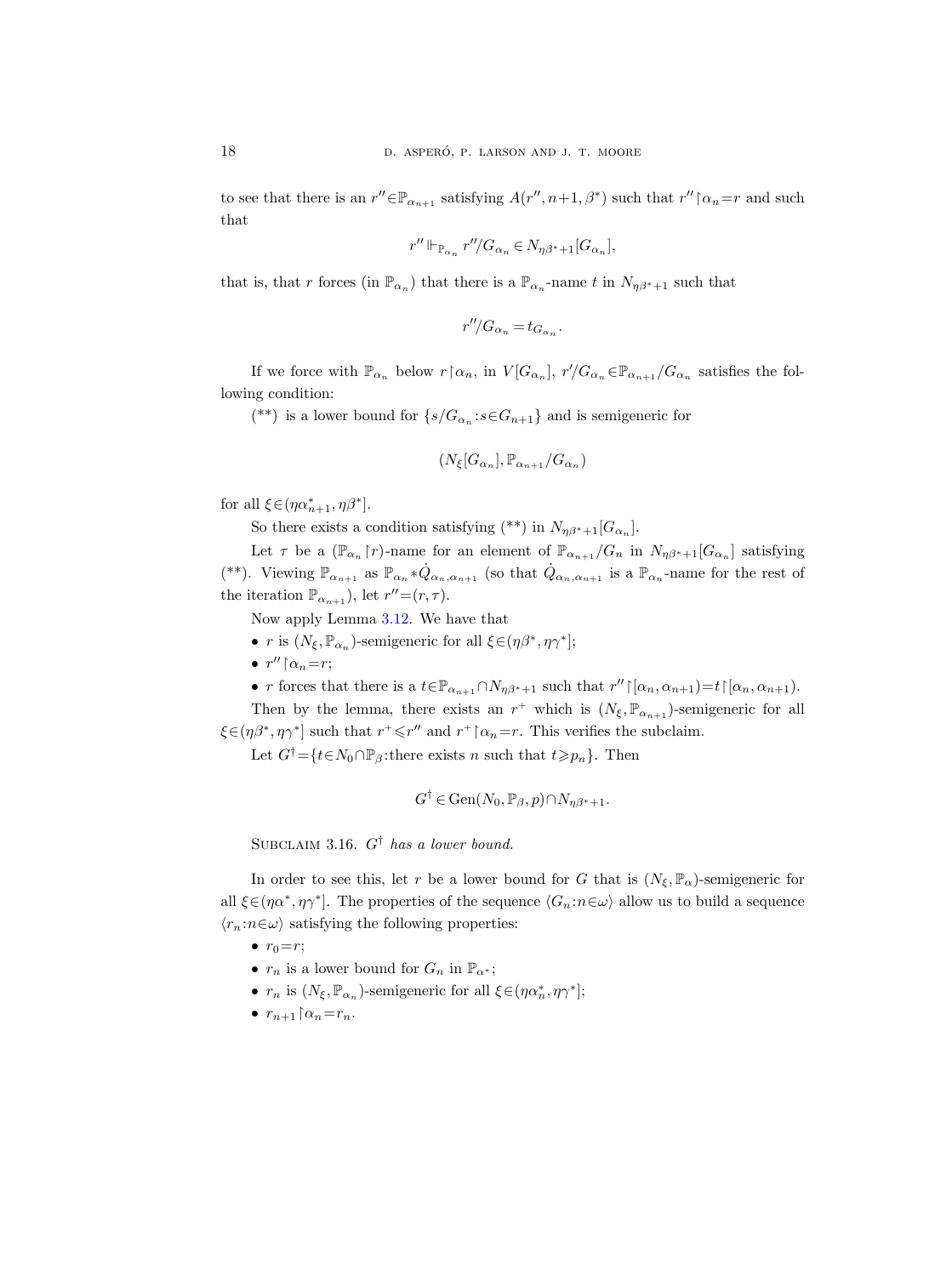Finally let  $r^+ = \bigcup_{n \in \omega} r_n \in \mathbb{P}_{\beta}$ . Let us check that  $r^+$  is a lower bound for  $G^{\dagger}$ . First note that, by the argument presented in Remark [3.14,](#page-14-2)  $\{q \upharpoonright \alpha_n : q \in G_m\} = G_n$ , whenever  $n \leq m$ . When  $m \leq n$ , one has  $p_m \geq p_n$ , so  $p_m \upharpoonright \mathbb{P}_{\alpha_n} \geq p_n \upharpoonright \mathbb{P}_{\alpha_n}$ . Since for each  $n \in \omega$  we have  $p_n \nvert \alpha_n \in G_n$ , we get that for each such  $n, \{p_m \nvert \alpha_n : m \in \omega\} \subseteq G_n$ .

For each  $n \in \omega$ , let  $\tau_i^n$  be the names as in Fact [3.9](#page-13-2) corresponding to  $p_n$ . Since the  $p_m$ 's collectively meet all dense subsets of  $\mathbb{P}_{\beta}$  in  $N_0$ , a value for each  $\tau_i^n$  is decided by some  $p_m$ , and since  $p_n$  and  $p_m$  are compatible this value is decided to be some value in  $N_0\cap\beta$ . Since for each  $m\in\omega$ ,  $r\upharpoonright\mathbb{P}_{\alpha_m}$  is a lower bound for  $G_m$ , we have that  $r\upharpoonright\alpha_m\leqslant p_n\upharpoonright\alpha_m$ for all  $m \in \omega$ , and thus  $r \leq p$ . It follows that r is a lower bound for  $G^{\dagger}$ . This proves the subclaim, and thereby the limit case of Claim [3.13](#page-14-0) and thereby Theorem [3.10.](#page-13-0)

## 4. The single step forcing for  $\psi_1$

<span id="page-18-0"></span>In this section we examine the single step forcings associated with  $\psi_1$ . Before proceeding, we will recall some terminology from [\[16\]](#page-28-8). Let X be an uncountable set and let  $\theta$  be a regular cardinal with  $\mathcal{P}([X]^{\aleph_0})$  in  $H(\theta)$ .  $[X]^{\aleph_0}$  is topologized by declaring sets of the form

$$
[a, M] = \{ N \in [X]^{\aleph_0} : a \subseteq N \subseteq M \}
$$

to be open whenever M is in  $[X]^{\aleph_0}$  and a is a finite subset of M. If M is a countable elementary submodel of  $H(\theta)$  with X in M, then  $\Sigma \subseteq [X]^{\aleph_0}$  is M-stationary if  $M \cap E \cap \Sigma$ is non-empty whenever  $E \subseteq [X]^{\aleph_0}$  is a club in M. If  $\Sigma$  is a function whose domain is a club of countable elementary submodels of  $H(\theta)$ , then we say that  $\Sigma$  is an open stationary set mapping if  $\Sigma(M)$  is open and M-stationary whenever M is in the domain of  $\Sigma$ . If  $\mathcal{N} = \langle N_{\xi} : \xi \langle \omega_1 \rangle$  is a continuous ⊆-chain, where  $\langle N_{\xi} : \xi \leq \nu \rangle$  is in  $N_{\nu+1}$  for each  $\nu$ , then we say that N is a reflecting sequence for  $\Sigma$  if, whenever  $\nu < \omega_1$  is a limit ordinal, there is a  $\nu_0<\nu$  such that

$$
N_{\xi} \cap X \in \Sigma(N_{\nu})
$$

whenever  $\nu_0 < \xi < \nu$ . If  $\mathcal{N} = \langle N_{\xi} : \xi \leq \delta \rangle$  is a sequence of countable successor length which has the above properties for all limit  $\nu \leq \delta$ , then we will say that N is a partial reflecting sequence for  $\Sigma$ . In [\[16\]](#page-28-8) it is shown that PFA implies that all open stationary set mappings admit reflecting sequences and that the forcing  $\mathbb{P}_{\Sigma}$  of all countable partial reflecting sequences for an open stationary set mapping  $\Sigma$  is always totally proper.

<span id="page-18-1"></span>Except for trivial cases,  $\mathbb{P}_{\Sigma}$  is not  $\omega$ -proper. Moreover it will be  $( $\omega_1$ )-semiproper$ only under rather special circumstances. The following lemma gives a useful sufficient condition for when we can build generic conditions in  $\mathbb{P}_{\Sigma}$  for a given suitable tower of models.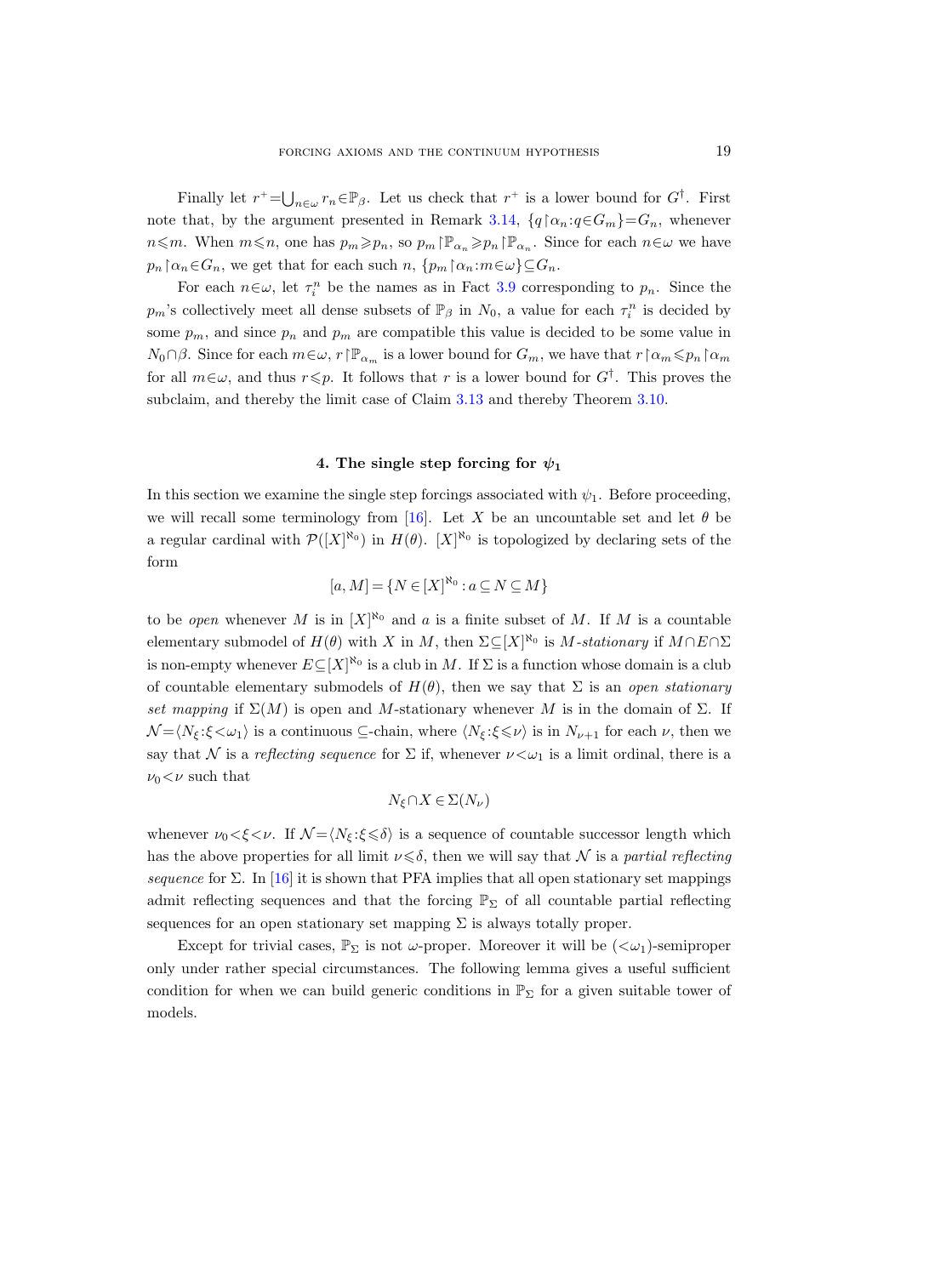LEMMA 4.1. Let  $\Sigma$  be an open stationary set mapping whose domain consists of elements of  $H(\theta)$  and let  $\lambda$  be sufficiently large for  $\mathbb{P}_{\Sigma}$ . Suppose that  $\mathcal{M}=\langle M_{\delta} : \delta \leq \alpha \rangle$  is a tower of countable elementary submodels of  $H(\lambda)$  which is suitable for  $\mathbb{P}_{\Sigma}$  and such that  $\langle M_\delta \cap H(\theta) : \delta \leq \alpha \rangle$  is a partial reflecting sequence for  $\Sigma$ . Then every condition in  $M_0$ can be extended to a totally  $(M, \mathbb{P}_{\Sigma})$ -generic condition.

*Proof.* This follows from the properness of  $\mathbb{P}_{\Sigma}$  when  $\alpha=0$ , and by the induction hypothesis, elementarity and the total properness of  $\mathbb{P}_{\Sigma}$  when  $\alpha$  is a successor ordinal. When  $\alpha$  is a limit ordinal, choose an increasing sequence  $\langle \beta_i : i \langle \omega \rangle$  converging to  $\alpha$ , such that for all  $\delta$  in the interval  $[\beta_0, \alpha)$  one has  $M_\delta \cap X \in \Sigma(M_\alpha \cap H(\theta))$ . Note that any condition in  $\mathbb{P}_{\Sigma}$  which is  $(M_{\delta}, \mathbb{P}_{\Sigma})$ -generic for all  $\delta < \alpha$  will be  $(M_{\alpha}, \mathbb{P}_{\Sigma})$ -generic. The difficulty in what follows is in ensuring that a final segment of the generic sequence we build falls inside of  $\Sigma(M_\alpha \cap H(\theta))$ . We will ensure that this happens for all members of the sequence containing  $M_{\beta_0}$ . We have that for each  $\delta$  in the interval  $[\beta_0, \alpha)$  there is a finite set  $a_{\delta} \subset M_{\delta} \cap X$  such that  $[a_{\delta}, M_{\delta} \cap X] \subset \Sigma(M_{\alpha} \cap H(\theta)).$ 

By elementarity and the induction hypothesis, we may assume first that  $s_0$  is a condition in  $M_{\beta_0+1}$  which is  $(M_\delta, \mathbb{P}_{\Sigma})$ -generic for all  $\delta \leq \beta_0$ , and which extends any given condition  $s \in M_0$ . We may assume that the last member of  $s_0$  is  $M_{\beta_0} \cap X$ , and we have then that a tail of  $s_0$  is contained in  $\Sigma(M_\alpha \cap H(\theta))$ . Suppose now that  $i \in \omega$ , that  $s_i$  is a condition in  $M_{\beta_i+1}$  which is  $(M_\delta, \mathbb{P}_{\Sigma})$ -generic for all  $\delta \leq \beta_i$ , which extends  $s_0$ , whose last member is  $M_{\beta_i} \cap X$ , and is such that every member of  $s_i$  containing  $M_{\beta_0} \cap X$  is in  $\Sigma(M_\alpha \cap H(\theta))$ . We show how to choose  $s_{i+1}$  satisfying these conditions for  $i+1$ . If  $a_{\beta_{i+1}} \subseteq M_{\beta_i+1}$ , then we let  $s'_i$  be a condition in  $M_{\beta_i+1}$  extending  $s_i$  by one set which contains  $a_{\beta_{i+1}}$ , and, applying the induction hypothesis and elementarity, we let  $s_{i+1}$  be a condition in  $M_{\beta_{i+1}+1}$  as desired, extending  $s'_i$ .

If  $a_{\beta_{i+1}}$  is not in  $M_{\beta_i+1}$ , we need to work harder to extend  $s_i$  while staying inside  $\Sigma(M_\alpha \cap H(\theta))$ . In this case, let  $a(i,0) = a_{\beta_{i+1}}$  and let  $\gamma(i,0)$  be the largest  $\delta$  in  $(\beta_i, \beta_{i+1})$ such that  $a(i, 0)$  is not contained in  $M_{\delta}$ . Let  $a(i, 1)$  be a finite subset of  $M_{\gamma(i,0)} \cap X$  such that

$$
[a(i,1), M_{\gamma(i,0)} \cap X] \subseteq \Sigma(M_\alpha \cap H(\theta)).
$$

Continue in this way, letting  $\gamma(i,j+1)$  be the largest  $\delta$  in  $(\beta_i, \gamma(i,j))$  such that  $\delta = \beta_i$  or  $a(i, j+1)$  is not contained in  $M_{\delta}$ , and, if  $\gamma(i, j+1) > \beta_i$ , letting  $a(i, j+2)$  be a finite subset of  $M_{\gamma(i,j+1)} \cap X$  such that

$$
[a(i, j+2), M_{\gamma(i, j+1)} \cap X] \subseteq \Sigma(M_\alpha \cap H(\theta)).
$$

As the  $\gamma(i, j)$ 's are decreasing, this sequence must stop at a point where  $a(i, j) \subseteq M_{\beta_i+1}$ and  $\gamma(i, j) = \beta_i$ . Let k be this j. As  $\langle a(i, j) : j \leq k \rangle$  is in  $M_{\beta_{i+1}+1}$ , we can argue in  $M_{\beta_{i+1}+1}$ , as follows.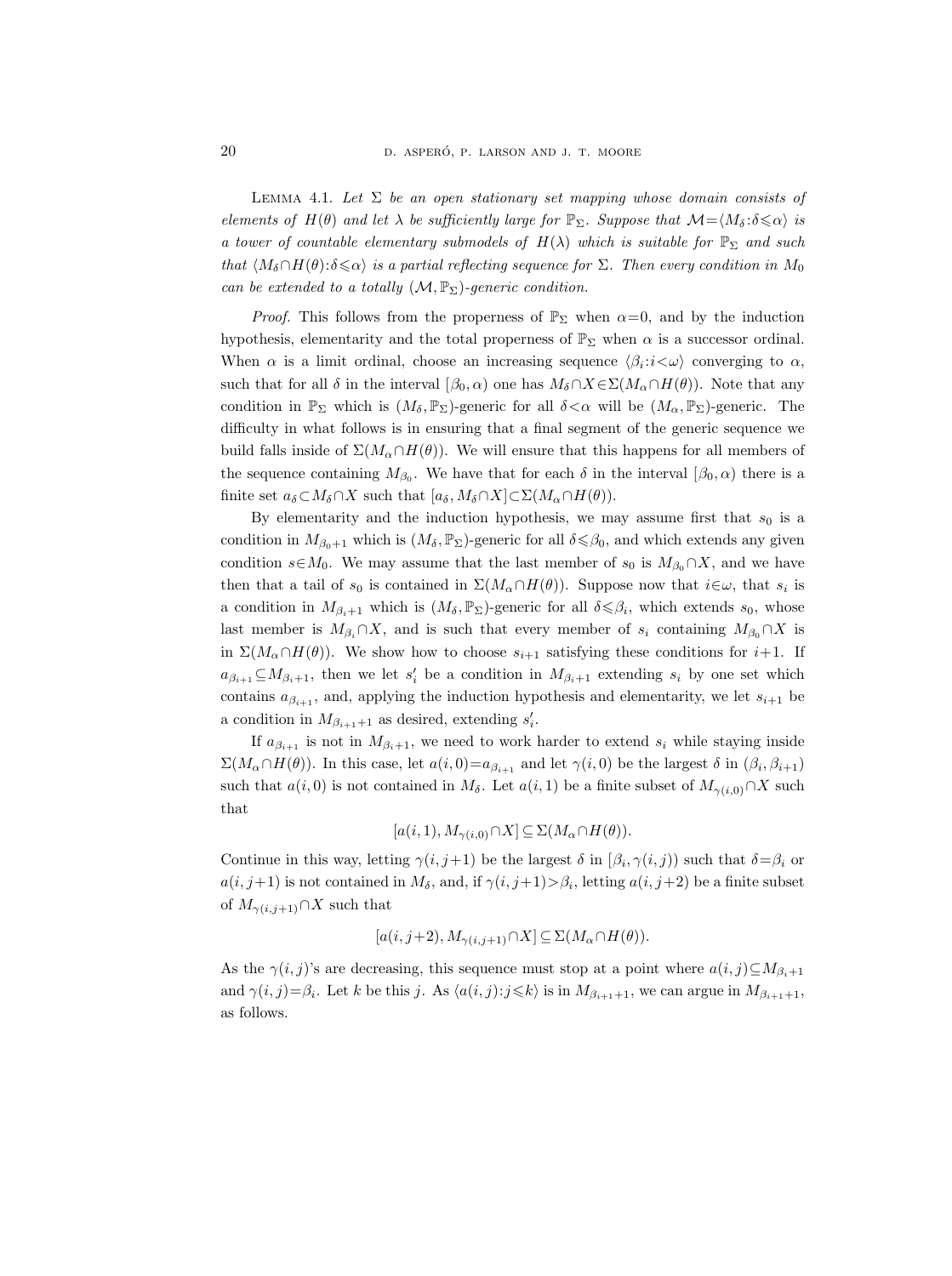Let  $t(i, k)$  be a condition in  $M_{\beta_i+1}$  extending  $s_i$  such that every member of  $t(i, k) \setminus s_i$ contains  $a(i, k)$ . Applying the induction hypothesis and elementarity, let  $s(i, k)$  be a condition in  $M_{\gamma(i,k-1)+1}$  extending  $t(i,k)$  which is  $(M_{\delta},\mathbb{P}_{\Sigma})$ -generic for every  $\delta \leq \gamma(i,k-1)$ , and whose last member is  $M_{\gamma(i,k-1)} \cap X$ . For each positive  $j < k$ , let  $t(i, j)$  be a condition in  $M_{\gamma(i,j)+1}$  extending  $s(i, j+1)$  such that every member of  $t(i, j) \setminus s(i, j+1)$  contains  $a(i, j)$ , and let  $s(i, j)$  be a condition in  $M_{\gamma(i, j-1)+1}$  extending  $t(i, j)$  which is  $(M_{\delta}, \mathbb{P}_{\Sigma})$ generic for every  $\delta \leq \gamma(i, j-1)$ , and whose last element is  $M_{\gamma(i,j-1)} \cap X$ . Finally, let  $t(i, 0)$ be a condition in  $M_{\gamma(i,0)+1}$  extending  $s(i,1)$  such that every member of  $t(i,0)\setminus s(i,1)$  contains  $a(i, 0)$ , and let  $s_{i+1}$  be a condition in  $M_{\beta_{i+1}+1}$  extending  $t(i, 0)$  which is  $(M_\delta, \mathbb{P}_{\Sigma})$ generic for all  $\delta \leq \beta_{i+1}$  and whose last member is  $M_{\beta_{i+1}} \cap X$ .

Then every member of  $s_{i+1} \backslash s_i$  is in  $\Sigma(M_\alpha \cap H(\theta))$ , as desired. Continuing in this  $\Box$ way, the union of the  $s_i$ 's will be the desired condition.

Now we return to our discussion of  $\psi_1$ . Let  $\vec{C}$  be a ladder system and let  $\varkappa_i$ ,  $i<3$ , be an increasing sequence of cardinals greater than  $\omega_2$ . For a fixed  $A:\omega_1\to 2$ , we will define a totally proper forcing  $\mathbb{Q}_A \neq \overline{C}$  which collapses  $\varkappa_2$  to have cardinality  $\omega_1$  and adds a function  $f: \omega_1 \to 2^{\omega}$  such that  $f(\delta)$  is a code for  $A \upharpoonright \delta$  for each  $\delta < \omega_1$ , together with a witness N of the statement that  $(\varkappa_0,\varkappa_1,\varkappa_2)$  codes f with respect to  $\vec{C}$ . In order to improve readability, we will suppress terms from subscripts which are either clear from the context or which do not influence the truth of a given statement.

The forcing  $\mathbb{Q}_A$ ,  $\vec{c}$  is the collection of all q such that

- (1) q is a function from some countable successor ordinal  $\delta+1$  into  $[\varkappa_2]^{\aleph_0}$ ;
- (2) q is continuous and strictly  $\subseteq$ -increasing;

(3) if  $\nu \le \delta$  is a limit ordinal, then there are a  $\nu_0 < \nu$  and an  $r \in 2^\omega$  such that r codes  $A\upharpoonright \nu$  and, for all  $\nu_0<\xi<\nu$ ,

$$
\Delta(\bar{s}_{\vec{\varkappa}}(N_{\xi},N_{\nu}),r)\geqslant n(N_{\xi},N_{\nu}).
$$

This forcing can be viewed as a two-step iteration in which we first add, by countable approximations, a function  $f: \omega_1 \to 2^{\omega}$  with the property that  $f(\delta)$  codes  $A \upharpoonright \delta$  for each  $\delta$ . Then we force to add a reflecting sequence (using the partial order described above) for the set mapping  $\Sigma_f$ , where  $\Sigma_f(N)$  is the set of all M in  $[\varkappa_2]^{\aleph_0}$  such that  $M\subseteq N$ ,  $M\cap\varkappa$ is bounded in  $N \cap \varkappa$  for  $\varkappa$  in  $\{\omega_1,\varkappa_0,\varkappa_1,\varkappa_2\}$  and

$$
\Delta(\bar{s}_{\vec{\varkappa}}(M,N), f(N \cap \omega_1)) \geqslant n(M,N).
$$

It is not difficult to verify that this is an open set mapping, and it will follow from arguments below that it is in fact an open stationary set mapping. Hence  $\mathbb{Q}_{A,\vec{\boldsymbol{\varkappa}}\cdot\vec{C}}$  can be regarded as a two-step iteration of a  $\sigma$ -closed forcing followed by a forcing of the form  $\mathbb{P}_{\Sigma}$ .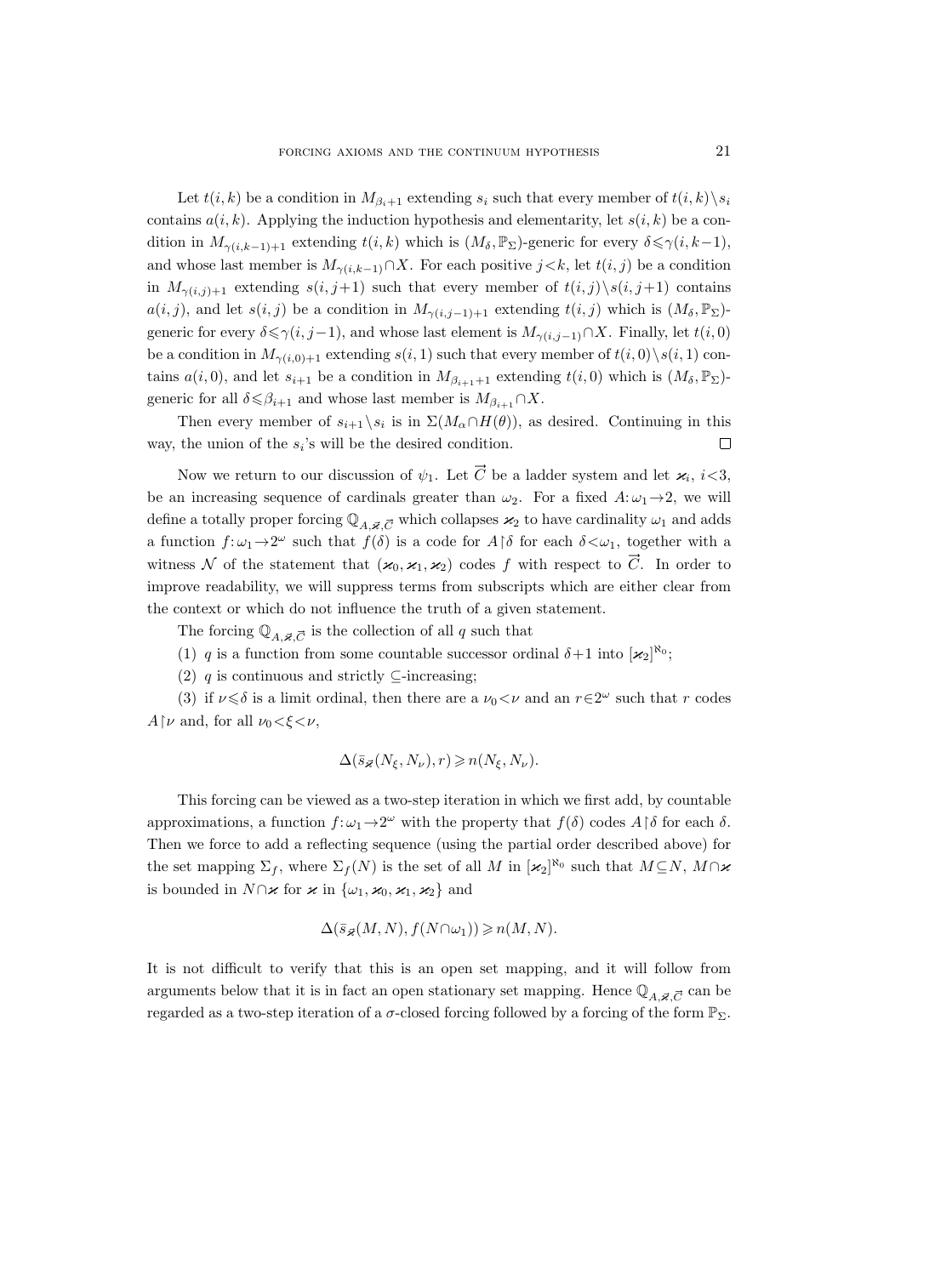Our goal in this section is to prove the following two lemmas. It then follows from Theorem [3.10](#page-13-0) and standard book-keeping and chain condition arguments (see, e.g., [\[13,](#page-28-7) Chapter VIII] and [\[20\]](#page-28-3)) that if there is an inaccessible cardinal which is a limit of measurable cardinals, then there is a proper forcing extension with the same reals which satisfies  $\psi_1$ .

<span id="page-21-0"></span>LEMMA 4.2. If  $\varkappa_i$ ,  $i<3$ , is an increasing sequence of measurable cardinals, then  $\mathbb{Q}_{A,\vec{\varkappa}.\vec{C}}$  is  $(<\omega_1)$ -semiproper.

<span id="page-21-1"></span>LEMMA 4.3. If  $\mathbb P$  is a totally proper forcing and  $\vec{\varkappa}, \vec{C}$  and  $\vec{A}$  are  $\mathbb P$ -names for objects as described above, then  $\mathbb{P} * \dot{\mathbb{Q}}_{\dot{A}}$  is 1-semicomplete. In particular  $\dot{\mathbb{Q}}_{\dot{A}}$  is totally proper.

Remark 4.4. The reader may be puzzled as to why we have constructed  $\mathbb{Q}_{A,\vec{\boldsymbol{z}},\vec{C}}$  by first forcing to produce the function  $f$ , since there are certainly functions  $f$  in  $V$  such that  $f(\delta)$  codes  $A\upharpoonright \delta$ . The problem arises in proving Lemma [4.3—](#page-21-1)the argument below does not go through unless we force the function  $f$  as we are building the corresponding reflecting sequence.

Remark 4.5. It is interesting to note that it is much easier to obtain the consistency of  $\psi_1[\vec{C}]$  with CH for some ladder system  $\vec{C}$ . Suppose that  $\vec{C}$  is a ladder system on  $\omega_1$ ,  $\mathbb P$  is a totally proper forcing, and  $\dot A$  is a  $\mathbb P$ -name for an element of  $2^{\omega_1}$ . If M is a suitable model for  $\mathbb{P} * \dot{\mathbb{Q}}_{\dot{A},\vec{C}}, p$  is totally  $(M,\mathbb{P})$ -generic, and  $\dot{q}$  is forced by p to be an element of  $M[G] \cap \dot{\mathbb{Q}}_{\dot{A},\vec{C}}$ , then there is an  $\dot{r}$  such that  $(p,\dot{r})$  is a totally  $(M,\mathbb{P}*\dot{\mathbb{Q}}_{\dot{A},\vec{C}})$ -generic extension of  $(p, \dot{q})$  (those familiar with preservation theorems for not adding reals with proper forcing should notice that this almost never happens). This allows one to easily prove that if  $\vec{C}$  is a fixed ladder system, then we can iterate forcings of the form  $\dot{\mathbb{Q}}_{\dot{A},\vec{C}}$ without adding reals (and without the complex iteration machinery which we are about to employ). This shows that if we allow a fixed ladder system as a parameter, we can force  $\psi_1[\vec{C}]\wedge\text{CH}$  over any model of ZFC (recall that  $2^{\aleph_0}=2^{\aleph_1}$  follows from the existence of a ladder system  $\vec{C}$  such that both  $\psi_1[\vec{C}]$  and  $\psi_2[\vec{C}]$  hold). The difficulty arises when we want to quantify out the parameter  $\vec{C}$  in order to obtain a  $\Pi_2$ -sentence. The final section of [\[17\]](#page-28-5) contains an example of a pair  $\psi_1'[\vec{C}]$  and  $\psi_2'$  of  $\Pi_2$ -sentences having these same properties except that  $\forall \vec{C} \psi_1'[\vec{C}]$  implies  $2^{\aleph_0} = 2^{\aleph_1}$ .

In [\[3\]](#page-27-5), the proof of Lemma 5 actually yields the following lemma (stated in our notation).

<span id="page-21-2"></span>LEMMA 4.6. Suppose that  $\varkappa_i$ ,  $i<3$ , is an increasing sequence of regular cardinals above  $\omega_1$  and  $\vec{C}^i$ ,  $i < l$  (for some  $l \in \omega$ ), is a sequence of ladder systems on  $\omega_1$ . If M is a countable elementary submodel of  $H(\theta)$  for  $\theta$  sufficiently large and  $E \subseteq [\varkappa_2]^{\aleph_0}$  is a club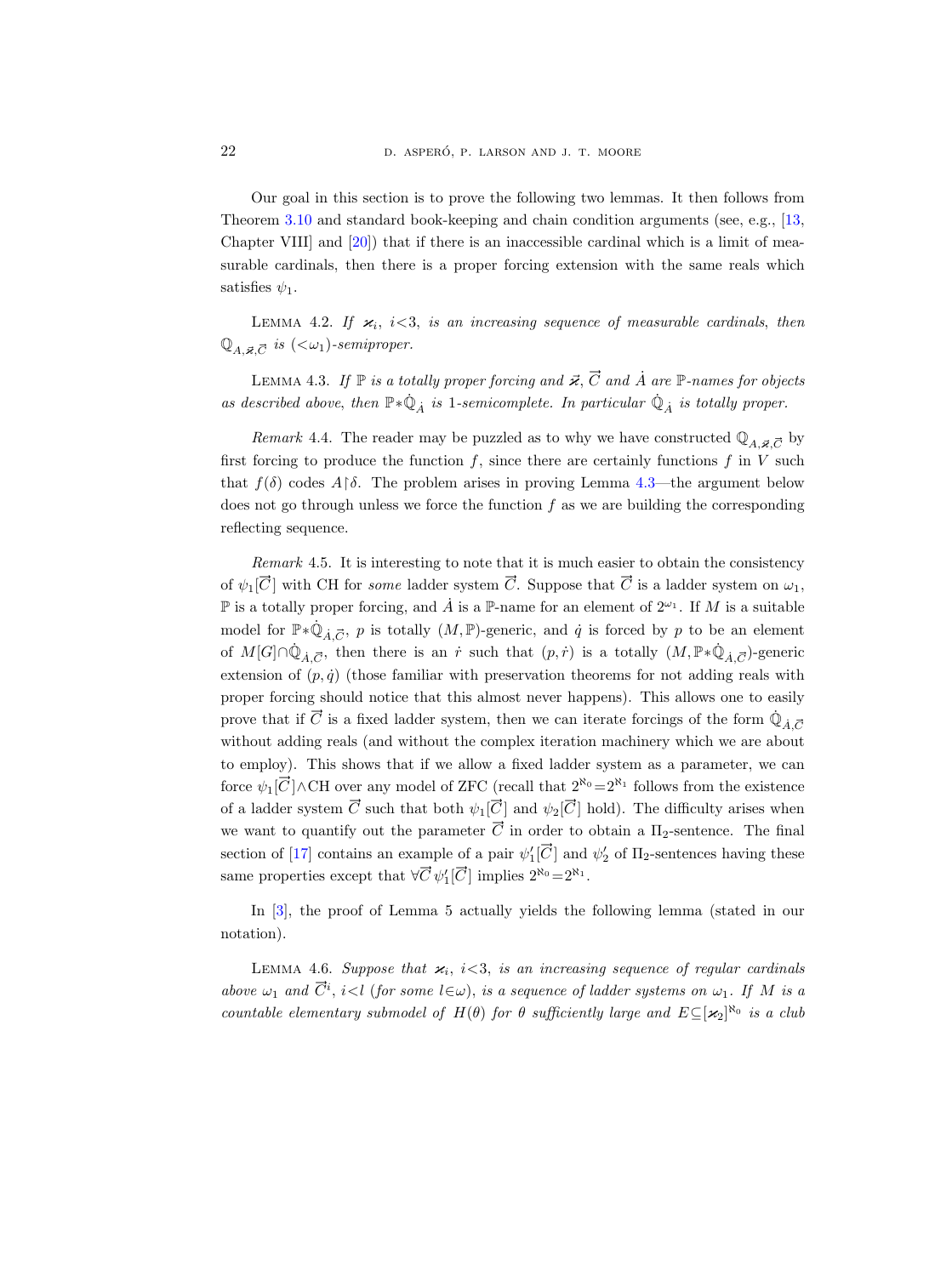in M, then there is an n so that for any  $\sigma$  in  $2^{\lt \omega}$  there is an N in E∩M such that

$$
o(x^i \setminus n, y^i \setminus n, z^i \setminus n) = \sigma \quad and \quad n^i(N, M) \leqslant n
$$

for all  $i< l$ , where  $x^i$ ,  $y^i$ ,  $z^i$  and  $n^i$  are computed from M and N as in the computation of  $s_{\vec{\varkappa}}^{\vec{C}^i}(N,M)$ .

We will now prove Lemmas  $4.2$  and  $4.3$ .

*Proof of Lemma* [4.3](#page-21-1). Let  $\mathbb P$  be proper and force that

- $\dot{\varkappa}_i$ ,  $i<3$ , is an increasing sequence of regular cardinals above  $\omega_1$ ;
- $\langle \dot{C}_{\xi} : \xi \in \text{Lim}(\omega_1) \rangle$  is a ladder system on  $\omega_1$ ;
- $\dot{A}$  is a function from  $\omega_1$  to 2.

Let  $\dot{\mathbb{Q}}$  denote  $\dot{\mathbb{Q}}_{\dot{A},\vec{\varkappa},\vec{C}}, N_0 \in N_1$  be suitable models for  $\mathbb{P} \ast \dot{\mathbb{Q}}$ ,  $G$  be an  $(N_0, \mathbb{P})$ -generic filter and q be an element of  $\mathbb{Q}^{N_0[G]}$ . Observe that there is a condition in G deciding  $\dot{\mathbf{z}}_i$ to be some  $\varkappa_i$  for each i<3. Let  $\bar{\varkappa}_i$  denote the image of  $\varkappa_i$  under the transitive collapse of N<sub>0</sub>. Furthermore, if  $\delta = N_0 \cap \omega_1$ , then there is an  $A: \delta \to 2$  such that for every  $\alpha < \delta$ , there is a condition in G forcing  $\hat{A}$ [ $\tilde{\alpha}$ = $\tilde{A}$ [ $\tilde{\alpha}$ . Fix an r in  $2^{\omega}$  such that r codes  $A$ [ $\delta$ .

Notice that, by CH, if p is  $(N_1, \mathbb{P})$ -semigeneric and a lower bound for G, then p forces that the value of  $\dot{C}_\delta$  is some element of  $N_1$ , where  $\delta = N_0 \cap \omega_1$  (although it need not decide which this value is). A similar statement is true concerning  $\dot{C}_{\bar{\mathbf{x}}_i}$  for each  $i<3$ . Let  $C_{\delta}^j$ ,  $j<\omega$ , and  $C_{\overline{\mathbf{x}}_i}^j$ ,  $j<\omega$ , enumerate all cofinal subsets of  $\delta$  and  $\overline{\mathbf{z}}_i$ , respectively, of order-type  $\omega$  which are elements of  $N_1$ . Let  $D_i$ ,  $i<\omega$ , enumerate all dense open subsets of  $\mathbb Q$  which are in  $N_0[G]$ .

We will now build a sequence  $q_i$ ,  $i<\omega$ , of conditions in  $\mathbb{Q}^{N_0[G]}$  such that

- $q_{i+1} \leqslant q_i$  and  $q_{i+1}$  is in  $N_0[G] \cap D_i$ ;
- if  $\xi$  is in dom $(q_{i+1})\setminus \text{dom}(q_i)$ , then  $M = q_{i+1}(\xi)$  satisfies

 $\Delta(\bar{s}^j(M, N_0 \cap \varkappa_2), r) \geqslant n^j(M, N_0 \cap \varkappa_2)$  for all  $j \leqslant i$ ,

where  $s^j$  and  $n^j$  are computed using  $C^j_\delta$  and  $C^j_{\overline{\mathbf{x}}_i}$ ,  $i<3$ .

If this can be done, then any condition  $\bar{p}$  which is an  $(N_1, \mathbb{P})$ -semigeneric lower bound for G will force that there is some  $i_0 < \omega$  such that  $\dot{C}_\delta = \check{C}_\delta^{i_0}$ , and therefore that  $q_i$ ,  $i < \omega$ , will have a lower bound (namely the union of this sequence).

Suppose that we have constructed  $q_i$  and we wish to construct  $q_{i+1}$ . Following [\[16,](#page-28-8) Theorem 3.1 (or Lemma [4.1\)](#page-18-1), it is sufficient to demonstrate that there is a countable elementary submodel M of  $H((2^{\varkappa_2})^+)$  such that  $D_i$  and  $q_i$  are in M and

$$
\Delta(\bar{s}^j(M \cap \varkappa_2, N_0 \cap \varkappa_2), r) \geqslant n^j(M, N_0 \cap \varkappa_2)
$$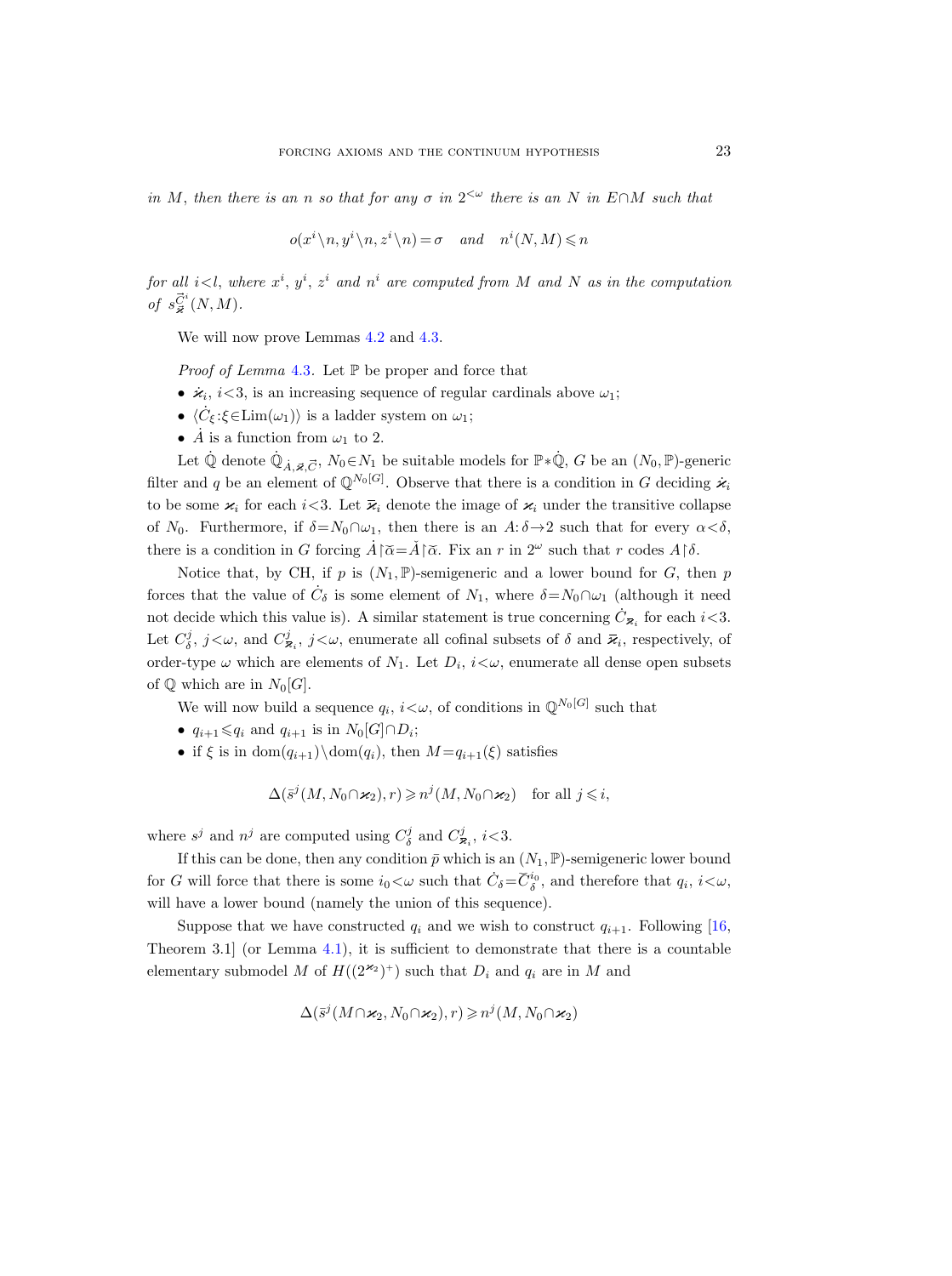holds for all j integral  $i \in E$  be the collection of all sets of the form  $M \cap \varkappa_2$  such that M is a countable elementary submodel of  $H((2^{\varkappa_2})^+)$  and both  $q_i$  and  $D_i$  are in M. Let n be given as in Lemma [4.6](#page-21-2) and let  $\sigma = r \restriction (n+1)$ . Find an M in E such that

$$
o(x^j \setminus n, y^j \setminus n, z^j \setminus n) = \bar{\sigma} \quad \text{and} \quad n^j(M, N_0 \cap \varkappa_2) \leq n
$$

for all  $j \leq i$ . Then  $\bar{s}^{j}(M, N_0 \cap \varkappa_2)$  contains  $r \upharpoonright n$  as an initial part and therefore

$$
\Delta(\bar{s}^j(M, N_0 \cap \varkappa_2), r) \geqslant n^j(M, N_0 \cap \varkappa_2).
$$

This finishes the proof.

We are now ready to turn to the proof of Lemma [4.2.](#page-21-0) Since  $\mathbb{Q}_{A,\vec{\boldsymbol{\varkappa}},\vec{C}}$  decomposes as an iteration of a  $\sigma$ -closed partial order followed by a forcing of the form  $\mathbb{P}_{\Sigma}$ , it is sufficient to verify the  $( $\omega_1$ )-semiproperness of the second factor. In fact we will show$ that if  $\vec{x}$  consists of measurable cardinals,  $f: \omega_1 \to 2^\omega$  is any function and  $\Sigma_{f,\vec{x}}$  is the open set mapping associated with f as above, then  $\mathbb{P}_{\Sigma_{f,\vec{\boldsymbol{\varkappa}}}}$  is  $(<\omega_1$ )-semiproper.

For the rest of this section, let  $\vec{\varkappa} = \langle \varkappa_0,\varkappa_1,\varkappa_2 \rangle$  be a fixed increasing sequence of three measurable cardinals, and fix a normal ultrafilter  $U_i$  on each  $\kappa_i$ . Let f be any fixed function from  $\omega_1$  to  $2^{\omega}$  and let  $\vec{C}$  be a fixed ladder system on  $\omega_1$ . We will denote  $\mathbb{P}_{\Sigma_f}$ , by P.

Let  $\theta$  be sufficiently large for P and let  $\triangleleft$  be a well ordering of  $H(\theta)$ . Given subsets M and I of  $H(\theta)$ , with  $I\subseteq \varkappa_2\in M$ , we use  $\text{cl}(M, I)$  to denote the set of values  $g(\eta_0, ..., \eta_{n-1})$ , where g is a function in M with domain  $\varkappa_2^{\lt \omega}$  and  $\{\eta_0, ..., \eta_{n-1}\}$  is a finite subset of I.

Still fixing  $\theta$ ,  $\triangleleft$ ,  $\vec{x}$  and  $\vec{U}$ , given  $i\leq 2$  and an elementary submodel M of  $(H(\theta), \in, \triangleleft)$ of cardinality less than  $\varkappa_i$ , we will say that  ${M_{\xi}}_{\xi<\varkappa_i}$  is the *iteration of M relative to*  $U_i$  in case  $\{M_{\xi}\}_{\xi<\varkappa_i}$  is the unique ⊆-continuous sequence such that  $M_0=M$  and, for all  $\xi < \varkappa_i$ ,  $M_{\xi+1} = \text{cl}(M_{\xi}, \{\eta_{\xi}\})$ , where  $\eta_{\xi}^{i} = \min(\bigcap (U_i \cap M_{\xi}))$ . We will also call  $\{\eta_{\xi}^{i}\}_{\xi < \varkappa}$ the *critical sequence of M relative to*  $U_i$ *.* We will use the following well-known facts repeatedly in the proof of Lemma [4.10.](#page-24-0)

FACT 4.7. For  $\theta$ ,  $\triangleleft$  and  $\vec{\varkappa}$  as above, if M is an elementary submodel of  $(H(\theta), \in, \triangleleft)$ and  $I\subseteq \varkappa_2\in M$ , then  $\text{cl}(M, I)$  is an elementary submodel of  $(H(\theta), \in, \leq).$ 

<span id="page-23-0"></span>FACT 4.8. Let  $\theta$ ,  $\leq$ ,  $\vec{x}$  and  $\vec{U}$  be as above. Fix  $i \leq 2$  and let M be an elementary submodel of  $H(\theta)$  such that  $U_i, \varkappa_2 \in M$ . If  $\eta \in \bigcap (M \cap U_i)$ , then  $\text{cl}(M, \{\eta\}) \cap \varkappa_i$  is an end-extension of  $M \cap \varkappa_i$ .

<span id="page-23-1"></span>FACT 4.9. Let  $\theta$ ,  $\leq$ ,  $\vec{\varkappa}$  and  $\vec{U}$  be as above. Fix  $i \leq 2$  and let M be an elementary submodel of  $H(\theta)$  such that  $U_i, \varkappa_2 \in M$ . Let I be a subset of  $\varkappa_i$  and let  $\mu \in M$  be a regular cardinal greater than  $\varkappa_i$ . Then

$$
\sup(\text{cl}(M, I)\cap \mu) = \sup(M\cap \mu).
$$

 $\Box$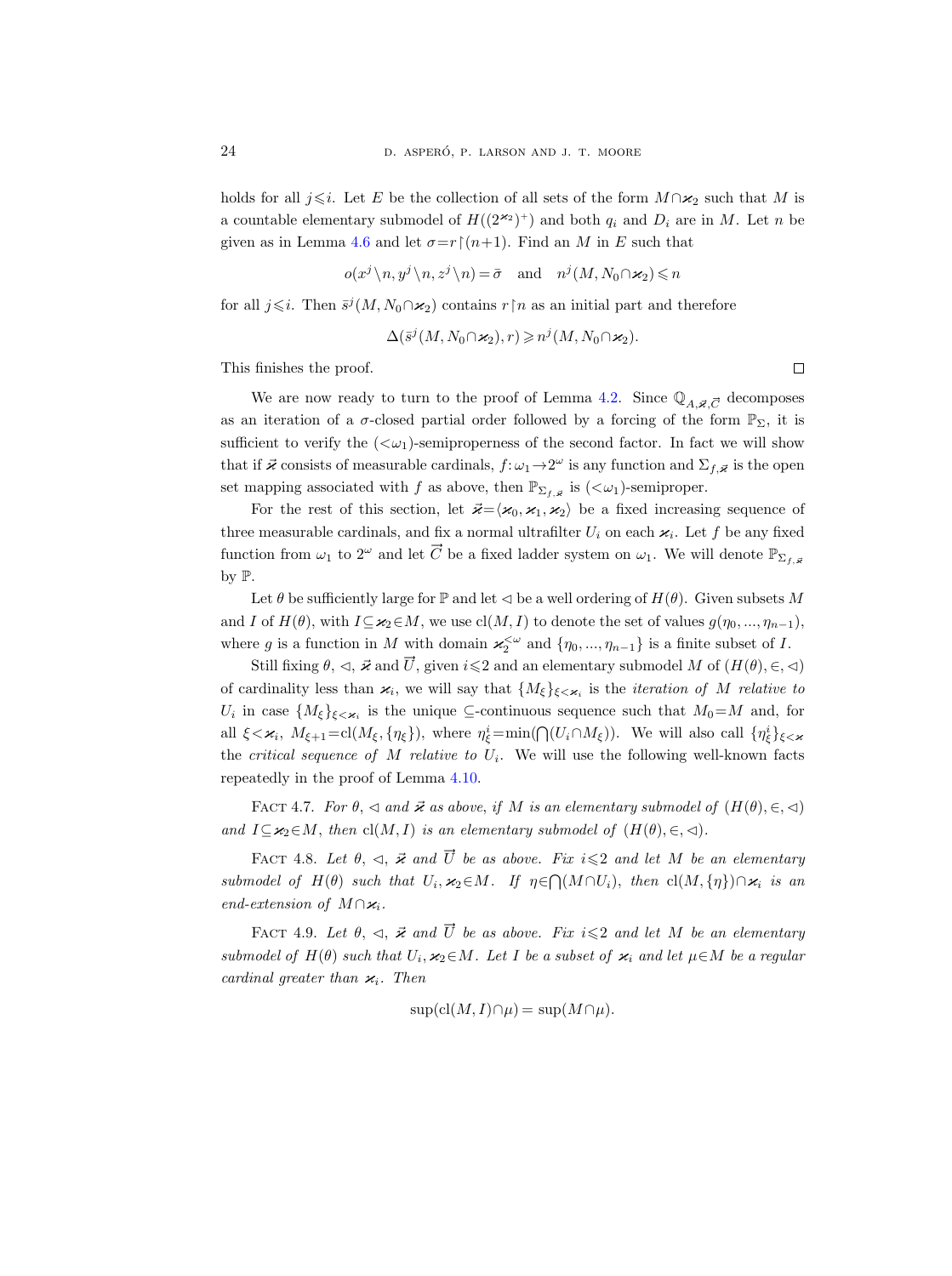Lemma [4.2](#page-21-0) follows from combining Lemma [4.1](#page-18-1) with Lemma [4.10,](#page-24-0) since whenever  $N$ and  $N^*$  are suitable models for a partial order P with  $N \subseteq N^*$  and  $N \cap \omega_1 = N^* \cap \omega_1$ , any  $q \in \mathbb{P}$  which is  $(N^*, \mathbb{P})$ -generic is  $(N, \mathbb{P})$ -semigeneric.

<span id="page-24-0"></span>LEMMA 4.10. Let  $\alpha < \omega_1$  be a limit ordinal and let  $\langle N_{\xi} : \xi \le \alpha \rangle$  be a suitable tower in  $H(\theta)$  for  $\mathbb P$  such that each  $N_{\xi}$  is a countable elementary submodel of  $(H(\theta), \in, \leq)$ . Then there is a suitable tower  $\langle N^*_\xi : \xi \leq \alpha \rangle$  in  $H(\theta)$  such that, for each  $\xi \leq \alpha$ ,

•  $N_{\xi}^{*}$  is a countable elementary submodel of  $(H(\theta), \in, \triangleleft)$  of the form  $\text{cl}(N_{\xi}, I)$  for some  $I \subseteq \varkappa_2$ , with  $N_{\xi}^* \cap \omega_1 = N_{\xi} \cap \omega_1$ ;

• if  $\xi \leq \alpha$  is a limit ordinal, then there is a  $\xi_0 < \xi$  such that

$$
\Delta(\bar{s}(N^*_{\nu}\cap \varkappa_2, N^*_{\xi}\cap \varkappa_2), f(N^*_{\xi}\cap \omega_1))\geqslant n(N^*_{\nu}\cap \varkappa_2, N^*_{\xi}\cap \varkappa_2),
$$

whenever  $\xi_0 < \nu < \xi$ , where s denotes  $s_{\varkappa_0, \varkappa_1}^{\vec{C}}$ .

*Proof.* We proceed by induction on  $\alpha$ . We start by proving the lemma for  $\alpha = \omega$ , in which case we will prove the lemma with one additional conclusion, discussed below. Let  $\{N_j^0\}_{j\leq\omega}$  and  $\{\eta_i^0\}_{i\leq\omega}$  be the respective initial segments of length  $\omega$  of the iteration of  $N_\omega$ and the critical sequence of  $N_{\omega}$ , both relative to  $U_0$ . Let  $N^0 = \bigcup_{j<\omega} N_j^0$ . Let  $\{N_j^1\}_{j<\omega}$ and  $\{\eta_i^1\}_{i\leq \omega}$  be the respective initial segments of length  $\omega$  of the iteration of  $N^0$  and the critical sequence of  $N^0$ , both relative this time to  $U_1$ . Let  $N^1 = \bigcup_{j < \omega} N_j^1$ . Finally, let  $\{N_j^2\}_{j\leq\omega}$  and  $\{\eta_i^2\}_{i\leq\omega}$  be the respective initial segments of length  $\omega$  of the iteration of  $N^1$  and the critical sequence of  $N^1$ , both relative to  $U_2$ .

Each model  $N_j^*$  will be of the form  $cl(N_j, \bigcup_{r<3} \{\eta_i^r : i \in I_j^r\})$  for suitable finite subsets  $I_j^r$  of  $\omega$  (for  $r < 3$ ). It will follow in particular from Fact [4.8](#page-23-0) that  $N_j \cap \omega_1 = N_j^* \cap \omega_1$ , so that  $n(N_j, N_\omega) = n(N_j^*, N_\omega^*)$ . Furthermore, we will choose the sets  $I_j^r$  so that  $j \subseteq I_j^r \subseteq I_{j+1}^r$  for all  $r < 3$  and all  $j < \omega$ . This will ensure that each  $N_j^*$  is a member of  $N_{j+1}^*$ , and also that we already know at the beginning of the construction exactly which set  $N^*_{\omega} = \bigcup_{j < \omega} N^*_j$  is going to be. Specifically,  $N^*_\omega$  will be

$$
\mathrm{cl}\bigg(N_{\omega},\bigcup_{r<3}\{\eta_i^r:i<\omega\}\bigg)=\bigcup_{j<\omega}\mathrm{cl}\bigg(N_j,\bigcup_{r<3}\{\eta_i^r:i<\omega\}\bigg)=\bigcup_{j<\omega}N_j^2.
$$

Let  $\delta = N_\omega \cap \omega_1$ . Let  $\pi$  be the collapsing function of  $N^*_\omega$ , and let  $C^0 = \pi^{-1} [C_{\pi(\varkappa_0)}]$ ,  $C^1 = \pi^{-1}[C_{\pi(\varkappa_1)}]$  and  $C^2 = \pi^{-1}[C_{\pi(\varkappa_2)}]$ .

For each  $j < \omega$  and  $r < 3$ ,  $I_j^r$  will be of the form

$$
j \cup \bigg(\bigcup_{j' < j} I^r_{j'}\bigg) \cup \{i^r_k : k < n\}
$$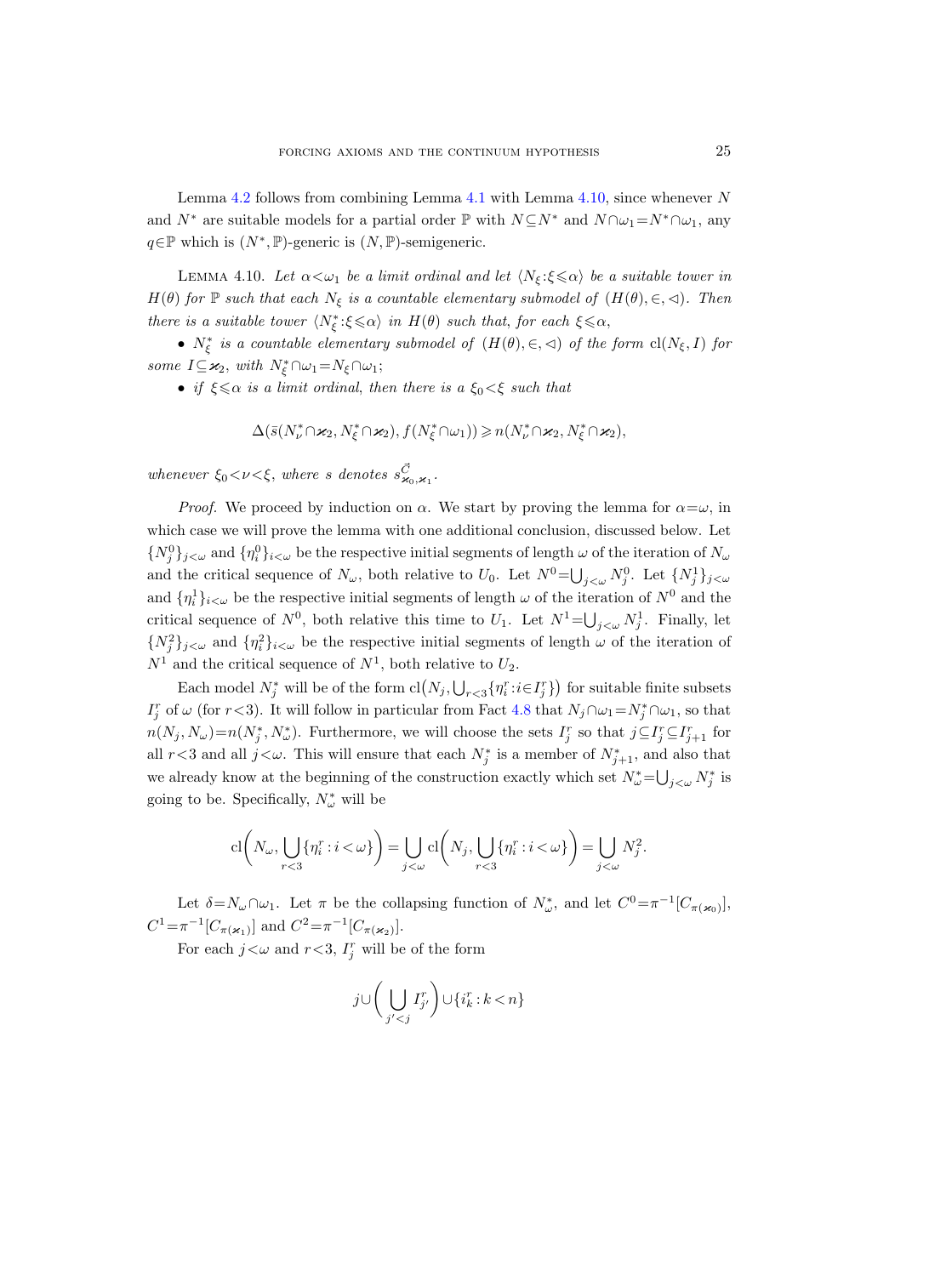for a suitable increasing sequence  $\{i_k^r\}_{k \leq n}$  of integers above  $\bigcup_{j' \leq j} I_{j'}^r$  to be defined as follows. Let  $j < \omega$  be given and suppose that  $I_{j'}^r$  have been chosen for all  $r < 3$  and  $j' < j$ . Set

$$
M_0 = \mathbf{cl}\bigg(N_j, \bigcup_{r < 3} \bigg\{ \eta_i^r : i \in j \cup \bigcup_{j' < j} I_{j'}^r \bigg\} \bigg).
$$

Let  $n=n(N_j, N_\omega)$ . If  $n=0$ , we can let  $N_j^* = M_0$ . Otherwise, let  $\langle p_0, ..., p_{n-1} \rangle$  be  $f(\delta) \upharpoonright n$ . By the choice of  $\{\eta_i^r\}_{i\leq \omega}$  (for  $r<3$ ) together with Fact [4.8,](#page-23-0) each of  $\{\eta_i^0\}_{i\leq \omega}, \{\eta_i^1\}_{i\leq \omega}$  and  $\{\eta_i^2\}_{i\leq\omega}$  is cofinal in  $\varkappa_0 \cap N^*_{\omega}$ ,  $\varkappa_1 \cap N^*_{\omega}$  and  $\varkappa_2 \cap N^*_{\omega}$ , respectively. Choose integers  $i_k^0$ ,  $i_k^1$ and  $i_k^2$ ,  $0 \le k \le n-1$ , and models  $M_t$ ,  $1 \le t \le 2n$ , satisfying the following conditions:

- $j$ ∪ $\bigcup_{j' < j} I_{j'}^0 < i_0^0 < ... < i_{n-1}^0;$
- $j$ ∪ $\bigcup_{j' < j} I_{j'}^1 < i_0^1 < ... < i_{n-1}^1;$
- j∪ $\bigcup_{j' < j} I_{j'}^2 < i_0^2 < ... < i_{n-1}^2;$
- for all  $k \in \{0, ..., n-1\}$ ,
	- $-$  sup( $M_{2k} ∩ χ_0$ ) <  $η_{i_k^0}^0$  and  $C^0 ∩ η_{i_k^0}^0$  has size strictly bigger than both

 $|C^1 \cap \text{sup}(M_{2k} \cap \varkappa_1)|$  and  $|C^2 \cap \text{sup}(M_{2k} \cap \varkappa_2)|;$ 

 $-M_{2k+1} = cl_j(M_{2k} \cup \{\eta_{i_k}^0\});$ 

– if  $p_{n-1-k}=0$ , then

$$
|C^0 \cap \sup(M_{2k+1} \cap \varkappa_0)| < |C^1 \cap \eta^1_{i^1_k}| < |C^2 \cap \eta^2_{i^2_k}|;
$$

– if  $p_{n-1-k}=1$ , then

$$
|C^0 \cap \sup(M_{2k+1} \cap \varkappa_0)| < |C^1 \cap \eta_{i_k^2}^2| < |C^2 \cap \eta_{i_k^1}^1|;
$$

 $-M_{2k+2} = \text{cl}(M_{2k+1}, \{\eta_{i_k}^1, \eta_{i_k}^2\}).$ 

Note the following consequences of these choices (and Facts [4.8](#page-23-0) and [4.9,](#page-23-1) and the fact that each  $\eta_i^r$  is regular), for all  $k \in \{0, ..., n-1\}$ :

- $M_{2k+1} \cap [\sup(M_{2k} \cap \varkappa_0), \eta_{i_k}^0] = \varnothing;$
- $M_{2k+2} \cap \varkappa_0 = M_{2k+1} \cap \varkappa_0;$
- for all  $\mu \in {\{ \eta_{i_{k'}^1}^1 : k' < k \} \cup {\{\mathcal{X}_1\}}},$

 $\sup(M_{2k}\cap\mu) = \sup(M_{2k+1}\cap\mu) < \eta_{i_k}^1;$ 

- $M_{2k+2} \cap [\sup(M_{2k+1} \cap \varkappa_1), \eta_{i_k}^1] = \varnothing;$
- for all  $\mu \in {\{ \eta_{i_{k'}^2}^2 : k' < k \} \cup {\{\mathbf{x}_2\}}},$

$$
\sup(M_{2k} \cap \mu) = \sup(M_{2k+1} \cap \mu) < \eta_{i_k}^2;
$$

•  $M_{2k+2} \cap [\sup(M_{2k+1} \cap \varkappa_2), \eta_{i_k}^2] = \emptyset.$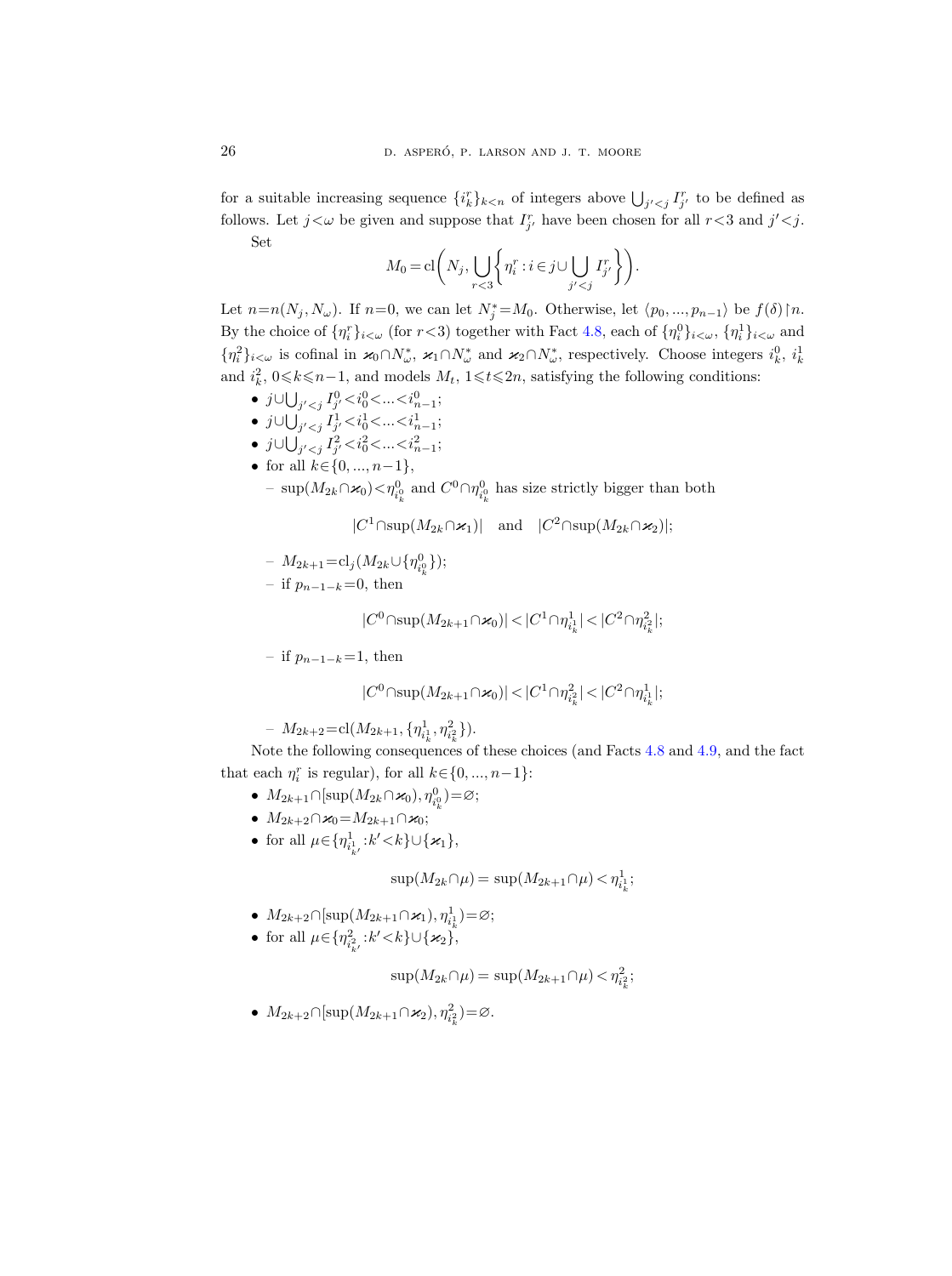Now it is not hard to check that the string  $\langle p_{n-1}, ..., p_0 \rangle$  is a terminal segment of  $s(M_{2n} \cap \varkappa_2, N^* \cap \varkappa_2)$ , which means that we can let  $N_j^* = M_{2n}$ .

We note one additional aspect of this construction: each  $\eta_i^r$  is in each member of  $N_{\omega} \cap U_i$ . From this and Fact [4.8](#page-23-0) it follows that for each  $j \in \omega$  and any countable elementary submodel P of  $(H(\theta), \in, \leq)$  such that  $\vec{U} \in P \in N_\omega$ ,

$$
\mathrm{cl}\bigg(P,\bigcup_{r<3}\{\eta_i^r:i\in I_j^r\}\bigg)\cap\omega_1=P\cap\omega_1.
$$

This completes the proof for  $\alpha = \omega$ .

Now we can prove the lemma for a general  $\alpha < \omega_1$  by induction on  $\alpha$ ,  $\alpha$  being a limit ordinal. Let  $\{N_{\nu}\}_{\nu\leq\alpha}$  be a tower as in the hypothesis of the lemma for  $\alpha$ , and assume that the lemma is true for all  $\beta < \alpha$ . Let  $\{\alpha_j\}_{j\lt\omega}$  be any increasing sequence of limit ordinals with supremum  $\alpha$ . Apply the case  $\alpha = \omega$  to the sequence  $\{N_{\alpha_j+1}\}_{j\leq \omega}$  to obtain the models  $N^*_{\alpha_j+1}$  for  $j<\omega$ . Let  $N^*_{\alpha}=\bigcup_{j<\omega}N^*_{\alpha_j+1}$ . Applying the additional conclusion of the case  $\alpha = \omega$ , we have that there is a ⊆-increasing sequence of finite sets  $\langle E_j : j < \omega \rangle$ such that, for each  $j < \omega$ ,

- $E_j \subseteq N^*_{\alpha_j+1} \cap \varkappa_2;$
- $N_{\alpha_j+1}^* = \text{cl}(N_{\alpha_j+1}, E_j);$
- for all countable elementary submodels P of  $(H(\theta), \in, \leq)$  in  $N_{\alpha}$ ,

$$
\mathrm{cl}(P, E_j) \cap \omega_1 = P \cap \omega_1;
$$

• for all Q such that  $E_j \subseteq Q \subseteq N^*_{\alpha_j+1}$ ,

$$
\Delta(\bar{s}(Q,N_{\alpha}^*\cap \varkappa_2),f(N_{\alpha}^*\cap \omega_1))\geqslant n(N_{\alpha_j+1}^*\cap \varkappa_2,N_{\alpha}^*\cap \varkappa_2)=n(Q\cap \varkappa_2,N_{\alpha}^*\cap \varkappa_2).
$$

We can now build the rest of the sequence of  $N^*_{\beta}$ 's by working separately on each interval  $[\alpha_j+2, \alpha_{j+1}]$  inside of  $N^*_{\alpha_{j+1}+1}$  (this omits the construction for the first interval, which can be taken care of by setting  $\alpha_{-1}=-2$ ). Fixing such a j, for each  $\beta \in [\alpha_j+2, \alpha_{j+1}],$ let  $N_{\beta}^0 = \text{cl}(N_{\beta}, E_{j+1})$ . Now apply the induction hypothesis inside of  $N_{\alpha_{j+1}+1}^*$  to the sequence  $\langle N_{\beta}^0:\alpha_j+2{\leqslant}\beta{\leqslant}\alpha_{j+1}\rangle$  to obtain the desired sequence  $\langle N_{\beta}^*:\alpha_j+2{\leqslant}\beta{\leqslant}\alpha_{j+1}\rangle$ .

#### 5. Concluding remarks

<span id="page-26-0"></span>The Π2-sentences which we employed to resolve Problem [1.1](#page-1-0) are quite ad hoc in nature and it is natural to ask whether there are simpler examples. In particular, it is unclear whether there are  $\Pi_2$ -sentences which have already been studied in the literature which solve Problem [1.1.](#page-1-0) Also, while it is reasonable to expect that the consistency of  $\psi_1$  (with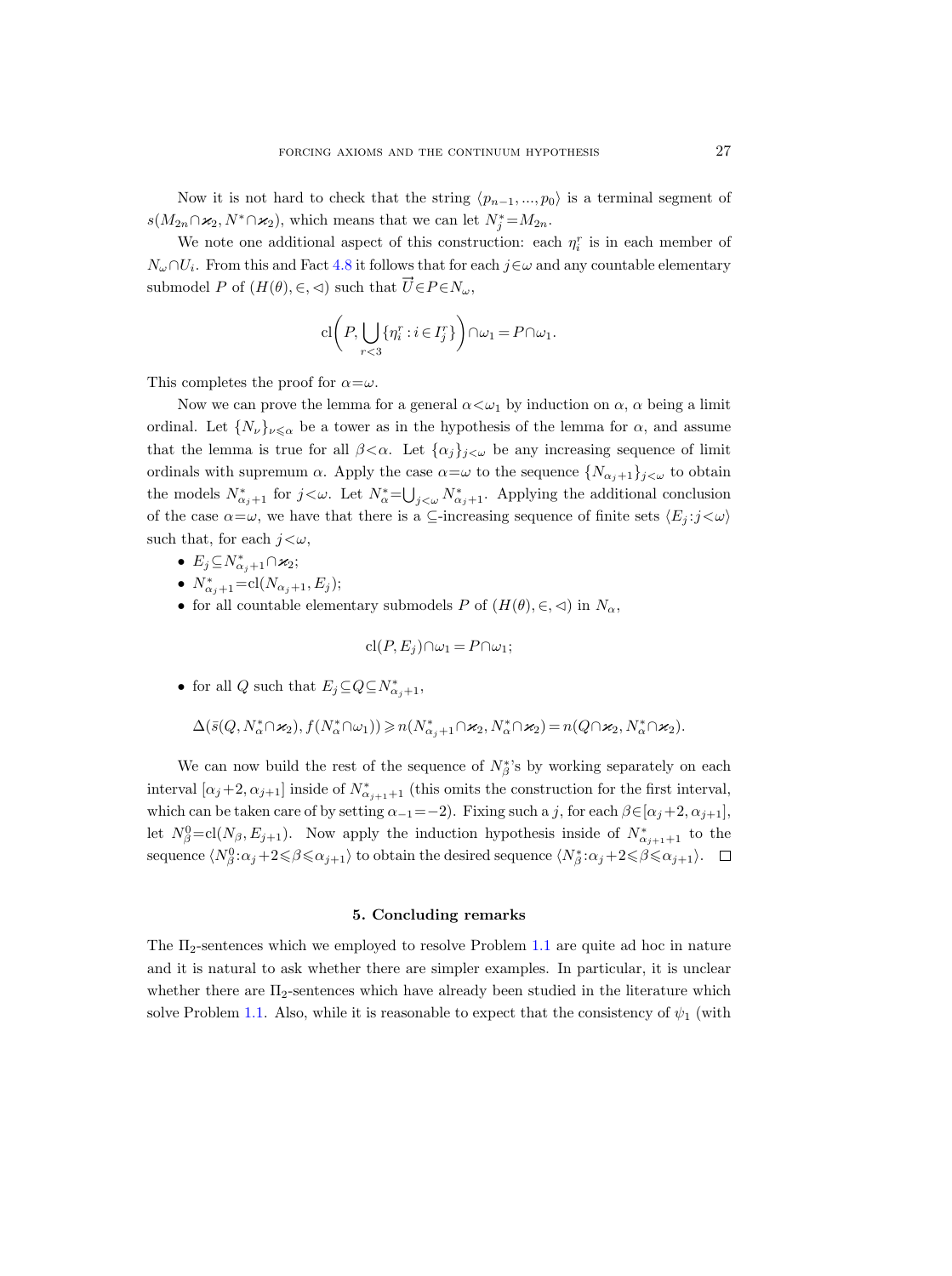or without CH) requires an inaccessible cardinal, it is unclear whether consistency of  $\psi_1$ with CH requires, for instance, a measurable cardinal. This seems largely a technical question, but one whose solution (either positive or negative) would likely involve new ideas and give new insight how models of CH can (or cannot) be obtained by iterated forcing.

Until the present article, the study of preservation theorems for not adding reals largely centered on the degree to which  $( $\omega_1$ )-properties can be dispensed with in theo$ rems like [\[20,](#page-28-3) Theorem VIII.4.5] (which is the precursor to [\[8\]](#page-27-4) and Theorems [3.3](#page-8-0) and [3.10](#page-13-0) above). This question has now been resolved as well in the third author's paper [\[19\]](#page-28-9): some hypothesis beyond a completeness assumption is necessary.

The present article underscores that the notion of completeness is not as robust as one might hope. The results in this paper show that there is an important distinction between 1-semicomplete iterations and  $\omega$ -complete iterations. In [\[8\]](#page-27-4), the apparent added flexibility of 2-complete over 1-complete iterations was important to the argument. While this was largely dismissed as a technical detail at the time, it may now warrant further investigation.

#### References

- <span id="page-27-10"></span>[1] Abraham, U., Proper forcing, in Handbook of Set Theory. Vol. 1, pp. 333–394. Springer, Dordrecht, 2010.
- <span id="page-27-2"></span>[2] ABRAHAM, U. & TODORCEVIC, S., Partition properties of  $\omega_1$  compatible with CH. Fund. Math., 152 (1997), 165–181.
- <span id="page-27-5"></span>[3] CAICEDO, A. E. & VELIČKOVIĆ, B., The bounded proper forcing axiom and well orderings of the reals. Math. Res. Lett., 13 (2006), 393–408.
- <span id="page-27-1"></span>[4] DEVLIN, K. J. & JOHNSBRÅTEN, H., The Souslin Problem. Lecture Notes in Mathematics, 405. Springer, Berlin–Heidelberg, 1974.
- <span id="page-27-8"></span>[5] DEVLIN, K. J. & SHELAH, S., A weak version of  $\diamond$  which follows from  $2^{\aleph_0} < 2^{\aleph_1}$ . Israel J. Math., 29 (1978), 239–247.
- <span id="page-27-6"></span>[6] Eisworth, T., Milovich, D. & Moore, J. T., Iterated forcing and the continuum hypothesis, in Appalachian Set Theory 2006–2012, London Math. Society Lecture Notes Series. Cambridge Univ. Press, Cambridge, 2013.
- <span id="page-27-3"></span>[7] Eisworth, T. & Nyikos, P., First countable, countably compact spaces and the continuum hypothesis. Trans. Amer. Math. Soc., 357 (2005), 4269–4299.
- <span id="page-27-4"></span>[8] EISWORTH, T. & ROITMAN, J., CH with no Ostaszewski spaces. Trans. Amer. Math. Soc., 351 (1999), 2675–2693.
- <span id="page-27-0"></span>[9] Foreman, M., Magidor, M. & Shelah, S., Martin's maximum, saturated ideals, and nonregular ultrafilters. I. Ann. of Math., 127 (1988), 1–47.
- <span id="page-27-11"></span>[10] Fuchs, U., Donder's version of revised countable support. Unpublished note, 1992. [arXiv:math/9207204 \[math.LO\]](http://arxiv.org/abs/math/9207204).
- <span id="page-27-9"></span>[11] GITIK, M., Nonsplitting subset of  $\mathcal{P}_{\varkappa}(\varkappa^{+})$ . J. Symbolic Logic, 50 (1985), 881–894.
- <span id="page-27-7"></span>[12] Jech, T., Set Theory. Springer Monographs in Mathematics. Springer, Berlin–Heidelberg, 2003.